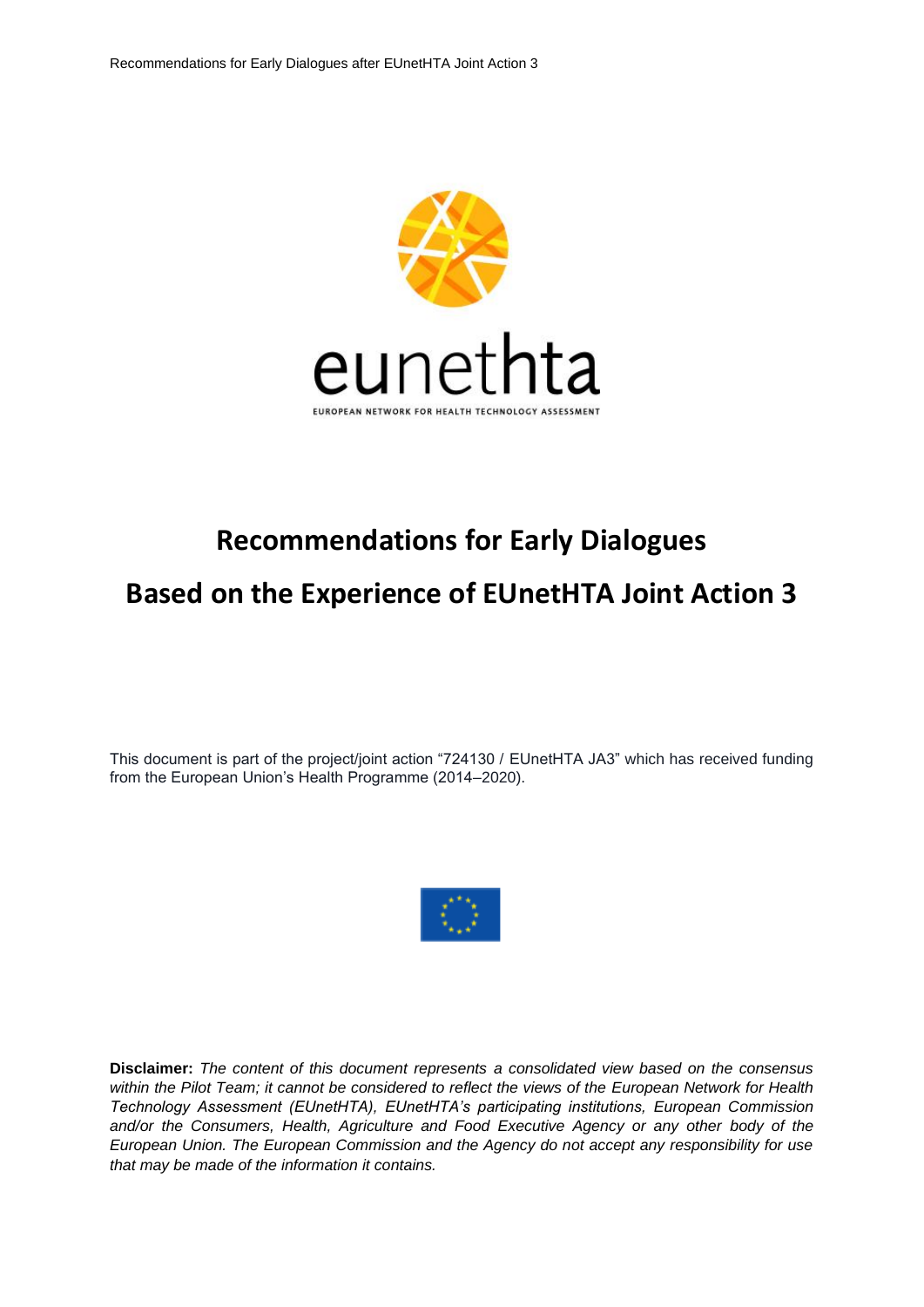#### **DOCUMENT HISTORY AND CONTRIBUTORS**

| <b>Version</b><br>number | <b>Date</b> | <b>Modification</b>                        | <b>Reason for the modification</b>                        |
|--------------------------|-------------|--------------------------------------------|-----------------------------------------------------------|
| V1                       | 10/2020     | <b>First Draft</b>                         | HAS, G-BA                                                 |
| V <sub>2</sub>           | 11/2020     | Document reviewed by EDWP                  | HAS updated based on the<br>last EDs                      |
| V3                       | 03/2021     | Updated for response to call for<br>tender | HAS updated based on the<br>last EDs                      |
| V4                       | 03/06/21    | Share for final review by WP5              | Comments by WP5A<br>partners                              |
| V5                       | 23/06/21    | Final version                              | Incorporated comments<br>received through final<br>review |

| Responsibility/role                        | <b>HTA Body/affiliation</b>                                                                                  |  |
|--------------------------------------------|--------------------------------------------------------------------------------------------------------------|--|
| Author                                     | Haute Autorité de Santé, France (HAS)                                                                        |  |
| Co-author                                  | Gemeinsamer Bundesausschuss, Germany (G-BA)                                                                  |  |
| <b>Reviewers</b>                           | Agencia Española de Medicamentos y Productos Sanitarios, Spain (AEMPS)                                       |  |
|                                            | Área de Evaluación de Tecnologías Sanitarias de Andalucía, Spain (AETSA)                                     |  |
| Agenzia Italiana del Farmaco, Italy (AIFA) |                                                                                                              |  |
|                                            | Agència de Qualitat i Avaluació Sanitàries de Catalunya Servei Català de la<br>Salut, Spain (AquAS CatSalut) |  |
|                                            | National Institute of Pharmacy and Nutrition, Hungary (NIPN)                                                 |  |
|                                            | Norwegian Medicines Agency, Norway (NOMA)                                                                    |  |
|                                            | Regione Emilia-Romagna, Italy (RER)                                                                          |  |

#### **How to cite this document**

Please cite this document as follows:

Recommendations for Early Dialogues Based on the Experience of EUnetHTA Joint Action 3. Diemen (The Netherlands): EUnetHTA; 2021. [Date of citation]. Available from: [https://www.eunethta.eu](https://www.eunethta.eu/)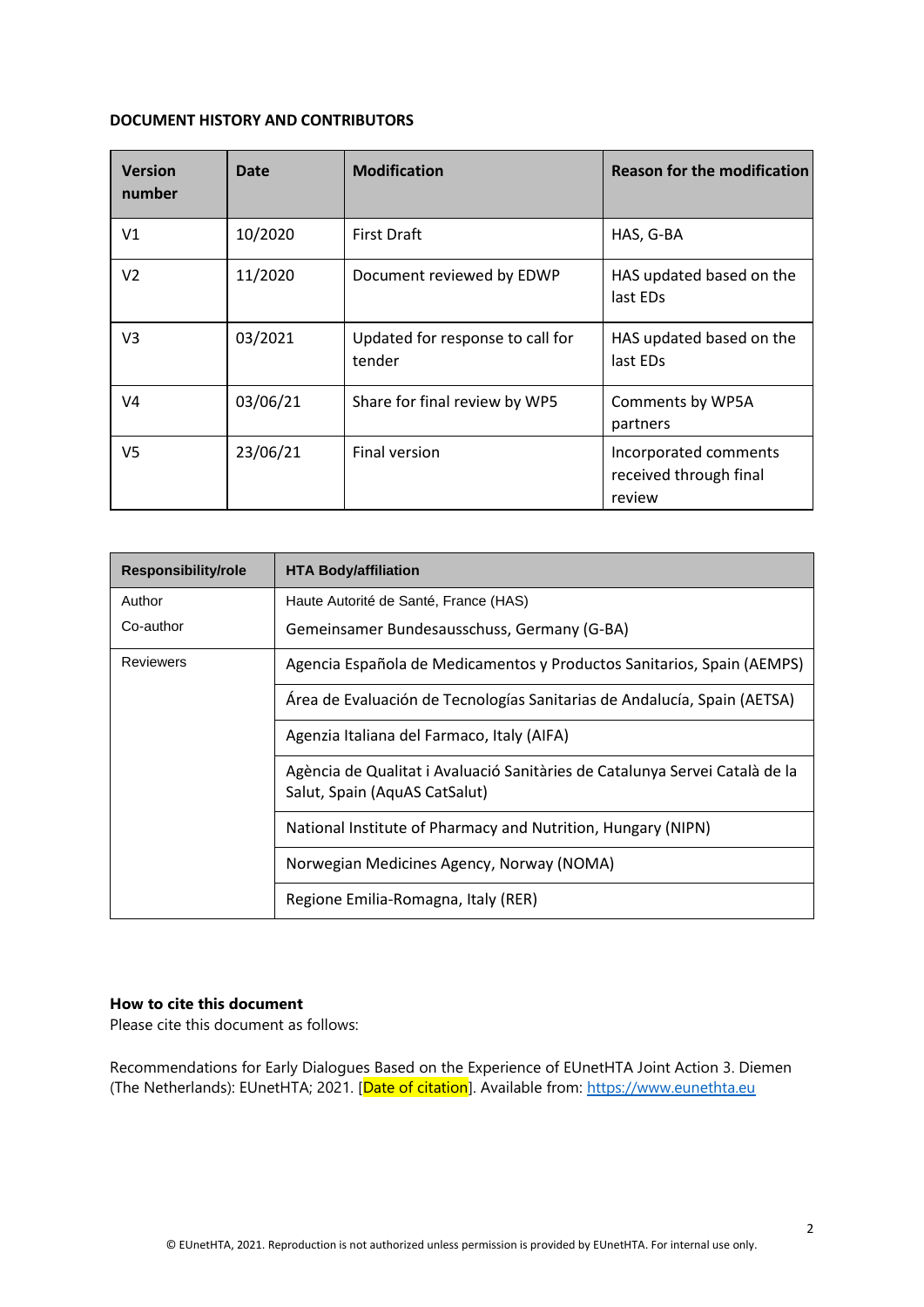**Table of Contents** 

| 1. |      |  |
|----|------|--|
|    | 1.1  |  |
|    | 1.2  |  |
|    | 1.3  |  |
|    | 1.4  |  |
| 2. |      |  |
| 3. |      |  |
|    | 3.1  |  |
|    | 3.2  |  |
|    | 3.3  |  |
|    | 3.4  |  |
|    | 3.5  |  |
|    | 3.6  |  |
|    | 3.7  |  |
|    | 3.8  |  |
|    | 3.9  |  |
|    | 3.10 |  |
|    | 3.11 |  |
|    | 3.12 |  |
| 4. |      |  |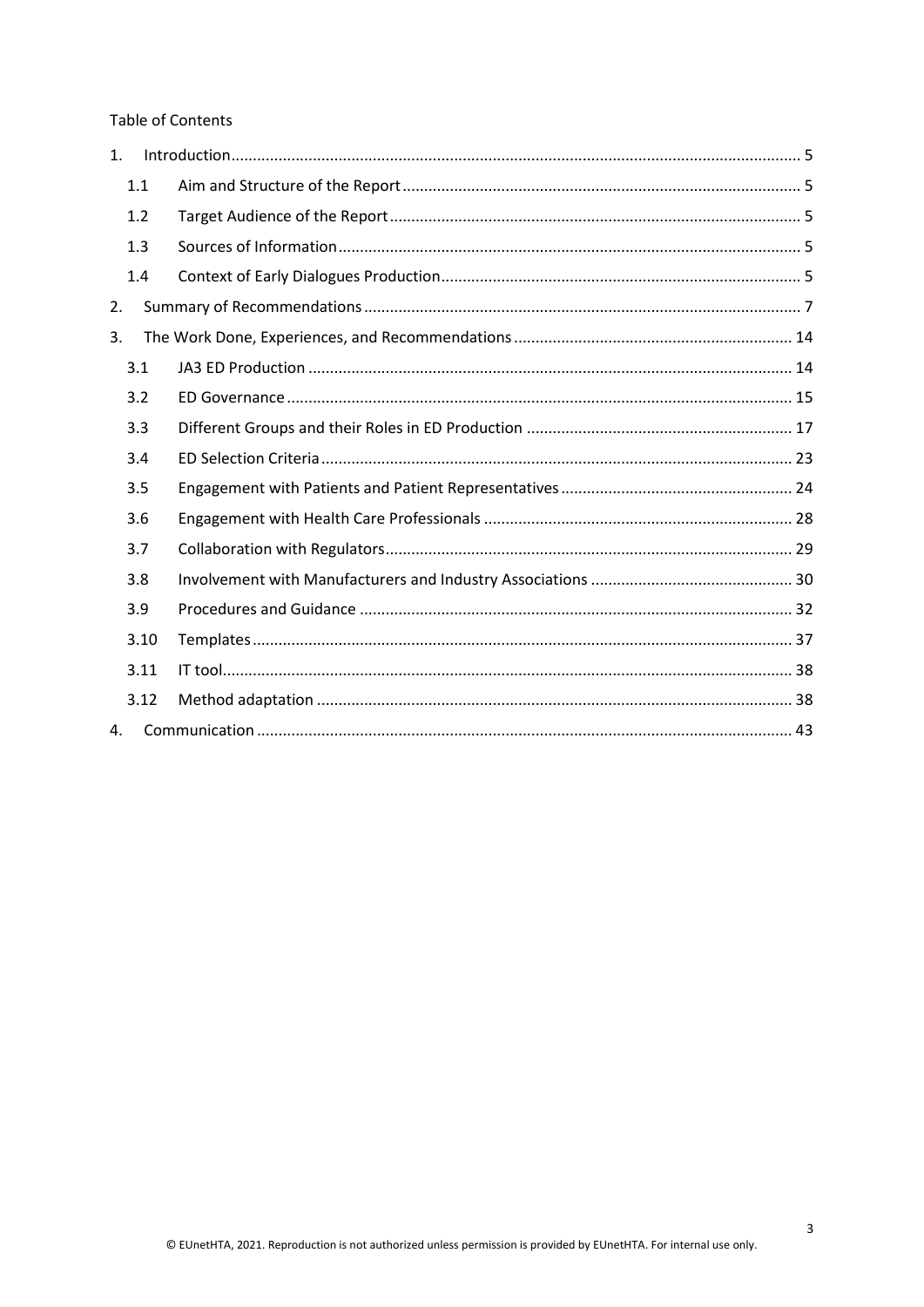# Abbreviations

| <b>AEMPS</b>             | Agencia Española de Medicamentos y Productos Sanitarios                              |
|--------------------------|--------------------------------------------------------------------------------------|
| <b>AETSA</b>             | Área de Evaluación de Tecnologías Sanitarias de Andalucía                            |
| <b>AIFA</b>              | Agenzia Italiana del Farmaco, Italy                                                  |
| <b>AQuAS</b><br>CatSalut | Agència de Qualitat i Avaluació Sanitàries de Catalunya Servei Català de<br>la Salut |
| <b>ATMPs</b>             | <b>Advanced Therapy Medicinal Products</b>                                           |
| ED                       | <b>Early Dialogue</b>                                                                |
| <b>EDWP</b>              | <b>Early Dialogues Working Party</b>                                                 |
| EU                       | <b>European Union</b>                                                                |
| <b>EMA</b>               | <b>European Medicines Agency</b>                                                     |
| <b>EUnetHTA</b>          | European Network for Health Technology Assessment                                    |
| F <sub>2F</sub>          | Face to Face                                                                         |
| G-BA                     | Gemeinsamer Bundesausschuss, Germany                                                 |
| <b>HAS</b>               | Haute Autorité de Santé, France                                                      |
| <b>HCP</b>               | <b>Health Care Professional</b>                                                      |
| <b>HTA</b>               | <b>Health Technology Assessment</b>                                                  |
| <b>HTAb</b>              | <b>Health Technology Assessment Bodies</b>                                           |
| JA                       | <b>Joint Actions</b>                                                                 |
| Lol                      | Letter of Intent                                                                     |
| <b>MOOC</b>              | Massive Online Open Course                                                           |
| <b>NIPN</b>              | National Institute of Pharmacy and Nutrition, Hungary                                |
| <b>NOMA</b>              | Norwegian Medicines Agency                                                           |
| PC                       | <b>Parallel Consultation</b>                                                         |
| <b>PLEG</b>              | Post Launch Evidence Generation                                                      |
| <b>RER</b>               | Regione Emilia-Romagna, Italy                                                        |
| <b>SME</b>               | <b>Small or Medium Enterprise</b>                                                    |
| ТC                       | Teleconference                                                                       |
|                          |                                                                                      |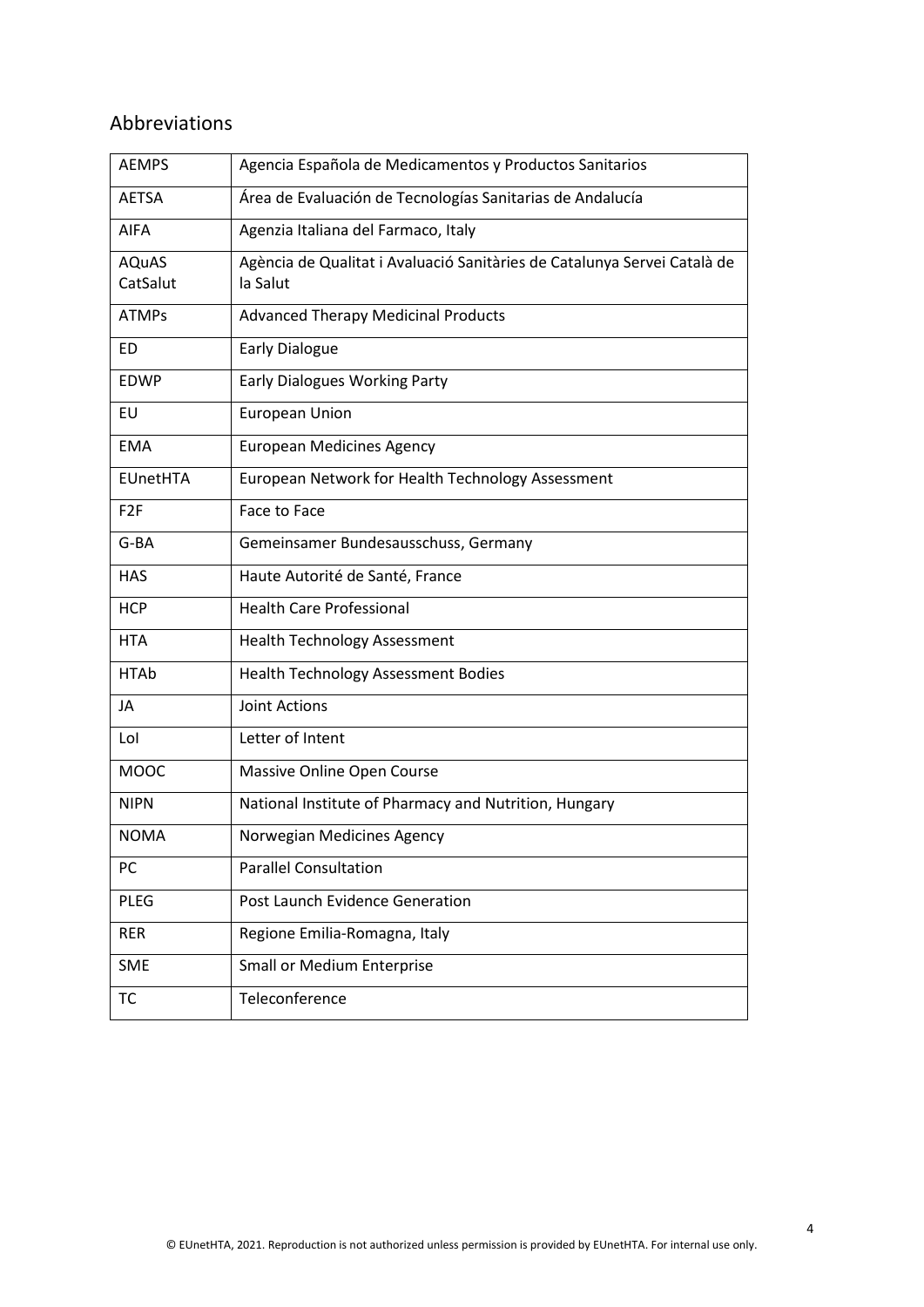# <span id="page-4-0"></span>**1.** Introduction

# <span id="page-4-1"></span>**1.1 Aim and Structure of the Report**

This report aims to provide an overview of the work that has been carried out within WP5A in Joint Action 3 and to provide recommendations based on our experience and lessons learned. Each of the various aspects of the production process will be presented and include these two parts: (1) the work done and experiences, and (2) recommendations. The report will further inform the work of the EUnetHTA Task Group on Future Model for Cooperation aiming to develop a complete blueprint for future European cooperation on HTA post-2021.

# <span id="page-4-2"></span>**1.2 Target Audience of the Report**

The target audience of this report is the European Commission and EUnetHTA partners. It may also be informative for a wider audience such as stakeholder groups of health technology assessment (HTA). This report contains no confidential information.

# <span id="page-4-3"></span>**1.3 Sources of Information**

This document contains information pulled from the WP5A Final Report, the Paradigm toolkit, EUnetHTA Guidance for Multi-HTA EDs and Guidance on Parallel Consultations, the EUnetHTA website, the draft EDFM framework document and the WP5A Qualitative Analysis Report.

# <span id="page-4-4"></span>**1.4 Context of Early Dialogues Production**

# **Definition of Early Dialogues**

The EUnetHTA EDWP defines an Early Dialogue (ED) as a non-binding scientific advice, before the start of pivotal clinical trials (after feasibility / proof of concept study), in order to improve the quality and appropriateness of the data produced by the developers in view of future HTA assessment / reassessment.

EUnetHTA EDs provide for an exchange between the Applicant and HTA bodies (HTAb) at an early stage in the development processin order to allow for the integration of HTA requirements (e.g. choice of comparators, relevant outcomes, quality of life, patient groups) in the study design (pivotal trials & post-launch studies) and the economic evidence generation plan. The main objective of EUnetHTA EDs is to gather and provide the common recommendations on how the drug or device could be developed in order to fill HTA requirements across multiple European Member States. However, when consensus is not possible, the views of participating HTA bodies will be made known to the Applicant.

## **General Aspects and Practical Considerations**

- EDs for pivotal studies, before it starts
- Medicines and medical devices
- EDs remain confidential and are non-binding for either of the parties involved.
- 2 ED procedures: Parallel consultation and Multi-HTA
- 2 formats offered: written-only ED and ED with F2F meeting
- One-stop-shop, one coordinating EUnetHTA ED secretariat, dedicated templates for request and Briefing Book, HTAbs coordinated recommendations
- an EDWP Secure systems are used for exchange of documents between company and the EUnetHTA ED Secretariat, as well as between the ED Secretariat and the participating EUnetHTA HTA bodies.
- All participants in an ED (including patients/patient representatives and healthcare professionals) are required to complete Declaration of Interest (DOI) and Confidentiality Agreements form. These documents, together with the DOI handling procedures, are available on the EUnetHTA website.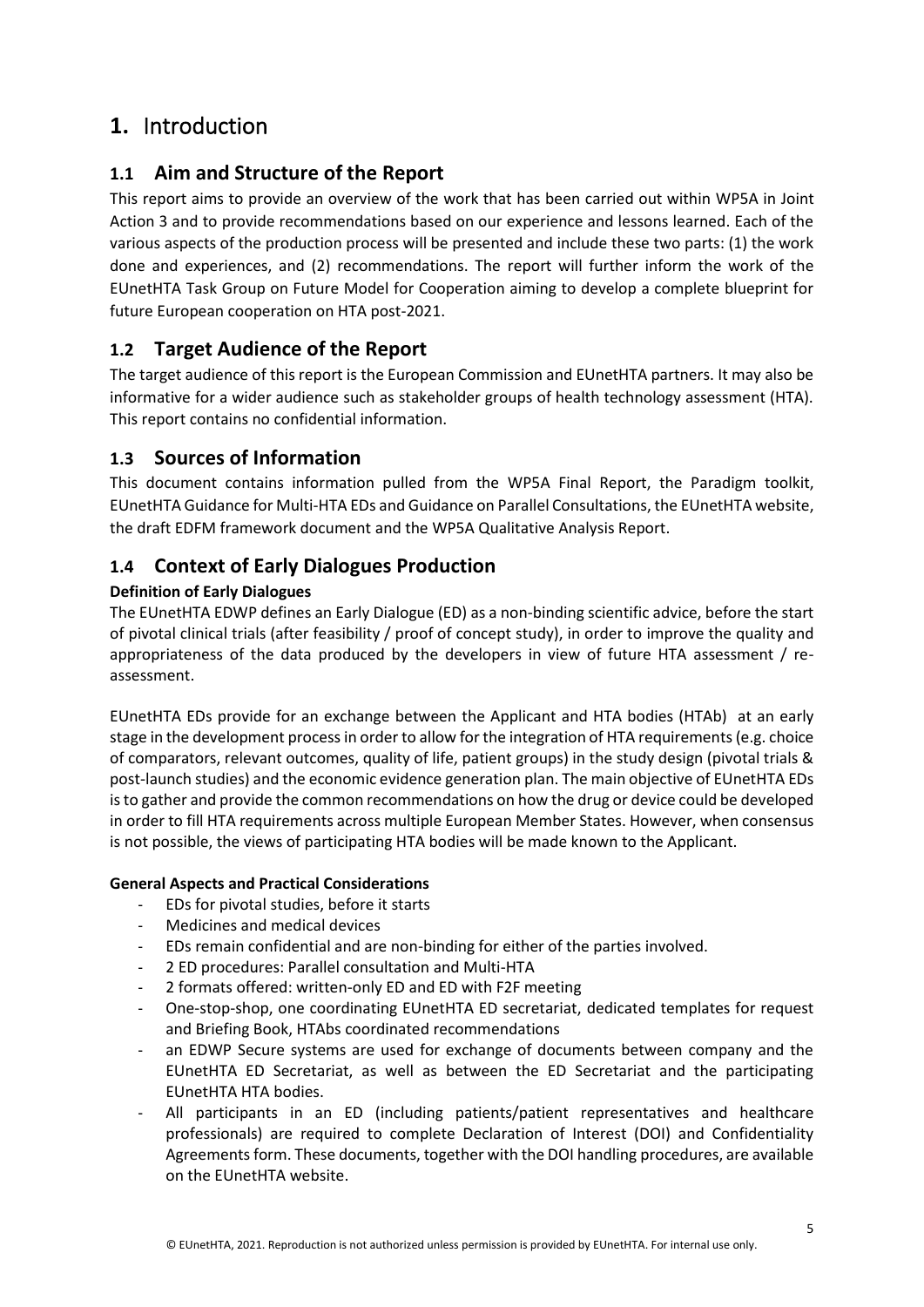- Submission formalities are the same regardless of the procedure format. Applicants are advised to review all information available on this website prior to submitting a request.
- All requests (Parallel Consultations and Multi-HTA ED requests) must be made during EUnetHTA's Open Call for EDs. The Applicant must use the template provided on the EUnetHTA website.
- Topics for discussion include **all evidence planned** to be used in the submission dossier for assessment/re-assessment. It is expected that each ED address a combination of the following topics at the same time:
	- o Pivotal trial
	- $\circ$  Post-launch studies planned to complete evidence gap anticipated at the time of launch
	- o Economic evidence planned as part of future HTA
- Prioritization/selection criteria
- The face-to-face (F2F) meeting venue for an ED depends on the type of request. For Pharmaceutical Products, parallel consultation meetings will take place at EMA (Amsterdam, NL); and Multi-HTA ED meetings will take place either at HAS (Saint-Denis, France) or G-BA (Berlin, Germany) or virtually.
- Some HTA bodies may charge fees for their participation. The EUnetHTA ED Secretariat can provide information on HTA-associated fees. The list is subject to modification at any time.
- IT management tool

#### **Background**

Within the framework of EUnetHTA Joint Action 3 JA3 EDs are carried out by work package 5A (WP5A), which is led by HAS (France) and co-lead by G-BA (Germany). EUnetHTA offers Early Dialogues (ED) on clinical and economic evidence generation for both pharmaceutical products and medical devices. EUnetHTA is a one-stop-shop for the involvement of HTA bodies in EDs with the primary contact point being the EUnetHTA ED Secretariat.

#### General Objectives for EUnetHTA Early Dialogues:

EUnetHTA strives to support generation of good quality evidence for proper HTA. To this end, our objectives include:

- Support developers of health technologies (pharma products and medical devices) by providing a collaborative approach among a wide range of European HTAb to provide consolidated advice on their product evidence generation plans, while also maintaining individual HTAb positions where needed.
- Supply and incorporate patient and clinical expert contributions in the final recommendations provided by HTAb.
- Link EDs to subsequent activities on additional data collection, including the use of patient registries.
- Optimize the interaction with regulators for pharmaceutical products, through parallel EMA-EUnetHTA EDs (Parallel Consultations).

#### **Framework of the Collaboration and Submission by Industry Types of ED Available**

EUnetHTA offers two options for EDs on pharmaceuticals:

1. EMA-EUnetHTA Parallel Consultations: tripartite meetings which include HTAb and EMA together with the company. Prospective and timely advice may allow the Applicant to integrate specific HTA regulatory needs into the development plan and, therefore, fulfil the evidence requirements of both regulators and HTA bodies at the same time. To this end, EUnetHTA, in collaboration with the EMA, offers Parallel Consultations involving both HTA bodies and regulators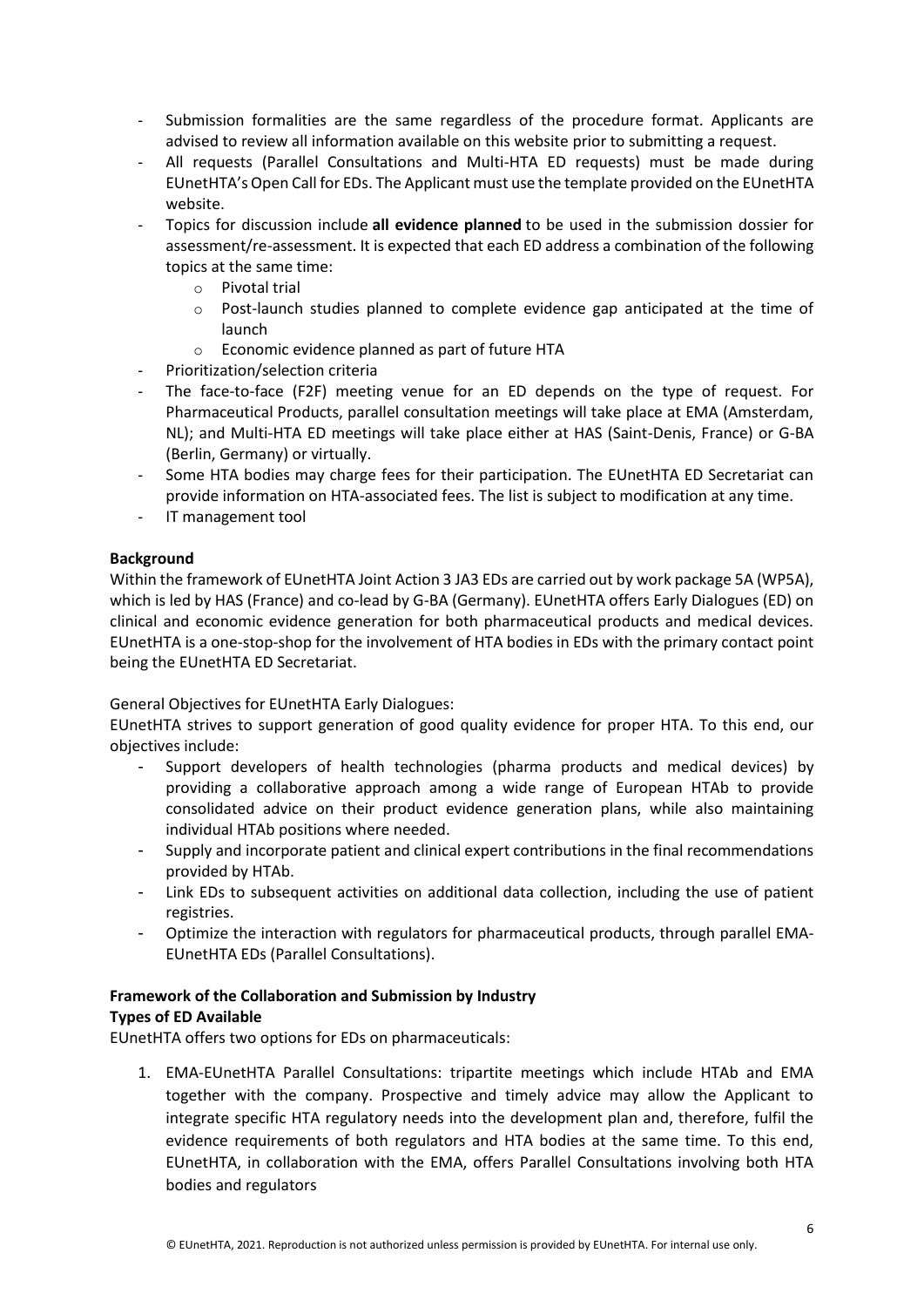2. EUnetHTA Multi-HTA EDs: bilateral meetings between the HTAb and the company.

All EUnetHTA EDs are supported by the EUnetHTA ED Secretariat, thereby benefiting from HTA scientific and administrative coordination, consolidated HTA comments, a concerted effort to find agreement among the EDWP regarding specific issues as well as a consolidated document containing EUnetHTA's Final Written Recommendations. In the case of Parallel Consultations, opportunities for closed discussion amongst HTAbs, and with Regulators, with mutual understanding are maximized.

#### **ED Format**

Regardless of the type of ED (PC or Multi-HTA), there is one single procedure. This procedure, however, may follow one of two different formats: Written-only format and F2F meeting format. The decision as to which format the procedure will follow will be decided by the EDWP after review of the Applicant's Draft Briefing Book. This decision will be based on the following criteria:

- PRIME products
- Complexity of development
- Need for an in-depth discussion with the Applicant about the development plan, e.g. in case of unclear development plan or unexperienced companies
- Major issues with the development plan that would benefit from discussion with the Applicant.

For Parallel Consultations, a preliminary exchange on procedure format and associated organizational topics takes place during the monthly Administrative discussion between EUnetHTA and EMA.

In all cases, Applicants are informed of the decision on the procedure format upon reception of the Final Briefing Book by EUnetHTA.

Procedures that *do not* require a F2F meeting are approximately 2,5 months in duration starting from reception of the Draft Briefing Book.

Procedures that *do* require a F2F meeting are approximately 3,5 months in duration starting from reception of the Draft Briefing Book.

Regardless of the type or format of a EUnetHTA ED, the HTA bodies' final output remains the EUnetHTA Final Written Recommendations.

# <span id="page-6-0"></span>**2.** Summary of Recommendations

#### **General Recommendations**

Recommendations on the ED Selection Criteria

Based on our experience with the ED Selection Criteria, the following three recommendations are made.

- Open call system, twice per year covering a six-month period, in the case of limited number of possible ED. Although it requires additional preparation up front on the part of the ED Secretariat and the Lead/Co-Lead partners, the Open Call system is more advantageous than the batch system because it allows for better resource allocation and the ED Secretariat is able to influence/refine the ED dates through exchanges with the companies. However, this system can only function correctly if we have a better vision of HTAb resources in advance in order to know how many EDs can be accepted for a given call period. It therefore may be better to do a call twice per year covering a six-month period as this would allow for adjustments or unplanned events such as a pandemic. In the future with possibly higher numbers of EDs, a slot system could be set up (to be further discussed with EDWP as this was more complex for the teams – very difficult resource management).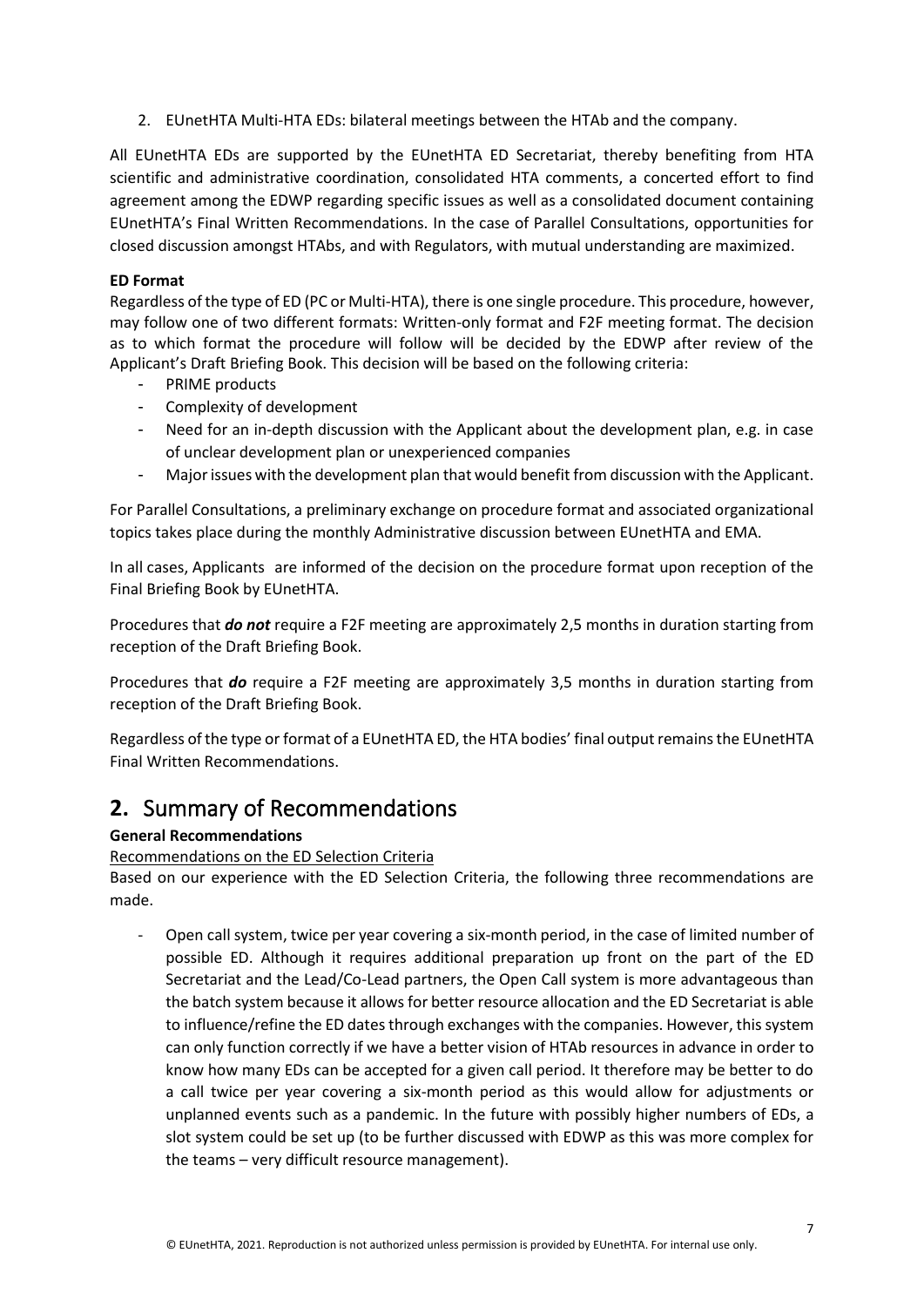- Maintain the product Selection Criteria<sup>1</sup>. They were very useful as cooperation added value is mainly to focus on selected/innovative products; they have remained stable throughout JA3. When establishing the criteria, there was concern that they were perhaps too restrictive. Over time however, more and more products being submitted are meeting these criteria and thus we observe it is not as selective as originally thought as evidenced by the fact that we often have more eligible requests than we can accept. The addition of a criterion about innovative methodology is to be investigated with EDWP.
- Finally, we need to work on how to manage similar requests (i.e. multiple requests with a similar MoA or indication) and investigate the possibility to consider indications slots, specific indication-based calls or indication-based workshops following the EMA model.

#### Recommendations for Different Participants and their Roles in ED Production

- *Enlarge EDWP:* As mentioned in the EDWP description, the relationship developed between the EDWP members opened the door for a revised ED procedure which centralized the main writing of the Recommendations with the Scientific Coordinator with support from the Rapporteur. However, SC/R are selected from the EDWP team and it proved more and more difficult to identify HTAb to take on these important roles. This was aggravated when some HTAb had or decided not to participate in PC. Indeed, as the companies submitted more and more eligible products, it was necessary for the EDWP to refuse products not only due to lack of capacity in the HTAb, but also due to lack of volunteers for the SC and R roles. Therefore, it may be necessary to consider enlarging the EDWP in order to increase ED capacity in the future. Participation in the EDWP has shown to be an excellent capacity building exercise.
- *Training of SC and R:* Furthermore, specific training on the roles of SC and R needs to be further developed, thus allowing for the possibility of additional candidates and taking into account the time required for each role (16 days and 12 days respectively (compared to 6 for an ED participant)).
- S*ystematic monitoring of the quality of all contributions:* A quality assurance system needs to be instituted by the ED Secretariat and acknowledged by the team. Although not a frequent occurrence, it did happen that some EDC members did not fully contribute to the ED. This in turn added to the workload of others and, with the more centralized procedure would then imply additional investment from both the SC and R. The idea of a quality check was developed within the EDFM and this should be explored further. One possible option that is currently under discussion would be to institute a workflow on Sharepoint. According to the description in the EDFM draft framework agreement, during every process of ED, ED Secretariat will interact with the various HTAb involved in the recommendation to ensure compliance with the process (especially due dates) and quality check. The quality check will consist in making sure that every participant in the ED process will contribute to the enrichment of the final recommendation and reflect the specific position of the represented country or region. This quality check aims at guaranteeing the consistency of the various recommendations provided to the Applicant and effective coverage of the various contracting parties (i.e. countries part of EUnetHTA). It may be necessary to define more specific, measurable criteria for checking quality, particularly if a fee for service model is ever implemented.
- *Guidance:* To ensure constant quality and consistency of the advice guidelines of what and how topics have to be covered and databases of points to consider (e.g. country-specific positions) could be considered to develop.

Recommendations on ED Governance

 $1$  The selection criteria state that the product should aim to bring added benefit to patients, i.e. by: A new mode of action for the indication; AND targeting a life-threatening or chronically debilitating disease; AND responding to unmet need (no treatment or only unsatisfactory treatment available).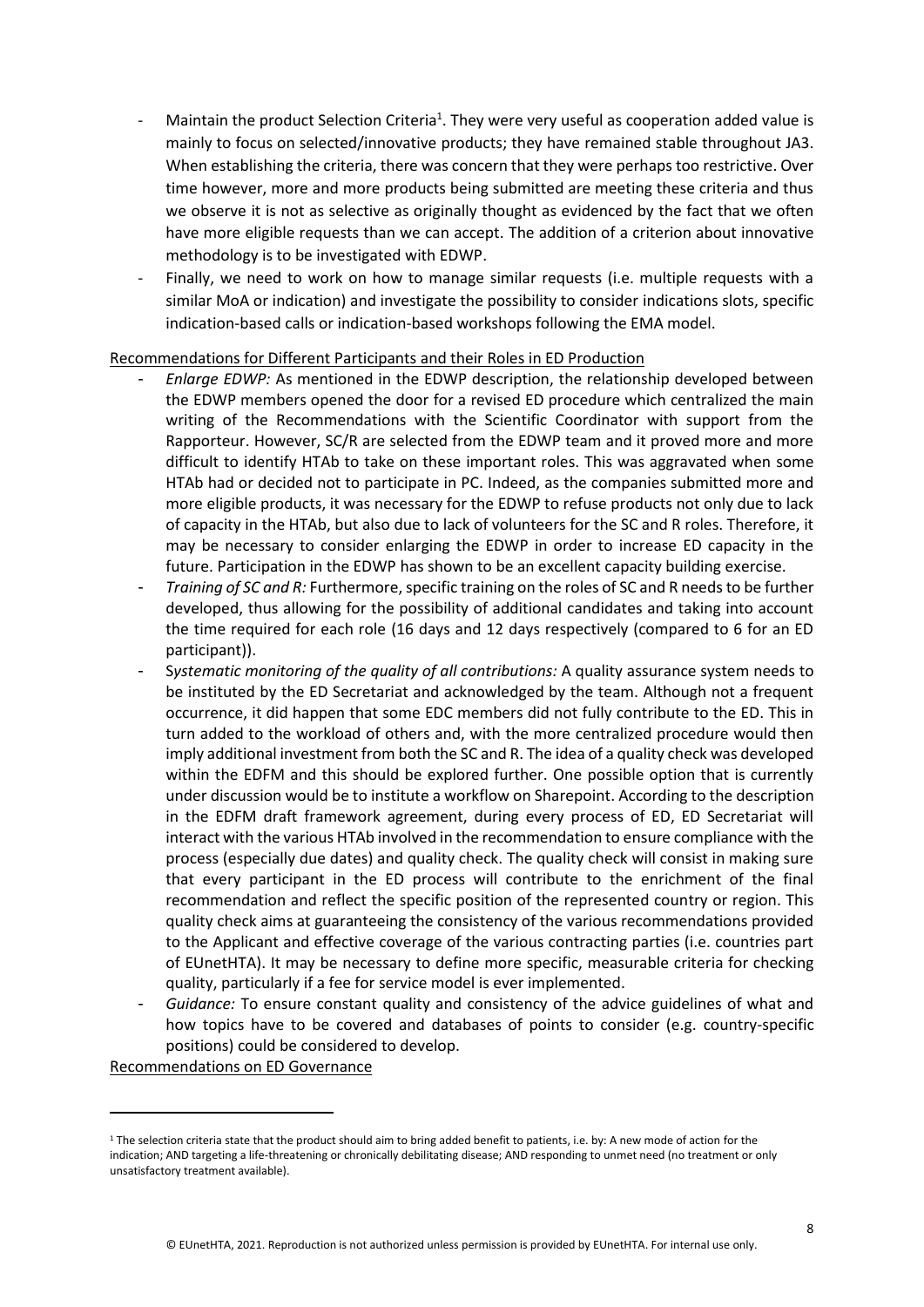The ED Secretariat together with WP5A Co-lead manages the heavy administrative burden of conducting Early Dialogues including but not limited to the development and maintenance of all procedures and related templates and guidance, ongoing quantitative and qualitative analysis, communication (with EDWP, EMA, external stakeholders), presenting at conferences (HTAi, ISPOR, DIA, TOPRA etc.), and insurance of COI compliance. For confidentiality reasons in the context of JA3, declaration of interest forms for each ED participant (internal and external to the network) were assessed by WP5 Lead and Co-lead partners.

- In the future, it is important to include ED in the centralized COI approach currently established in EUnetHTA via the COI Committee.
- The management of external stakeholders should be factored into the role of the ED Secretariat, with support of the national partners, especially those where patient involvement is a well-established part of their national process (in JA3 supported especially by Co-Lead G-BA, NICE, and Spanish colleagues). This last task must be carried out in alignment with national HTAb approaches for stakeholder involvement and this can vary greatly.
- Scientific tasks of ED secretariat to be highlighted .We highlight also that the ED Secretariat is responsible not only for administrative tasks, but also scientific ones (receivability of each ED request submitted, checking the quality of the output (at each step of the ED process), and supporting final consensus and identify subjects of divergence to establish rules adapted to the situation(s), and the training of newcomers to the ED process. We recommend a strategic reflection on these tasks within EUnetHTA and feel that these topics merit an analysis of harmonization of these tasks between WP4 and WP5.
- Perform regular qualitative analysis of EDs: An initial qualitative and quantitative analysis was carried out on the first 21 EUnetHTA EDs. Although it is a cumbersome and time-consuming task, this analysis should be continued on a regular basis to support the evolution of the ED procedures and methods, alignments of HTAbs and impacts. A systematic evaluation of the quality of the output has been implemented during the prolongation period and this provides for a regular evaluation of the EUnetHTA ED deliverables. The evaluation of output should consider, whether the advice had an impact on study design (if there were advice to change it) and, if the product got an assessment, whether the advice is reflected in the assessment (critique in the assessment was already anticipated in advice?). This analysis requires two scientific project managers to double check the work done by each of them, similar to a peerreview system.

The output of such analysis could support evolution of the procedure and guidance on systematic recommendations in specific cases.

#### **Stakeholder Engagement**

Recommendations for Engagement with Patients and Patient Representatives

- Patients or consumers involvement in ED should be systematic
- Consolidate guidance on how to conduct Interviews

The ED Secretariat implemented and tested three different approaches to patient involvement in EDs throughout JA3. The different approaches worked well, however one drawback is that the patient interview aspect works best when done by HTAb who have experience with involving patients. Nevertheless, many of those who did not have this experience in the beginning have gained it through interviewing patients in their role of SC/R.

In addition to guidance about how to conduct the patient interview, we recommend that the interview guide be adapted for each procedure to include problems already identified by the HTAb – particularly in the case of an expert participating in the entire procedure.

- Improve product information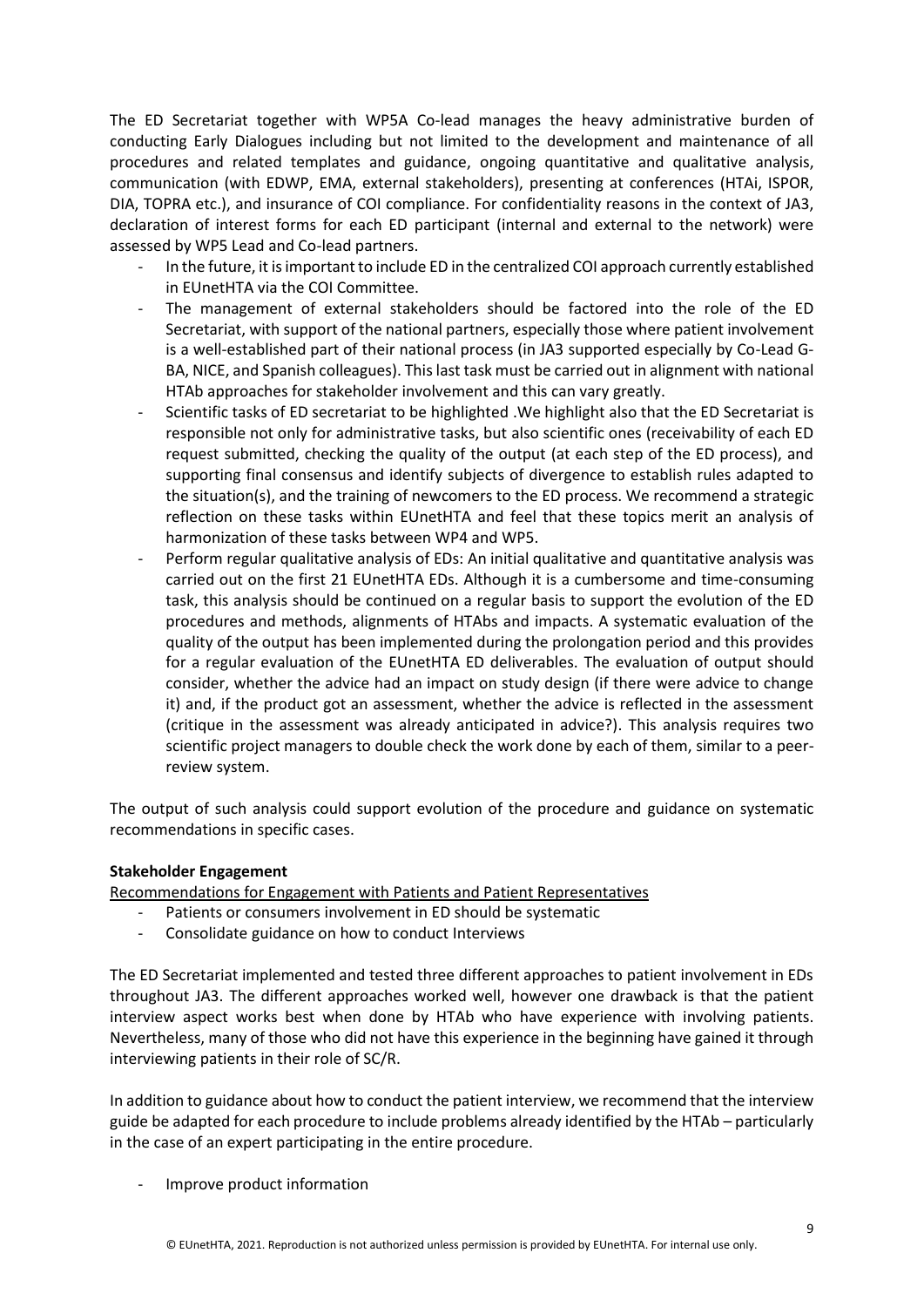Furthermore, we recommend systematic sharing of the Briefing Book with the concerned ED stakeholders including (particularly for patients) information concerning the sections that are most important for them to read. This will also facilitate the interview.

We encourage as much interaction as possible with the HTAb – in particular by encouraging patient participation in the HTAb List of Issues e-meeting and the pre-F2F meeting if the ED is following the F2F Meeting Format. In the case of a product following the Written-Only Format, encourage their participation in the HTAb meeting on the List of Issues or Draft Recommendations. Patent engagement in HTAb meetings prior to a F2F meeting needs to be tested and the best implementation might vary between the 3 different approaches in practice.

- Transparency: Regardless of the procedure format, we recommend transparency of patient input in the appendix of the Final Recommendations and clearly noted input within the body of the report.
- Further develop guidance on patient engagement in EDs:
- We have begun and recommend further developing guidance around patient involvement in Early Dialogues. This guidance could take different forms (i.e. information sheets, short videos, online presentations) and includes topics such as:
- What are EDs and why take part?
- Revise and customize on an ED basis the interview guide used by SC/R when interviewing patients
- Guidance regarding the recruitment of patients
- Patient guidance for participating in both virtual and F2F meetings
- Revision of patient feedback collection

Given the success we have experienced in recruiting patient participants directly, our recommendation is to continue this approach. This approach, together with the guidance documents described above may be the key to identifying the types of patients we prefer to see participate. Each participant has their role within an ED be it HTA, Regulatory or patient. Participating patients should have expertise on the disease and ideally some knowledge of the clinical development process. The purpose of an ED is to have a focused discussion on clinical development and not burden of the disease. While disease burden certainly influences the discussion, it is not the primary discussion topic nor is the difficult reimbursement situation in different countries. An ED is not a place where patients should advocate to get better treatment or support further reimbursement.

While patient input has impacted recommendations, some of their recommendations has shown to be less taken into account. In the future, patient's input could benefit in being presented following PICO framework so HTAb could better refer to patient's feedback when making recommendation on each item.

- Develop the use of PROs: We recommend PROs to be a systematic topic of discussion during EDs.

#### Recommendation for Engagement with Health Care Professionals

A transparent approach needs to be implemented for HCP experts much as there already is for patients.

Recommendations for Collaboration with Regulators

Favor PC procedure for pharma, but maintain multi-HTA:

Although the majority of the EUnetHTA EDs carried out in JA3 were done in parallel with EMA, some companies may prefer to request a Multi-HTA ED. We have observed for instance that SMEs often are less familiar with HTA and thus request advice only after having received feedback from the EMA and the FDA.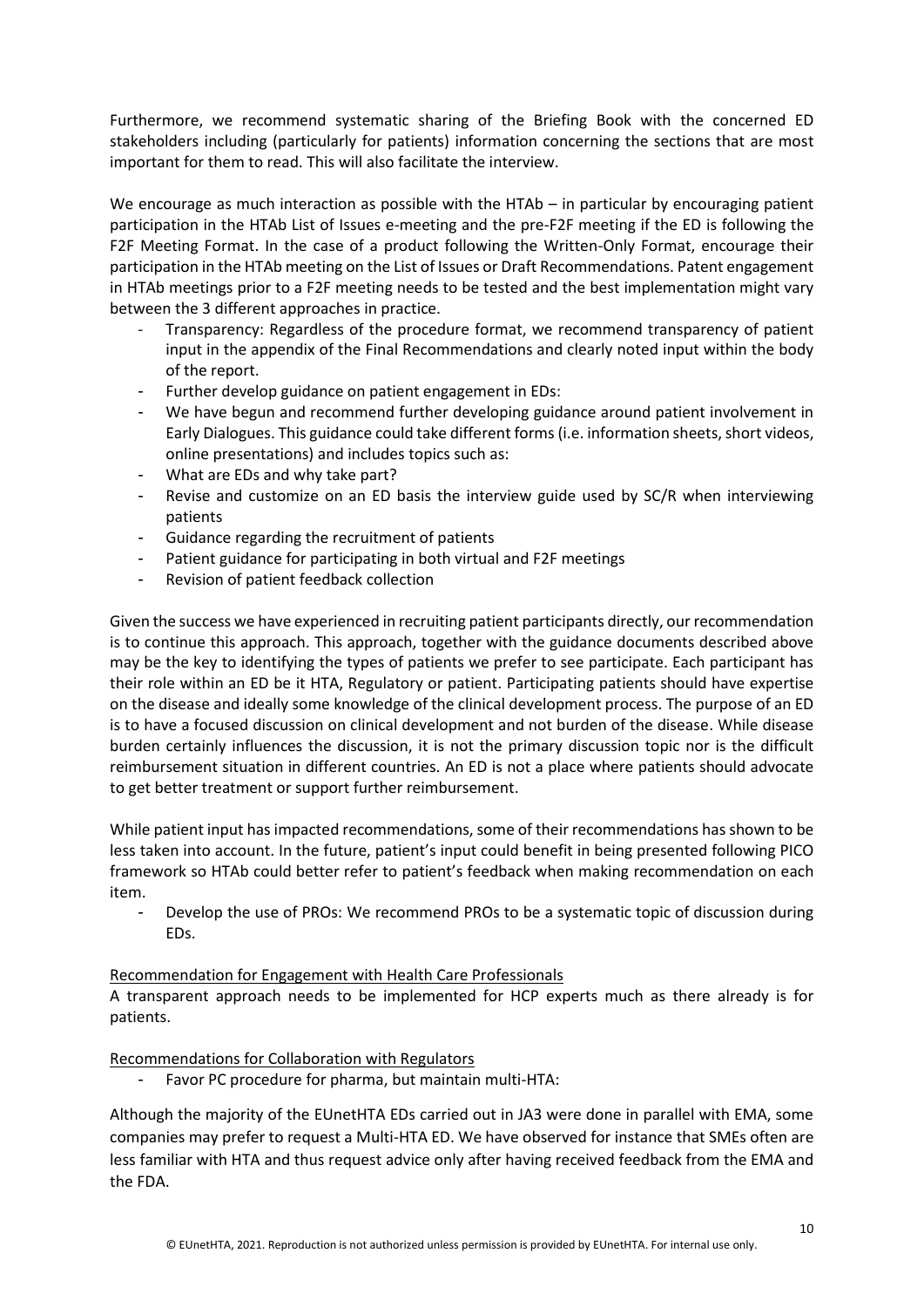The sequential timing might be a lost opportunity. To offset this and promote PC, multiple steps have been implemented during JA3

- 1. Increasing communication between EUnetHTA ED Secretariat and EMA.
- 2. Communication with the companies to encourage that the different advices be within a similar timeframe.
- 3. Over time, the increased communication with EMA allowed also the ED Secretariat to successfully lobby for using PICO as an organizational framework for the List of Issues and thus the F2F meeting (as the List of issues serves as the main list of subjects to address during the meeting)

The above modifications should be continued in the future. The benefits of Parallel Consultations, as identified through the qualitative analysis presented above lead us to recommend that PCs should be prioritized over Multi-HTA. This prioritization would not only encourage further understanding between HTAb and regulators but would be more efficient. That said, there are companies who prefer the Multi-HTA approach therefore it should be maintained as an option for early advice from HTAb.

Explore collaboration for EDMD with the expert panel.

#### Recommendations for Involvement with Manufacturers and Industry Associations

- A better overview of available human resources at HTAb: Industry demand for EUnetHTA EDs far exceeds the supply. To this end, we need to better manage industry expectations regarding the number of ED to be carried out. This will require also better insight into the actual capacity of the HTAb and, perhaps, a commitment from their side to carry out the number of EDs agreed upon.
- A fee-for-service system is needed: The implementation of a fee-for-service mechanism would only underline this need.
- Complete ED requests forms. Although it has already been integrated into the revised procedure being implemented during the prolongation, we recommend the inclusion of additional details in the ED Request Form in particular PRO (validity of the tool included in proposed development with MCID), on PLEG (anticipated gap at launch, remaining research questions, additional core data set to be collected)…and maintaining the possibility to request additional information up until the F2F meeting in order to provide the best recommendations.

As noted particularly in the above section on Patient involvement, we recommend the systematic agreement from industry to share their Briefing Book with ALL external experts involved in a procedure provided each has an approved EUnetHTA DoI and CU.

- Share ED final recommendations with the JA team: EDs should be part of the JA submission dossier. As with a Joint Assessment, a EUnetHTA ED is centered around the PICO. We would recommend that a legally acceptable solution (respecting confidentiality and conflict of interest rules) be identified to share EUnetHTA ED Final Recommendations with the JA team, following the model used by EMA, for products that are jointly assessed in the future. The purpose of this is not to render the recommendations binding, but to provide the JA team with a PICO that has already been agreed upon by multiple HTAb as basis for discussion as recommendations may evolve over the time.

#### **Procedures, Templates, and Methodology**

#### Recommendations for Procedures and Guidance Pharmaceutical EDs

In general, the current pharmaceutical ED structure, with 38 EDs completed, works well and is aligned with EMA. Therefore, we do not recommend any major modifications. Any change recommendations would be more internally (do we centralize the procedure, do we do written-only EDs going forward).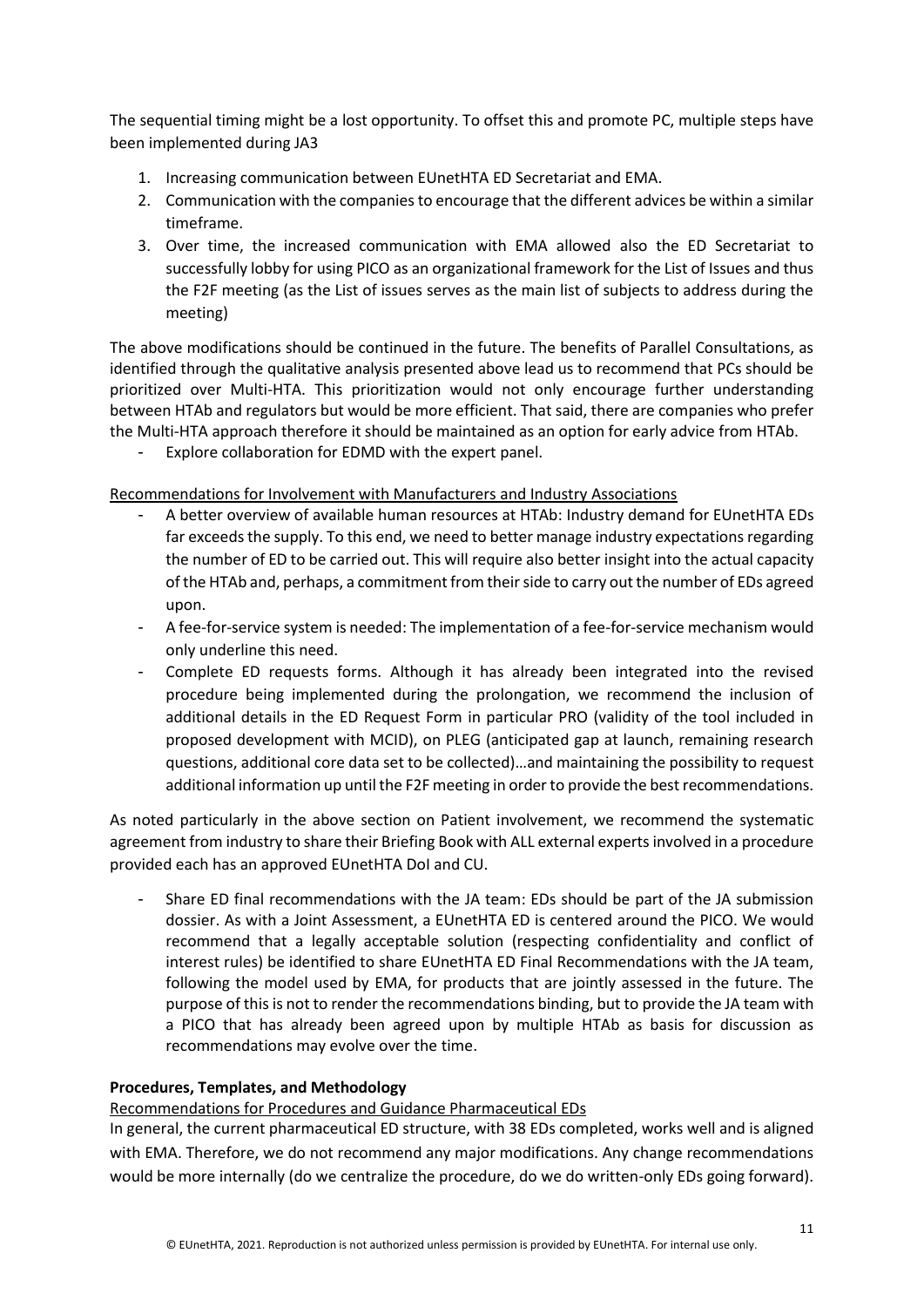These are questions that are currently being examined in the prolongation and the procedure will be updated according to what is most efficient for all participants. As an example, we need to see if the centralized procedure should be retained following its implementation. Two EDs have already been conducted using it and following the prolongation, there will have been a total of seven. Feedback needs to be collected from the EDWP ad Analysis will be needed to understand if the centralized procedure functions as planned, saves time, and makes the task less complicated and time consuming, in particular for the SC/R.

The open call system that was implemented for EDs carried out during the prolongation was successful in alleviating the pressure on resources previously experienced by the participating HTAb. It also facilitated the recruitment of patient experts. We therefore recommend formalizing in writing the call procedure and the eventual pro-active recruitment of EDs if interesting subjects are able to be identified in advance (for instance through discussions with companies where pipeline is discussed).

#### EDFM

The financial sustainability of EDs should be achieved. For the EDFM framework to work, an organism to function as the "banker" must be identified; otherwise a new approach must be developed. The draft EDFM framework has been developed by WP5A Lead and Co-Lead together with experts on European law (Eubelius) and the business case consultant KPMG (both renowned partners). The framework is in theory ready and available as soon as a "banker" could be identified. Based on the experience from attempting to implement the EDFM, we recommend that the "banker" role not be undertaken by an HTA organism. Industry is ready to pay, particularly if this will increase ED capacity. Notably, the fee amount evaluated by the EDFM was considered "acceptable" by industry.

On the other hand, if implemented, the EDFM will add to the workload of the ED Secretariat particularly in terms of coordination and compiling the information necessary for the banker, but also and most importantly for ensuring the quality and the implication of each participating HTAb.

We highlight that even if it were decided today to implement the EDFM, it will take up to 6 months to have it up and running due to the need to identify an organism for the bank, revision of procedures to integrate that organization, not to mention the required signatures from all participants. Significantly, if a new mechanism must be developed, we are looking at a much longer period, likely 6 months minimum that would be needed. The operation time period of a mechanism would likely need to be at least 2 years in duration to justify the work to establish it.

Finally, and most importantly, a sustainable mechanism will not be possible in the future without a legal framework.

#### **EDMD**

There is much less demand currently for EDMD than for pharmaceutical MD.

- a communication campaign is likely necessary if we wish to increase the numbers.
- Further explore synergies with the MDR expert panel.

#### Recommendations for Templates

Regular review of documents. The templates and guidance documents used in the framework of EUnetHTA EDs must be reviewed and revised at least once annually, if not every six months. While modifying documents linked to Multi-HTA EDs (both pharma and medical devices) is rather straight-forward, the modification of anything linked to Parallel Consultations for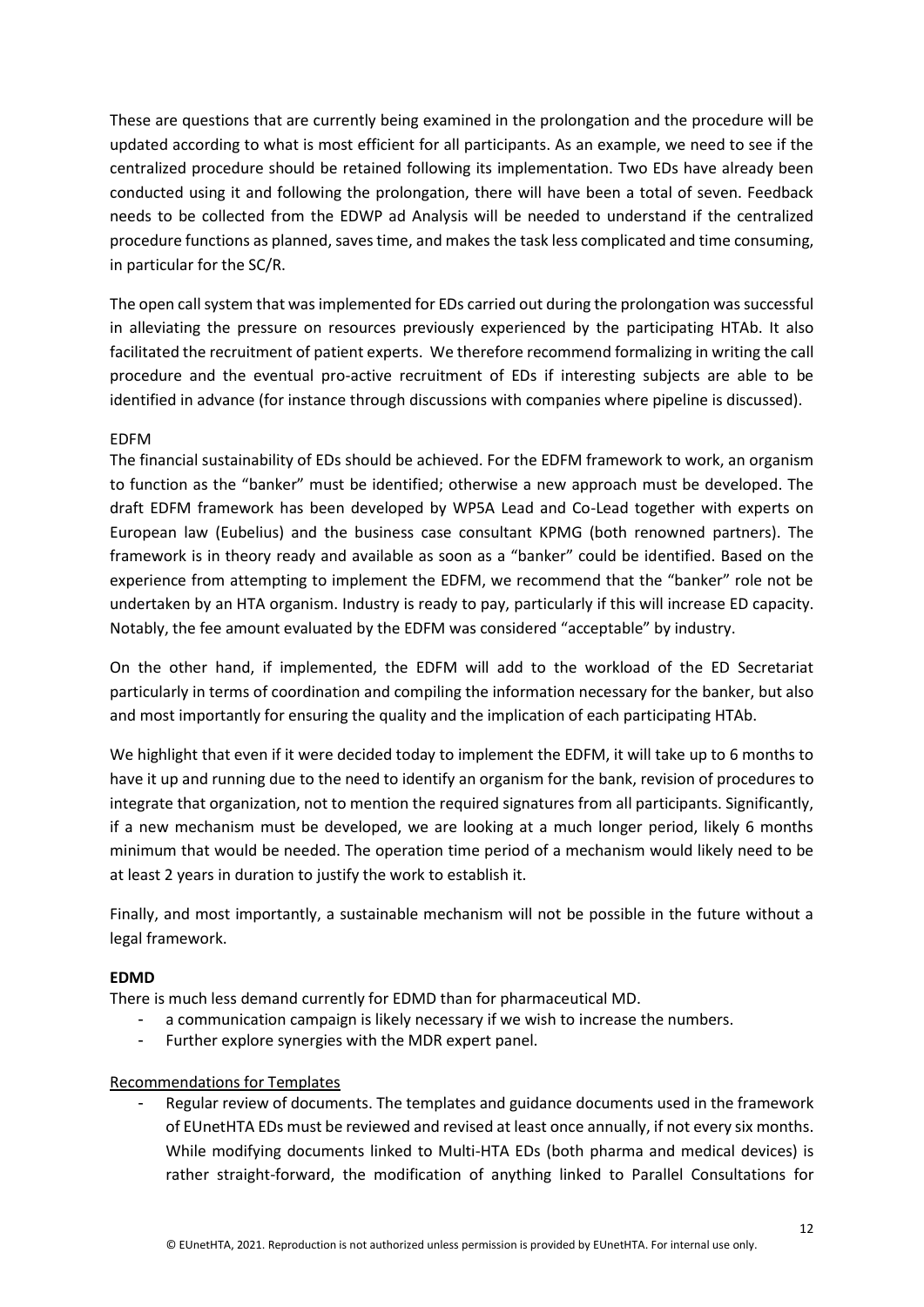pharma is more complex as it involves not only EUnetHTA but EMA. During the prolongation, the use of the ED Request Form during the open call allowed us to make certain modifications, for example requesting more detailed information at the start in order for the EDWP to have a better informed basis on which to make their decision on acceptance of a product. Going forward, we recommend reviewing the current Briefing Book Template as the information requested is sometimes repetitive. These changes can be done quickly for Multi-HTA but will require discussion and negotiation with EMA in order to modify the parallel consultation version.

The modifications regarding HTA only in the PC procedure should be done in an easier manner.

#### Recommendations for Method Adaptation

A formal quality assurance system to evaluate the quality of the final deliverable needs to be established and parameters of how to measure this need to be defined including a mitigation procedure in case the ED fails the QA.

- Room for improving the process; Based on the findings above, overall room for improvement and simplification of the ED process should be explored to propose a concept for further modification of the advice procedure. Recommendations for this include:
	- $\circ$  Some adaptation of the briefing book to ensure sufficient information on PLEG and PRO/HQol is provided by the company
	- o While different approaches were observed to make recommendations on PRO/HQoL, subgroup, and statistical analyses, further exchanges are needed between EDWP members to discuss the rationale for the differences. This discussion could help to achieve further consensus.
	- o Statistical support by dedicated expert group (WP4 expert group for example) and maybe also closer exchange with EMA on stats could also improve alignment.
	- o Systematic recommendations should be further communicated
- Monitor the ED impact. The impact of the ED process is observed but we should consider further monitoring it. Unfortunately, industry feedback questionnaire is often missing due to many companies never returning the completed document. Time is needed in order to see the effect of an ED on development. Perhaps this should be further discussed with industry.

#### IT tool

It is necessary to have a robust management tool and database on EDs

Going forward, the ED Secretariat would benefit greatly from an improved utilization of Sharepoint and perhaps even the integration of Teams to share information with different stakeholders. This is particularly important given first, the lack of a functioning extranet and second, the latest change in functioning at EMA. Until November 2020, Eudralink (an EMA resource for secure email) was used for exchanging all information between EUnetHTA and EMA and EUnetHTA and companies for parallel consultations. This system will no longer be used in Parallel Consultations and thus a EUnetHTA solution via Sharepoint and/or Teams is necessary. A workflow solution should also be envisaged to better monitor each step of the process and ensure quality.

#### Recommendations for Communication

Together with the recommendations made above, particularly some of those for communicating with patients, we would recommend the creation of a MOOC on the ED process.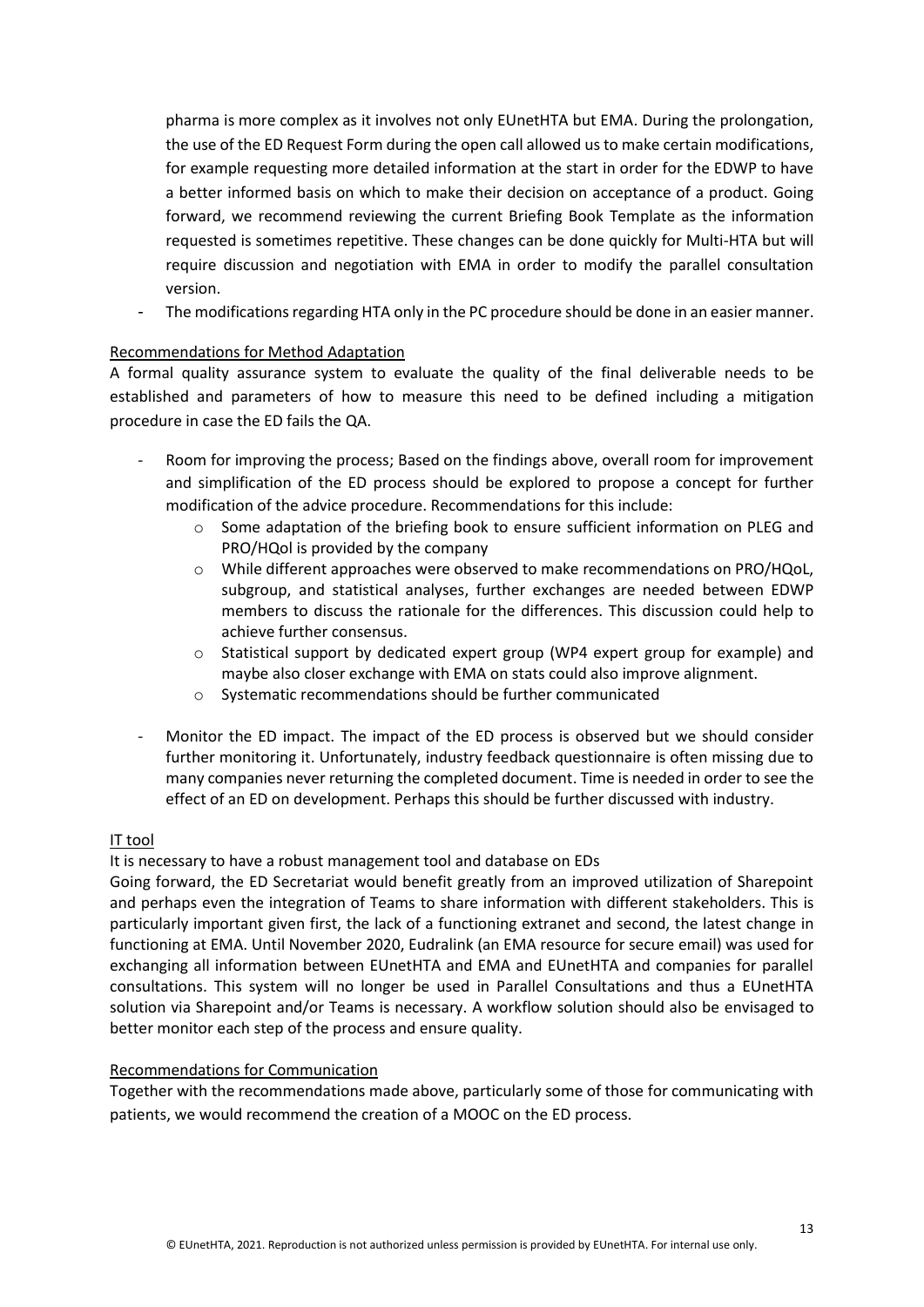Hand in hand with managing the expectations of industry is how we communicate them. It may be necessary to review how this is done and develop more efficient means of communication, such as an email newsletter to which interested companies subscribe.

# <span id="page-13-0"></span>**3.** The Work Done, Experiences, and Recommendations

# <span id="page-13-1"></span>**3.1 JA3 ED Production**

# **The Work Done and Experiences**

From launch in March 2017 through May 31, 2020 122 official requests for Early Dialogue were received from industry. From those requests, 39 products received EUnetHTA advice. Of the 39 products, 32 EDs were carried out in parallel with EMA, 6 were Multi-HTA EDs and there was one ED for a Medical Device. Table 1 below provides a breakdown of the EUnetHTA advice provided by therapeutic area.

| Total Requests for Early Dialogues (119*) in JA3 |                                  |                               |                                                 |
|--------------------------------------------------|----------------------------------|-------------------------------|-------------------------------------------------|
| <b>Therapeutic Field</b>                         | <b>Multi-HTA Early Dialogues</b> |                               | <b>Parallel Consultations</b>                   |
| (indication)                                     | (23 requests)                    |                               | (94 requests)                                   |
|                                                  | <b>Pharmaceutical Products</b>   | <b>Medical</b>                |                                                 |
|                                                  | (6 accepted requests)            | <b>Devices</b>                | PCC/PC <sup>2</sup>                             |
|                                                  |                                  | (3 requests)                  | (32 requests)                                   |
| Cancer                                           | 2 (completed)                    | 1 (completed)                 | 10 (completed)                                  |
| <b>Metabolic disorders</b>                       |                                  | 1 (withdrawn by<br>applicant) |                                                 |
| Neurodegenerative<br>disorders                   | 1 (completed)                    |                               | 4 (completed)                                   |
| <b>Viral disease</b>                             | 1 (completed)                    |                               | 1 (completed)                                   |
| <b>Other</b>                                     | 2 (completed)                    | 1 (withdrawn by<br>applicant) | 16 (completed)<br>1 (withdrawn by<br>applicant) |

#### **Table 1: EUnetHTA EDs by Therapeutic Pathway**

*\*Including 2 requests for qualification in parallel with EMA not included in the therapeutic field breakdown*

In addition to the products above, 26 other products received Individual Parallel advice (i.e. not benefiting from EUnetHTA funding).

We note that: 17/119 (14.29%) requests came from SMEs (resulting in seven PCs); 19/119 (15.97%) were requests for ATMP products (resulting in ten PCC/PC, one Multi-HTA [note: the EDWP agreed that an additional product met the selection criteria but, due to resource constraints, had to be refused]. 33/119 (27.73%) were requests related to products with an Orphan designation, resulting in 13 PC and 3 Multi-HTA.

A qualitative analysis was performed on the first 21 EUnetHTA EDs (comprising 18 PCs and 3 Multi-HTA EDs), using July 31, 2019 as the cut-off date and including ED50 (F2F in June 2019). Results of this analysis allowed us to make certain diagnoses of the situation and fed our reflection on recommendations for the future. Some of the data extracted from this analysis are mentioned in several sections of this report.

<sup>&</sup>lt;sup>2</sup> As of July 2020, all consolidated Parallel Consultations were referred to as PC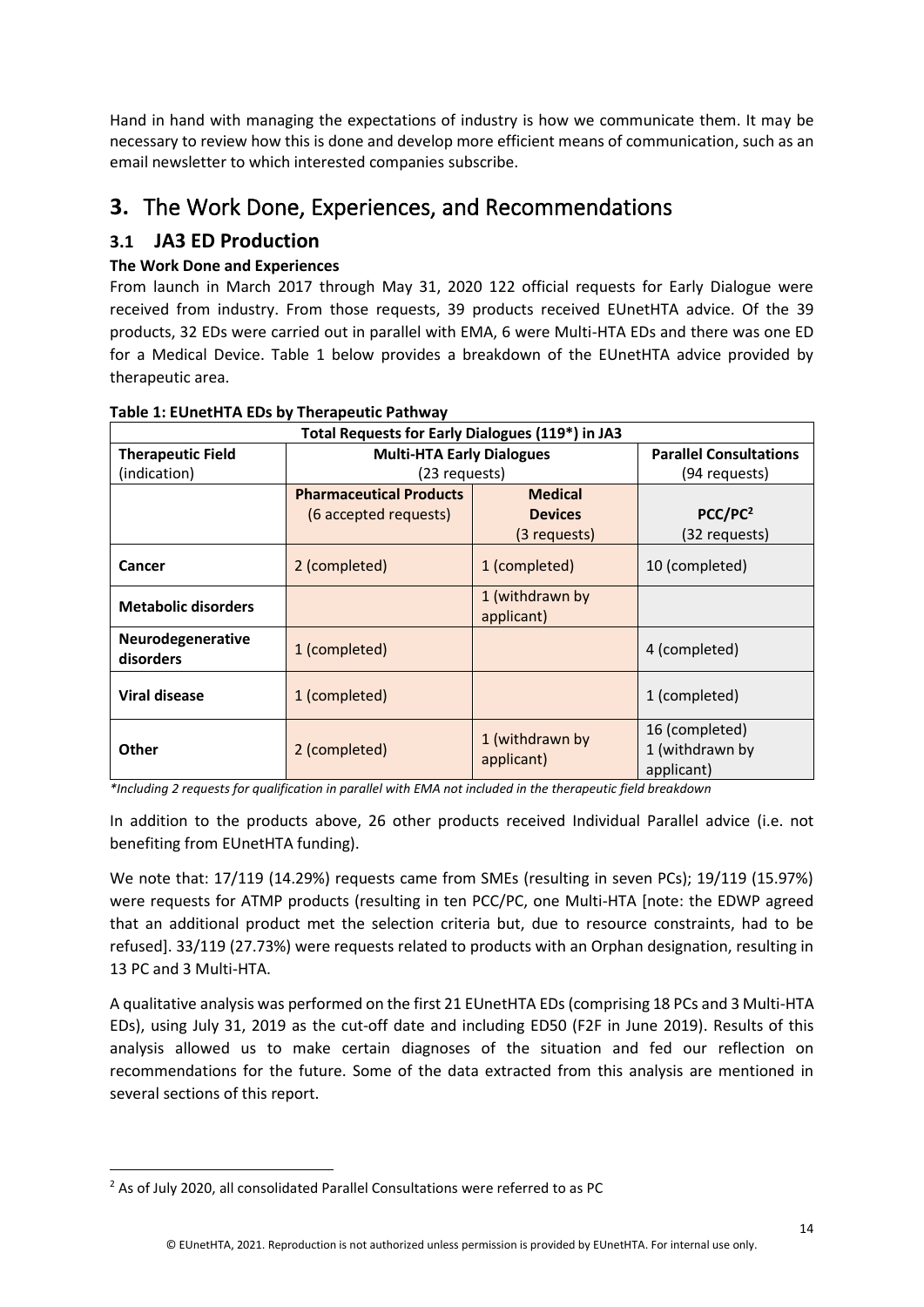# <span id="page-14-0"></span>**3.2 ED Governance**

#### **Secretariat and Project Management of EDs**

The ED Secretariat is composed of a full-time project manager, a part time scientific project manager and an assistant at HAS. The Secretariat was also supported by one project manager from G-BA. It is responsible for the overall management of the activities related to the performance of the EDs and carries out the following tasks:

- i. Practical coordination of EDs;
- ii. Explication procedure etc. and assistance for newcomers;
- iii. Update documents, guidance, template, FAQs
- iv. Management of the ED intranet and tools including Sharepoint access to restricted areas, creation of ED work areas (including calendars, reminders, workflow), provision of secure mechanisms for exchange of documents with Applicants that cannot use the EMA system (e.g. for Multi-HTA EDs or after the EMA stopped its Eudralink system);
- v. Serve as single point of contact for HTA Bodies, Industry (and EMA in case of Parallel Consultations), and other stakeholders including patients and healthcare professionals (HCPs);
- vi. Monthly and ad-hoc e-meetings with EMA to discuss and negotiate Parallel Consultation procedures, timelines, templates, explain HTA principles PICO, etc.
- vii. Respond to all questions regarding EDs including those from Applicants, the European Medicines Agency, HTA Bodies, as well as external stakeholders such as HCPs, patient experts, HCP organisations, patients' organisations, etc.;
- viii. Verify the receivability of ED Requests and refer receivable ED Requests to the EDWP for an assessment of the eligibility of the concerned pharmaceutical product for an ED; inform the Applicant and EMA in the case of a Parallel Consultation about the receivability and acceptance of the ED Request (as decided by the EDWP);
- ix. Monitor the quality and the consistency of EDs including but not limited to insuring the scientific quality of the final recommendations insuring all participating HTAb have taken part in each step of the process, insure the templates are used and used correctly, insure the respect of deadlines as provided in the ED-specific timetable;
- x. Request, manage, and review all DOI and CU documents for ED participants including HTAb members, and patient and HCP experts with G-BA as co-lead partner. The product, indication and any information provided by the company regarding an Early Dialogue is confidential. Thus, detailed assessment by all members of the COI Committee is not possible. For this reason, COI judgement for WP5A needs to be done by WP5 only. ED participants (HTAb and experts) are in the situation of providing advice (consultancy) to company therefore conflicts are considered only if participants have a stake or interest in a competitive technology which could adversely influence their recommendations.
- xi. Engage patients and patients' representatives (with the exception of German patients' representatives, who will be engaged via G-BA) and HCPs to identify participants to provide expert input related to i.a. the condition, treatment and expectations of patients and the proposed development protocol; sign the necessary agreements (EUnetHTA DOI and CU, HAS contract for compensation, etc) with European patients' representatives and HCPs;
- xii. Provide reports on the activities including quantitative and qualitative analyses of the EDs performed; communicate about the activities (through conferences, publications, etc.) in collaboration with G-BA as Co-Lead Partner.
- xiii. Creation, modification of ED information and content for the EUnetHTA website including but not limited to FAQs, descriptive text, guidelines, timetables.
- xiv. Communication on EUnetHTA EDs at international conferences via posters, presentations, and panels.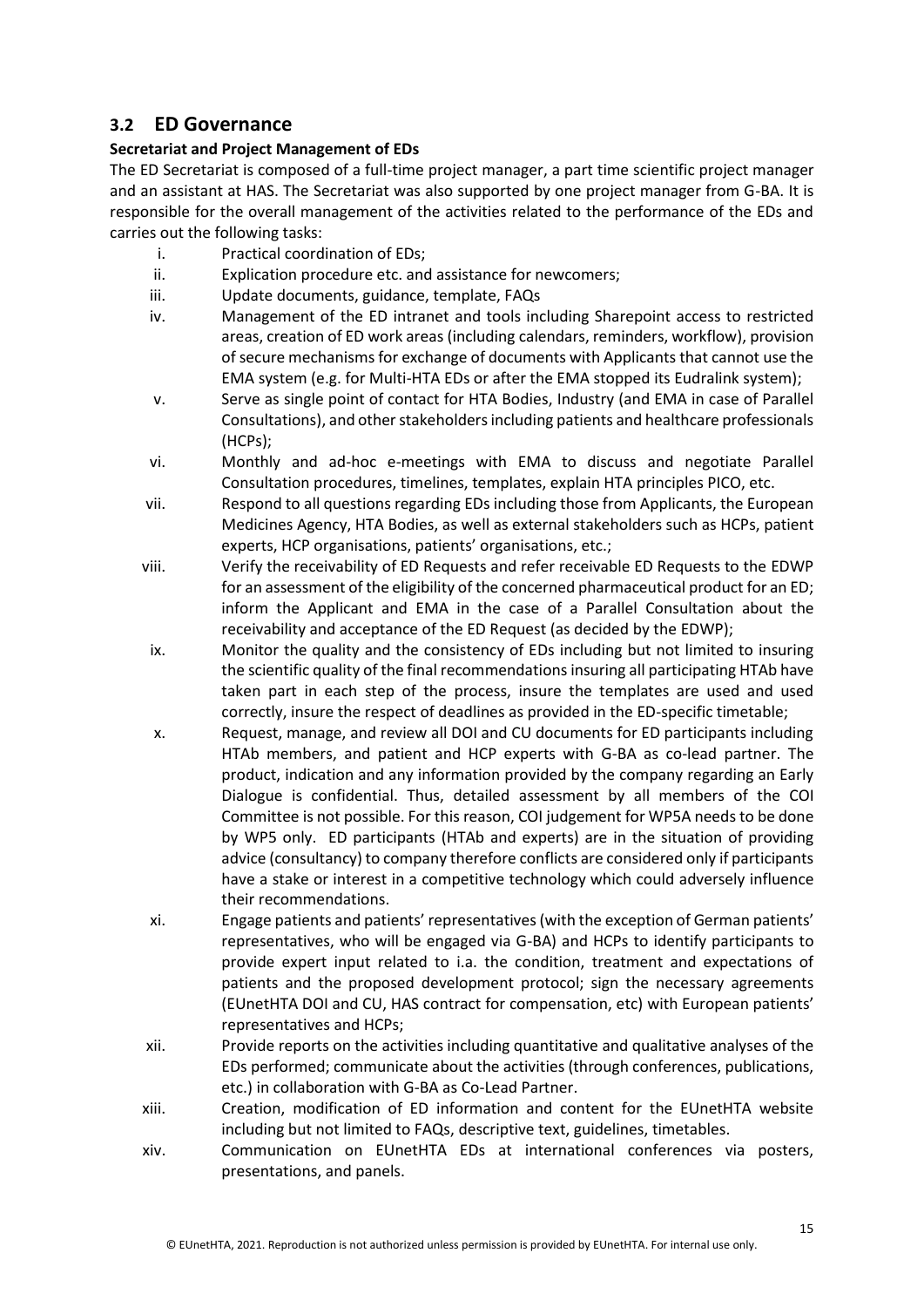#### xv. Management of WP5A budget spending and estimations

The ED Secretariat worked on continually improving the ED Work Area on Sharepoint. In the beginning there was a good amount of difficulty and we needed to remind participants at each step what they needed to do and how to access documents. This improved with better understanding of the procedure and an initial reorganization of the work area.

Throughout JA3 the ED Secretariat responded to questions and inquiries from industry both by email and telephone. To respond more effectively to these inquiries an FAQ was developed and maintained on the EUnetHTA website.

A shared the qualitative analysis was carried out by HAS and G-BA. The process was arduous, but the collaboration between the two HTAb was very useful as the qualitative analysis is subjective in nature and needs peer review to maintain impartiality. The contribution of G-BA within the ED Secretariat also allowed us to have draft templates that were founded on consensus from 2 experienced HTAb that do EDs with different procedures. This helped us to take into account different work mechanisms and requirements prior to presenting a draft to the larger EDWP. The team prepared standardized templates for emails, timeline calculations for retro planning, and procedural templates.

A medical writer was retained to review all Final Recommendations for clarity and consistency in language.

Nevertheless, one lasting frustration is the lack of means. This frustration is not only coming from industry (not enough EDs accepted or not enough slots) but also with EMA (needing to regularly algin with EMA timelines even if they do not match those of the HTAb), and internally (in particular due to staff constraints).

Over time, it became evident that the ED Secretariat needs to regularly check the outputs of each step of the ED procedure. Indeed, this mechanism was integrated into the proposed EDFM. In general, the ED Secretariat must verify the quality and consistency of the document, from ensuring that the comments and notes have been deleted and that patient input has been integrated. Finally, when there were moments of misunderstanding or disagreement on a topic within the EDWP (in particular between the SC/R) the ED Secretariat acted as arbiter. We note also that a medical editor was integrated into the ED process about mid-way through JA3 and this has assisted the ED Secretariat in guaranteeing the consistency of the recommendations that are provided.

#### **Recommendations**

The ED Secretariat together with WP5A Co-lead manages the heavy administrative burden of conducting Early Dialogues including but not limited to the development and maintenance of all procedures and related templates and guidance, ongoing quantitative and qualitative analysis, communication (with EDWP, EMA, external stakeholders), presenting at conferences (HTAi, ISPOR, DIA, TOPRA etc.), and insurance of COI compliance. For confidentiality reasons in the context of JA3, declaration of interest forms for each ED participant (internal and external to the network) were assessed by WP5 Lead and Co-lead partners.

- In the future, it is important to include ED in the centralized COI approach currently established in EUnetHTA via the COI Committee.
- The management of external stakeholders should be factored into the role of the ED Secretariat, with support of the national partners, especially those where patient involvement is a well-established part of their national process (in JA3 supported especially by Co-Lead G-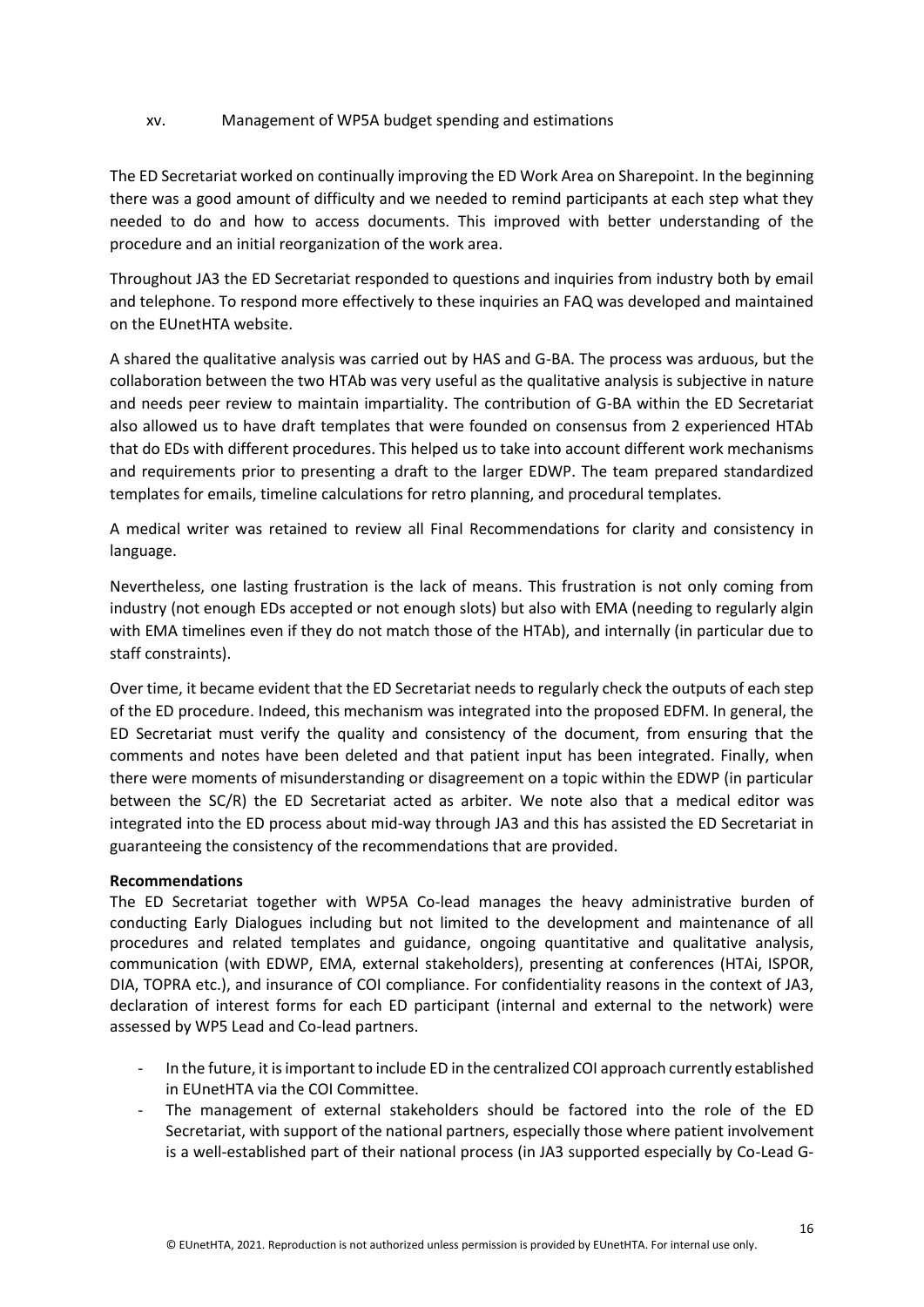BA, NICE, and Spanish colleagues). This last task must be carried out in alignment with national HTAb approaches for stakeholder involvement and this can vary greatly.

- Scientific tasks of ED secretariat to be highlighted .We highlight also that the ED Secretariat is responsible not only for administrative tasks, but also scientific ones (receivability of each ED request submitted, checking the quality of the output (at each step of the ED process), and supporting final consensus and identify subjects of divergence to establish rules adapted to the situation(s), and the training of newcomers to the ED process. We recommend a strategic reflection on these tasks within EUnetHTA and feel that these topics merit an analysis of harmonization of these tasks between WP4 and WP5.
- Perform regular qualitative analysis of EDs: An initial qualitative and quantitative analysis was carried out on the first 21 EUnetHTA EDs. Although it is a cumbersome and time-consuming task, this analysis should be continued on a regular basis to support the evolution of the ED procedures and methods, alignments of HTAbs and impacts. A systematic evaluation of the quality of the output has been implemented during the prolongation period and this provides for a regular evaluation of the EUnetHTA ED deliverables. The evaluation of output should consider, whether the advice had an impact on study design (if there were advice to change it) and, if the product got an assessment, whether the advice is reflected in the assessment (critique in the assessment was already anticipated in advice?). This analysis requires two scientific project managers to double check the work done by each of them, similar to a peerreview system.

The output of such analysis could support evolution of the procedure and guidance on systematic recommendations in specific cases

# <span id="page-16-0"></span>**3.3 Different Groups and their Roles in ED Production**

#### **The Work Done and Experiences**

The ED work package was Led by HAS and co-Led by G-BA. Partners in the WP were kept updated regarding advances in the workplan through an annual meeting. These meetings were supplemented by meetings of the Early Dialogues Working Party (EDWP). Additionally, and until the prolongation period, when an ED was accepted by the EDWP all WP5A partners were informed and invited to respond to a call for participation. This action was discontinued during the prolongation period due to lack of resources.

#### Early Dialogues Working Party

The Early Dialogues Working Party ("EDWP") is essential to the functioning of EUnetHTA Early Dialogues. The EDWP is composed of permanent and experienced HTAb members and its membership will remain unchanged for the duration of the EUnetHTA prolongation period.

The EDWP is currently composed of the following HTA Bodies: AEMPS (with the support of regional agencies AQuAS-CatSalut and AETSA), G-BA, HAS, NIPN, NICE, NOMA, AIFA/RER (RER is back-up for when AIFA does not participate). The diverse composition of the EDWP is one of its key strengths and allows EUnetHTA to provide Final Recommendations that consider the specificities of each national situation, while also providing a consolidated response to Applicants.

The EDWP is the standing working party of the HTA Bodies for the performance of the EDs and is responsible for the following tasks:

- i. assess the eligibility of ED Requests in view of the Eligibility Criteria and report to the ED Secretariat on the eligibility and acceptance of the ED Requests;
- ii. provide feedback to the ED Secretariat on draft guidance documents and templates as shared by the ED Secretariat;
- iii. participate systematically in the performance of the EDs;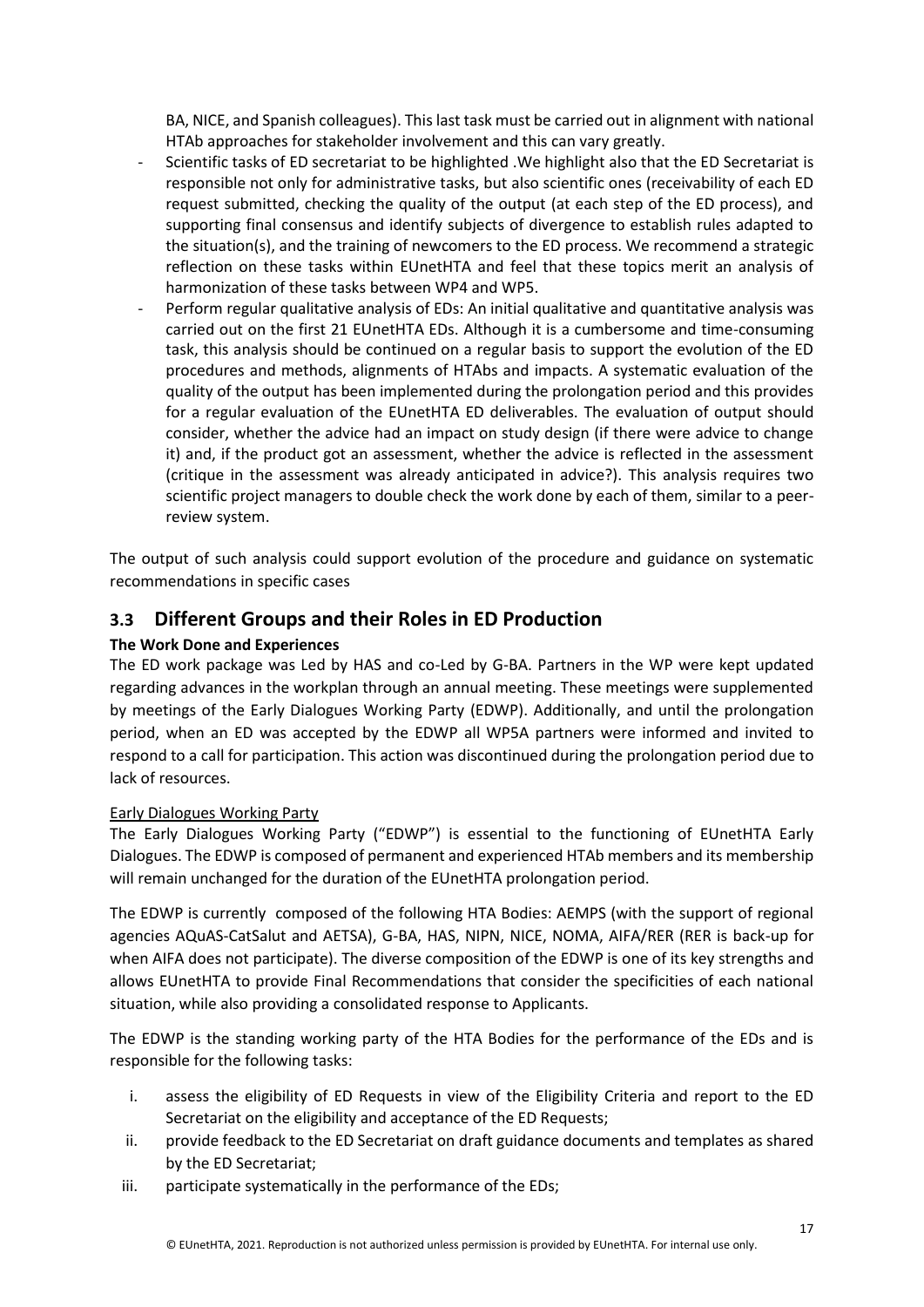- iv. monitor and report on the quality and the consistency of EDs to the ED Secretariat;
- v. engage national experts in the framework of EDs, who cooperate on a voluntary basis.

The HTA Bodies agree to take on with the roles and obligations of Scientific Coordinator and Rapporteur and to participate in all EDs (with exceptions for products outside their remit, etc).

Due to the confidential nature of the information contained in a Letter of Intent and an ED Request form, each individual participating on behalf of an HTA Body in an ED must provide a completed and signed copy of the EUnetHTA Declaration of Interest and Confidentiality Agreements prior to receiving any information regarding an ED or a request for an ED.

The EDWP was constituted by a call to all WP5A participants. The primary requirements were that the HTAb was experienced in EDs and that they had budget to participate in all EDs. The original composition was as follows: AIFA (with RER as alternate), G-BA, HAS, NICE, NIPN, RIZIV-INAMI/ZIN (Shared Seat). After year 3 of JA3 both RIZIV-INAMI and ZIN withdrew from the EDWP. At the same time new HTAb entered. After doing the work of the EDWP for nearly two years without the status or voting rights as an EDWP member, NOMA and TLV entered with a shared "Nordic" seat and Spain entered led by AEMPS and including also Spanish regional agencies AETSA and AQUAS.

At the end of JA3, the EDWP composition included 7 HTAb as outlined at the beginning of this section. For the JA3 prolongation period, TLV decided not to continue as an EDWP member and, due to Brexit, while NICE remains an EDWP member, their participation is limited to Multi-HTA EDs.

The experience of the first two years of EDs allowed the EDWP members to gain confidence in each other and to better understand the positions and requirements of each HTAb. Without this foundation of understanding, it would not have been able to move toward a more centralized procedure as was done in the last half of JA3 year four. The EDWP was instrumental also in reviewing all procedures and templates drafted by the ED Secretariat and actively proposed modifications to templates, and work methods.

#### Early Dialogue Committee

The Early Dialogue Committee (EDC) is composed of members of the EDWP and of other HTA bodies that are participating voluntarily in a specific ED. The composition of the EDC can vary in function of the specific ED, depending on the particularities of the concerned ED and (the scope of the) remit of the different HTA Bodies. If the pharmaceutical product involved in the ED falls outside the scope of an HTA Body, this HTA Body will not be part of the EDC for the ED related to that pharmaceutical product.

The EDC is responsible for providing written feedback on every step of every ED procedure, namely the following tasks:

- (i) review and provide feedback on the list of issues proposal from the Scientific Coordinator (SC) and the Rapporteur (R) prior to the List of Issues e-meeting (in case of F2F Meeting Format);
- (ii) provide national-level specificities, if necessary, during the e-meeting;
- (iii) review the finalized consolidated list of issues (in case of F2F Meeting Format);
- (iv) discuss Applicant's Written Response to the list of issues and draft recommendations during the pre-face to face meeting(s) (e-meeting) (in case of F2F Meeting Format);
- (v) review final written recommendations

EDC members are official only once their EUnetHTA Declaration of Interest form and Confidentiality Agreement have been submitted to and reviewed by the ED Secretariat. Only at that point do they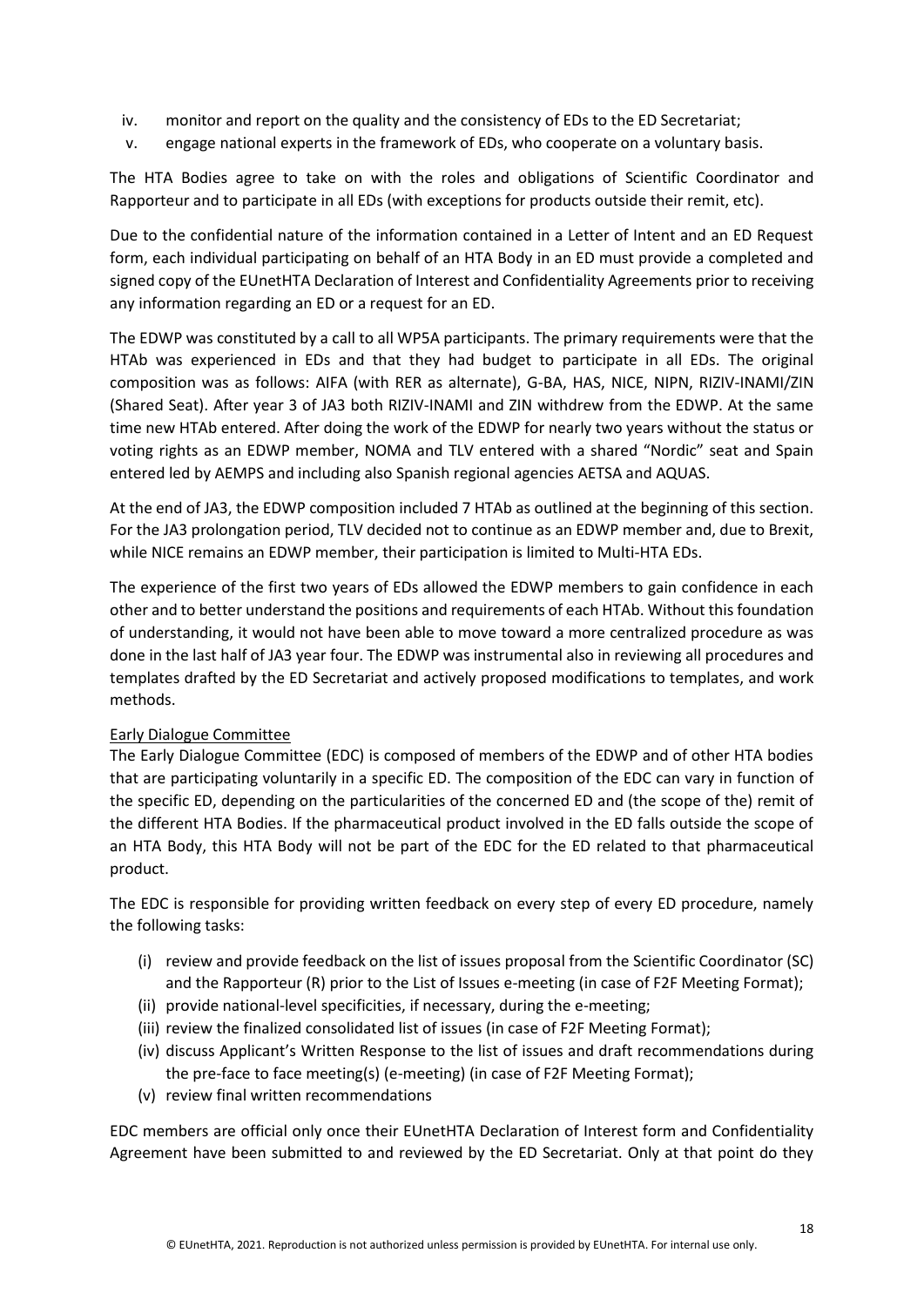have access to any element of the Letter of Intent or are they provided access to the EDC work area which provides access to the dossier and associated documents through Sharepoint.

During the prolongation period, the decision was taken to include only EDWP members in the EDs and thus the EDC. This decision was because the budget for the prolongation period was limited and we had to negotiate to be able to conduct a number of EDs based on an estimated cost. Were able to estimate the costs needed for the prolongation due to work done with the EDWP members in preparing the Early Dialogues Financing Mechanism. Due to the diminishing and sporadic involvement of non EDWP members in the first 40 EDs, it was very complicated to try to estimate the impact of their potential involvement on the budget needed.

Pre-prolongation, all WP5A members were solicited to participate in an ED. They were solicited regardless of whether it was a Multi-HTA or Parallel Consultation. Following the decision by the EDWP as to whether to accept an ED, a Call for Interest was sent to the WP5A partners. They had 3 days to respond to the request and thus join the EDC. On average 6 HTAb participated in an ED. The table below provides an overview of the WP5A HTAb who participated the 38 EUnetHTA Early Dialogues for pharmaceutical products.

| <b>HTAb Participation in the 38 EUnetHTA EDs</b><br>for Pharmaceutical Products |                                             |                                     |  |
|---------------------------------------------------------------------------------|---------------------------------------------|-------------------------------------|--|
| <b>WP5A Member</b>                                                              | <b>Number as</b><br><b>Full Participant</b> | <b>Number as</b><br><b>Observer</b> |  |
| <b>AEMPS</b>                                                                    | 27                                          |                                     |  |
| <b>AETSA</b>                                                                    | 8                                           |                                     |  |
| <b>AETS-ISCIII</b>                                                              | $\mathbf{1}$                                |                                     |  |
| <b>AIFA</b>                                                                     | 18                                          |                                     |  |
| <b>AQUAS</b>                                                                    | 11                                          |                                     |  |
| G-BA                                                                            | 33                                          |                                     |  |
| <b>HAS</b>                                                                      | 36                                          |                                     |  |
| <b>HVB</b>                                                                      | $\overline{2}$                              |                                     |  |
| <b>INFARMED</b>                                                                 | $\overline{2}$                              |                                     |  |
| <b>JAZMP</b>                                                                    | $\overline{2}$                              | $\overline{1}$                      |  |
| <b>NCPHA</b>                                                                    | $\overline{0}$                              | $\overline{1}$                      |  |
| <b>NICE</b>                                                                     | 28                                          |                                     |  |
| <b>NIPN</b>                                                                     | 35                                          |                                     |  |
| <b>NOMA</b>                                                                     | 23                                          |                                     |  |
| <b>RER</b>                                                                      | 11                                          |                                     |  |
| <b>RIZIV-INAMI</b>                                                              | 9                                           |                                     |  |
| <b>TLV</b>                                                                      | 12                                          |                                     |  |
| <b>ZIN</b>                                                                      | $\overline{2}$                              |                                     |  |

#### **Table 2: HTAb Participation in EUnetHTA EDs**

While there was a wide array of HTAb who participated over the JA period, this participation was sporadic at best and often, even for EUnetHTA EDs. Nevertheless, the HTAb who were involved were often those with less ED experience, and thus their participation was a good exercise in capacity building.

#### Early Dialogue Scientific Coordinator

An Early Dialogue Scientific Coordinator (SC) is nominated for each ED. The SC is responsible for the following tasks with a workload estimate of around 16 working days: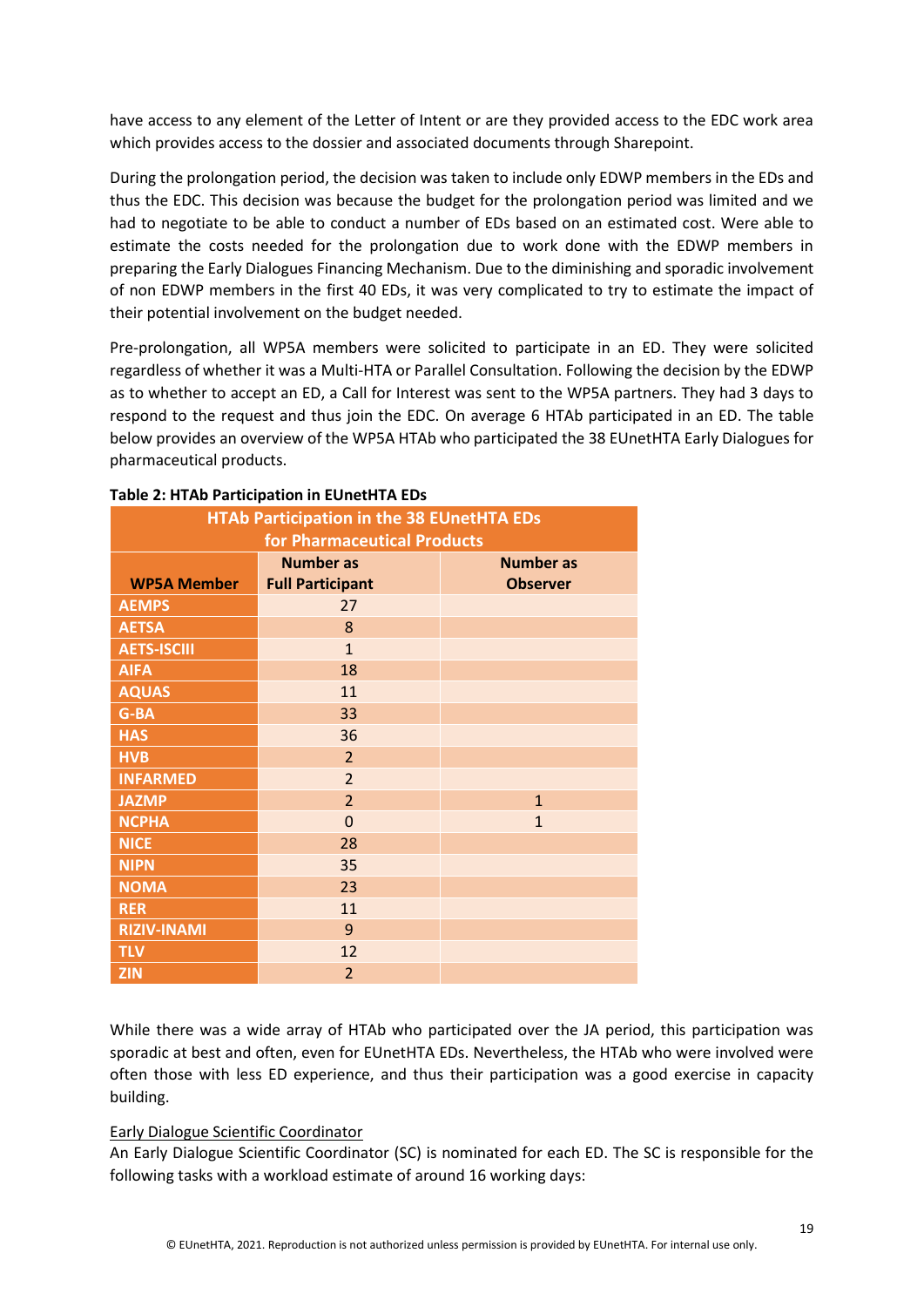i. Draft and consolidate the written requests for clarification if needed, in collaboration with the ED Rapporteur; request clarifications from the Applicant at any time throughout the procedure;

In case of Written-Only Format:

- ii. Prepare the slides and chair the e-meeting on the draft positions, in collaboration with the members of the EDC;
- iii. Exchange on draft positions with the European Medicines Agency during the closed e-meeting
- iv. Consolidate the final written recommendations, in collaboration with the ED Rapporteur;
- v. Validate the final written recommendations, in collaboration with the ED Rapporteur, based on the feedback from HTA Bodies and the medical editor.

In case of F2F Meeting Format:

- ii. Draft the list of issues, in collaboration with the ED Rapporteur;
- iii. Prepare the slides and chair the e-meeting on the list of issues and draft positions, in collaboration with the members of the EDC;
- iv. Finalize the consolidated list of issues, in collaboration with the ED Rapporteur, based on the feedback received during the e-meeting;
- v. Discuss the consolidated list of issues with the European Medicines Agency during the pre-face to face meeting;
- vi. If applicable, interview "European" expert identified by the ED Secretariat;
- vii. Compile the draft written recommendations, in collaboration with the ED Rapporteur, with relevant adaptation based on the response of the Applicant to EUnetHTA list of issues, in preparation of the face to face meeting(s);
- viii. Chair face to face meeting(s) on behalf of the members of the EDWP;
- ix. Consolidate the final written recommendations, in collaboration with the ED Rapporteur, based on the discussion during the face to face meeting(s);
- x. Validate the final written recommendations, in collaboration with the ED Rapporteur, based on the feedback from HTA Bodies and the medical editor.

Multiple approaches have been tested in identifying partners for this role. While at first the partners were against a rotation schedule, after years 2 and 3 it became evident that it would not be possible to continue without one. A fixed rotation was implemented for the EDs carried out under the prolongation period. The advantage in the prolongation was that EDs were selected and programmed over a 9-month period. This allowed not only for most partners to take on multiple roles at different times, but also for them to know what the product would be, thus making sure the human resources are available in advance.

| <b>EDWP Members</b> | <b>Number of times as</b><br><b>Scientific Coordinator</b> |
|---------------------|------------------------------------------------------------|
| <b>AEMPS</b>        | $\mathbf{1}$                                               |
| <b>AIFA</b>         | 0                                                          |
| $G-BA$              | 16                                                         |
| <b>HAS</b>          | 9                                                          |
| <b>NICE</b>         | 3                                                          |
| <b>NIPN</b>         | O                                                          |
| <b>NOMA</b>         | 7                                                          |
| <b>RER</b>          | $\mathfrak{p}$                                             |
| <b>RIZIV-INAMI</b>  | U                                                          |

#### **Table 3: HTAbs as Scientific Coordinator in EUnetHTA EDs**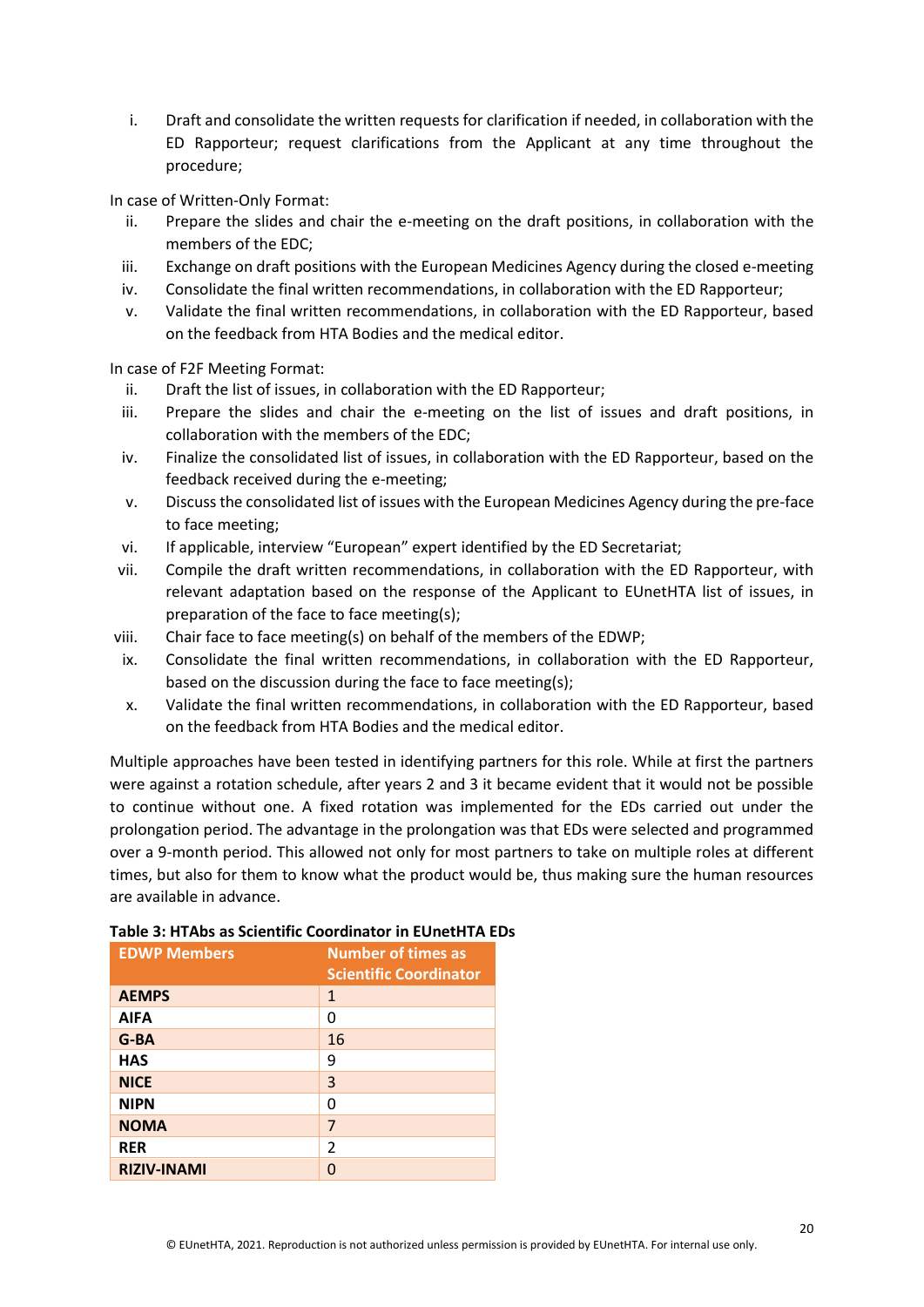#### **EARLY DIALOGUE RAPPORTEUR**

An Early Dialogue Rapporteur ("ED Rapporteur") is nominated for each ED and supports the ED Scientific Coordinator and works in close collaboration with the ED Scientific Coordinator. The estimated time commitment is 12 working days.

The ED Rapporteur shall be responsible for the following tasks:

i. Review the written requests for clarification if needed; request clarifications from the Applicant at any time throughout the procedure;

In case of Written-Only Format

- ii. Assist ED Scientific Coordinator to prepare the slides and chair the e-meeting on the draft positions;
- iii. Exchange on draft positions with the European Medicines Agency, in collaboration with the ED Scientific Coordinator during closed e-meeting;
- iv. If applicable, interview "European" expert identified by the ED Secretariat (in coordination with ED Scientific Coordinator);
- v. Review the final written recommendations;
- vi. Validate the final written recommendations, in collaboration with the ED Scientific Coordinator.

In case of F2F Meeting Format

- ii. Review the list of issues;
- iii. Review the finalized consolidated list of issues;
- iv. Assist ED Scientific Coordinator to prepare the slides and chair the e-meeting on the draft positions;
- v. Discuss the consolidated list of issues with the European Medicines Agency, in collaboration with the ED Scientific Coordinator;
- vi. If applicable, interview "European" expert identified by the ED Secretariat (in coordination with ED Scientific Coordinator);
- vii. Discuss the Applicant's written response to the list of issues, in collaboration with the ED Scientific Coordinator, in preparation of the face to face meeting(s);
- viii. Prepare the presentation and chair the closed pre-face to face meeting(s) (e-meeting);
- ix. Co-chair the face to face meeting(s) on behalf of the members of the EDC;
- x. Review the final written recommendations;
- xi. Validate the final written recommendations, in collaboration with the ED Scientific Coordinator.

Quality acknowledged by team and ED Secretariat in case lack of quality imply further investment from other parties like rapporteur or one specific participant.

| <b>EDWP Members (including former members)</b> | <b>Number of times as Rapporteur</b> |
|------------------------------------------------|--------------------------------------|
| <b>AEMPS</b>                                   |                                      |
| <b>AIFA</b>                                    |                                      |
| G-BA                                           | 9                                    |
| <b>HAS</b>                                     | 10                                   |
| <b>NICE</b>                                    |                                      |

#### **Table 4: HTAbs as Rapporteur in EUnetHTA EDs**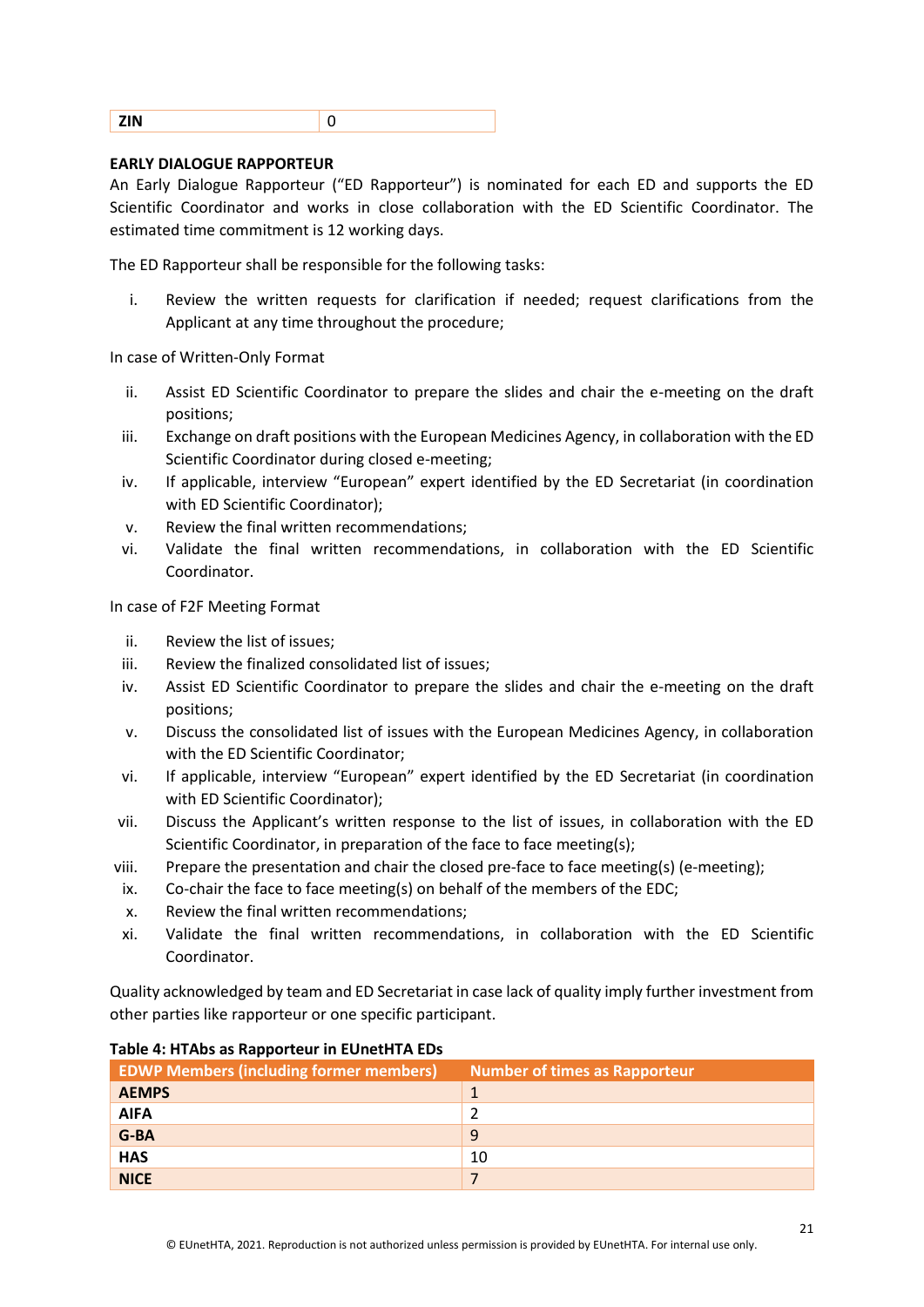| <b>NIPN</b>        |   |
|--------------------|---|
| <b>NOMA</b>        |   |
| <b>RER</b>         | 0 |
| <b>RIZIV-INAMI</b> | 0 |
| <b>TLV</b>         |   |
| <b>ZIN</b>         | 0 |

#### **Recommendations for Different Groups and their Roles in ED Production**

- Enlarge EDWP: As mentioned in the EDWP description, the relationship developed between the EDWP members opened the door for a revised ED procedure which centralized the main writing of the Recommendations with the Scientific Coordinator with support from the Rapporteur. However, SC/R are selected from the EDWP team and it proved more and more difficult to identify HTAb to take on these important roles. This was aggravated when some HTAb had or decided not to participate in PC. Indeed, as the companies submitted more and more eligible products, it was necessary for the EDWP to refuse products not only due to lack of capacity in the HTAb, but also due to lack of volunteers for the SC and R roles. Therefore, it may be necessary to consider enlarging the EDWP in order to increase ED capacity in the future. Participation in the EDWP has shown to be an excellent capacity building exercise.
- Training of SC and R: Furthermore, specific training on the roles of SC and R needs to be further developed, thus allowing for the possibility of additional candidates and taking into account the time required for each role (16 days and 12 days respectively (compared to 6 for an ED participant)).
- Systematic monitoring of the quality of all contributions: A quality assurance system needs to be instituted by the ED Secretariat and acknowledged by the team. Although not a frequent occurrence, it did happen that some EDC members did not fully contribute to the ED. This in turn added to the workload of others and, with the more centralized procedure would then imply additional investment from both the SC and R. The idea of a quality check was developed within the EDFM and this should be explored further. One possible option that is currently under discussion would be to institute a workflow on Sharepoint. According to the description in the EDFM draft framework agreement, during every process of ED, ED Secretariat will interact with the various HTAb involved in the recommendation to ensure compliance with the process (especially due dates) and quality check. The quality check will consist in making sure that every participant in the ED process will contribute to the enrichment of the final recommendation and reflect the specific position of the represented country or region. This quality check aims at guaranteeing the consistency of the various recommendations provided to the Applicant and effective coverage of the various contracting parties (i.e. countries part of EUnetHTA). It may be necessary to define more specific, measurable criteria for checking quality, particularly if a fee for service model is ever implemented.
- Guidance: To ensure constant quality and consistency of the advice guidelines of what and how topics have to be covered and databases of points to consider (e.g. country-specific positions) could be considered to develop.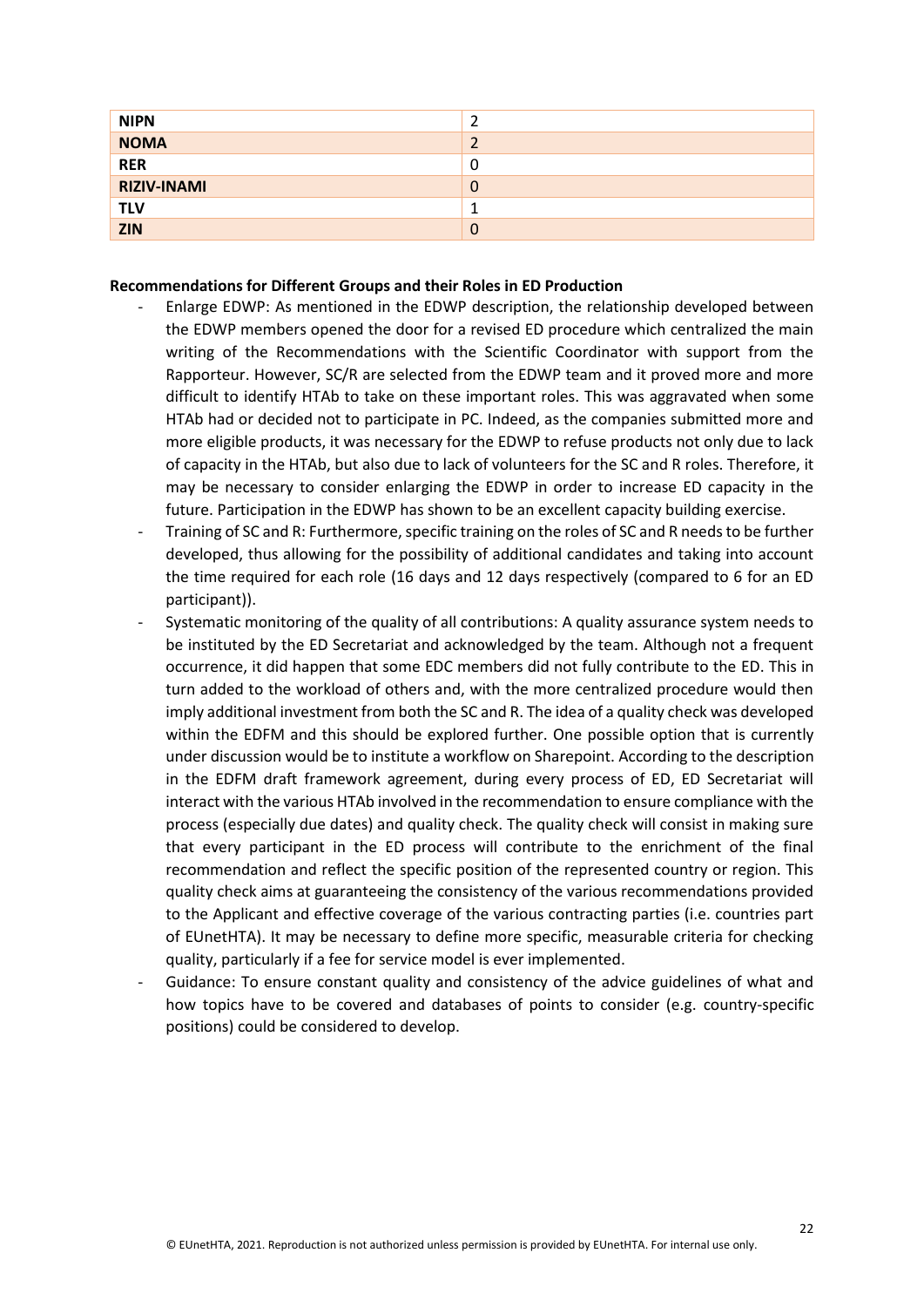# <span id="page-22-0"></span>**3.4 ED Selection Criteria**

### **The Work Done and Experiences**

While the choice of what type of ED (Parallel Consultation vs. Multi-HTA) is up to the Applicant, the decision as to the acceptance (or not) of a request for Parallel Consultation or Multi-HTA ED is up to the EDWP. This decision is based on the application of the EUnetHTA Selection Criteria. Within EUnetHTA, resources (not only financial, but also human) are finite. While EMA rarely declines a product scientific advice, this is not the case with EUnetHTA. With this in mind, a set of selection criteria was established at the outset of JA3 by the EDWP. These criteria were then published on the EUnetHTA website and included in EUnetHTA ED Guidance for transparency. The EUnetHTA Selection Criteria state that the product should aim to bring added benefit to patients, i.e. by:

- a new mode of action for the indication; and
- targeting a life-threatening or chronically debilitating disease; and
- responding to an unmet need of patients (no treatment or only unsatisfactory treatment available).

In addition to the above, the phase 3 studies must not have already started and the product should be within the remit of all members of the EDWP.

The Applicant can be granted a right to access an ED procedure by a decision of the EDWP to accept its ED Request. The decision is taken with a simple majority of the votes cast by the members of the EDWP. In order to be able to consider an ED Request acceptable, the EDWP should take into account the following principles:

- (i) maximum 2 EDs should be running per month (within a maximum of 12 EDs per year) with the additional selection made (in cases multiple products are eligible) based on whether there are other products recently developed in a similar indication and whether or not the EDWP has already evaluated a product in a similar indication;
- (ii) the selection of EDs should be as diverse as possible selected EDs should represent a wide array of topics, therapeutic areas, etc. (e.g. orphan, ATMPs, antibiotics, oncology).

From April 2017 through June 2020<sup>3</sup>, EUnetHTA EDs functioned on what was referred to as the "batch" system. Following the published timelines for Parallel Consultations and Multi-HTA EDs, companies submitted a Letter of Intent in order to be considered for an ED for that month. After the submission deadline, the EDWP members evaluated all requests received for that period as a "batch" and decided which product(s) to accept. This evaluation was carried out without any knowledge as to which came in first or last and each request is weighed against the published EDWP Selection Criteria. In some batches, multiple products were eligible, while other times only one or even none.

In the beginning, as many as 4 products were selected during a particular batch. This quickly became unsustainable, especially since new products were arriving every month and most often at least one was accepted. In Y4 of JA3, only 1 product was selected per month, if any. This change was initially due first to lack of resources for specific indications but was soon exacerbated by the Covid-19 pandemic resulting ultimately in the temporary suspension of EDs from February 2020 through June 2020. The batch review process was intended to make it easier for the EDWP to choose products, as they could evaluate several at the same time. However, without foresight as to what would be coming the next

<sup>&</sup>lt;sup>3</sup> While the batch system was in place this whole period it was effectively suspended from March 2020 through June 2020 due to the COVID-19 pandemic.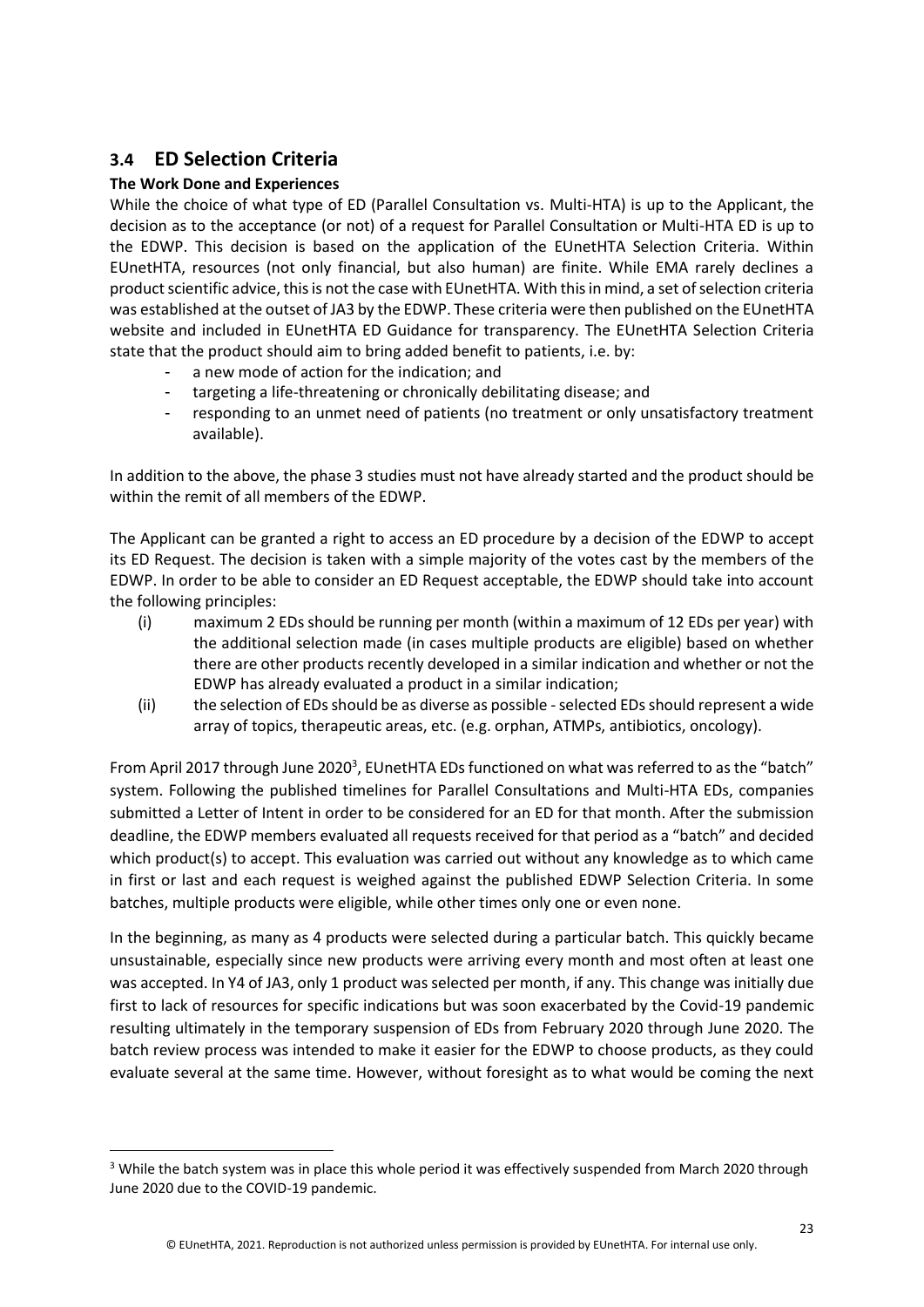month, it also made it difficult for HTAb to organize resources and compounded the already complex task of identifying Scientific Coordinators and Rapporteurs for all accepted products.

To address this issue and to fill the slots for the 8 EDs approved by EX Board through May 2021, the EUnetHTA ED Secretariat held an Open Call to industry from July 7 – August 15, 2020. The aim was to select the 8 products over the summer that would benefit from a EUnetHTA ED to be conducted during the JA3 prolongation period. Primary selection of products was carried out during the summer in order to restart ED activities in September 2020.

#### **Recommendations**

Based on our experience with the ED Selection Criteria, the following three recommendations are made.

- Open call system, twice per year covering a six-month period, in the case of limited number of possible ED. Although it requires additional preparation up front on the part of the ED Secretariat and the Lead/Co-Lead partners, the Open Call system is more advantageous than the batch system because it allows for better resource allocation and the ED Secretariat is able to influence/refine the ED dates through exchanges with the companies. However, this system can only function correctly if we have a better vision of HTAb resources in advance in order to know how many EDs can be accepted for a given call period. It therefore may be better to do a call twice per year covering a six-month period as this would allow for adjustments or unplanned events such as a pandemic. In the future with possibly higher numbers of EDs, a slot system could be set up (to be further discussed with EDWP as this was more complex for the teams – very difficult resource management).
- Maintain the product Selection Criteria<sup>4</sup>. They were very useful as cooperation added value is mainly to focus on selected/innovative products; they have remained stable throughout JA3. When establishing the criteria, there was concern that they were perhaps too restrictive. Over time however, more and more products being submitted are meeting these criteria and thus we observe it is not as selective as originally thought as evidenced by the fact that we often have more eligible requests than we can accept. The addition of a criterion about innovative methodology is to be investigated with EDWP.
- Finally, we need to work on how to manage similar requests (i.e. multiple requests with a similar MoA or indication) and investigate the possibility to consider indications slots, specific indication-based calls or indication-based workshops following the EMA model.

## <span id="page-23-0"></span>**3.5 Engagement with Patients and Patient Representatives**

#### **The Work Done and Experiences**

The methods by which WP5A involved patients was developed is a hybrid model. At the outset of JA3, patient experience within the EDWP members was minimal. The two exceptions were NICE and G-BA however both used very different approaches. In that context we wanted to test multiple possibilities ex NICE wants patient in meeting and G-BA no, this we came up with 3 approaches as presented in table 5 below.

<sup>4</sup> The selection criteria state that the product should aim to bring added benefit to patients, i.e. by: A new mode of action for the indication; AND targeting a life-threatening or chronically debilitating disease; AND responding to unmet need (no treatment or only unsatisfactory treatment available).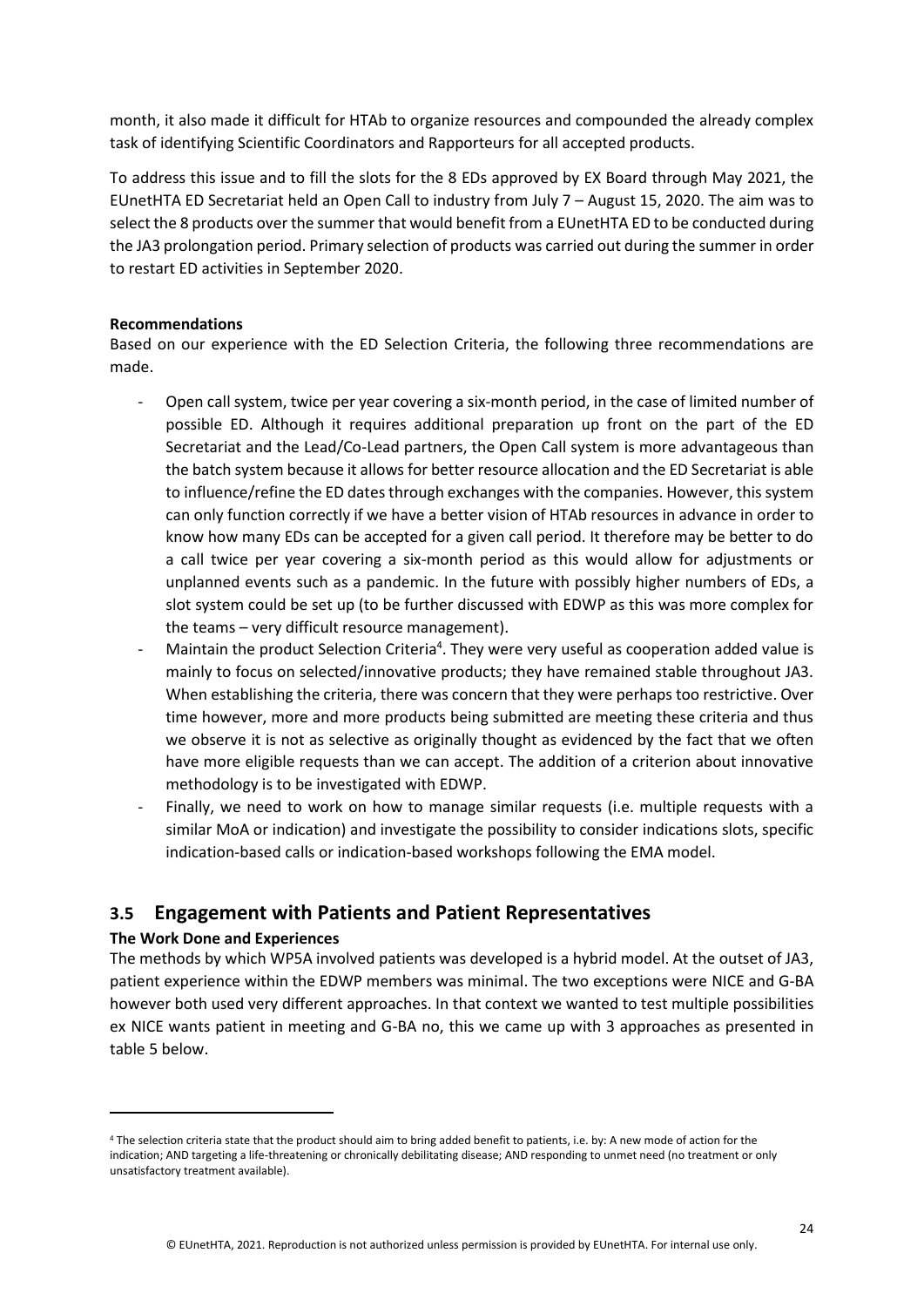#### **Table 5: Hybrid Approach to Patient Involvement in EUnetHTA Early Dialogues**

| <b>Approach</b>                                                                                                                                                    | <b>Patient Deliverables</b>                                                                                                                                                                                                       |
|--------------------------------------------------------------------------------------------------------------------------------------------------------------------|-----------------------------------------------------------------------------------------------------------------------------------------------------------------------------------------------------------------------------------|
| Approach 1: Patient/ patient representative<br>interviewed regarding the disease and their<br>experience.                                                          | Minutes of the interview<br>$\bullet$<br>Patient contribution visible in final EUnetHTA<br>$\bullet$<br>recommendations<br>Feedback questionnaire and interview<br>$\bullet$                                                      |
| <b>Approach 2:</b> Approach $1 +$ discussion with local<br>regarding submission file<br>HTAB<br>(without)<br>applicant).                                           | Minutes of the interview<br>$\bullet$<br>Patient contribution visible in final EUnetHTA<br>$\bullet$<br>recommendations<br>Feedback questionnaire and interview<br>٠                                                              |
| Approach 3: Approach $2 +$ discussion with all<br>participating HTABs regarding the submission<br>file and participation in the F2F meeting with the<br>applicant. | Minutes of the interview<br>$\bullet$<br>Patient contribution visible in final EUnetHTA<br>$\bullet$<br>recommendations<br>Share final EUnetHTA recommendations<br>$\bullet$<br>Feedback questionnaire and interview<br>$\bullet$ |

The approaches are based on a combination of those used across different HTAb. They were discussed within the EDWP and published on the EUnetHTA website.

In terms of recruiting patients, this is begun once the EDWP decision on eligibility is final. At that point, the EUnetHTA ED Secretariat begins contacting European and national associations to identify potential patient experts. Throughout JA3, the ED Secretariat tested centralizing requests through a European network of associations and in parallel directly contacting national and European organizations. While patients were identified through both mechanisms, a significant majority of the patients were identified via direct contact with national and European patient associations. This result is likely due to a much faster response time (sometimes same day) but also due to a better acceptance regarding the compensation rules (no payment for services), Conflict of Interest, etc.

As soon as a patient is identified, which may take from a day or two to over a month, the ED Secretariat contacts them to schedule an introductory interview to discuss their potential involvement and to explain the following:

- EUnetHTA and what we do
- The difference between HTAb and Regulators
- What an ED is and what is expected of their participation
- answer any questions they may have regarding the process, EDs, etc.

The patient Interview is generally conducted by the Scientific Coordinator and Rapporteur. However, it can also be done by any of the participating HTAb, particularly if the interview is to be conducted in the national language. The interview may take place at any time from reception of the Final Briefing Book up until one week prior to the EUnetHTA e-meeting on draft positions (if Written-Only Format) or the pre-F2F Meeting (if F2F Meeting Format). Prior to the telephone interview, the patient receives a copy of the Patient interview guide. This allows them to know in advance the questions to be asked and, if desired, to pre-complete the guide. Following the interview, the patient/patient representative receives a draft of the minutes of the interview and the finalized version is circulated to the entire EDC so that everyone has the patient feedback. In addition, the minutes of the interview are included in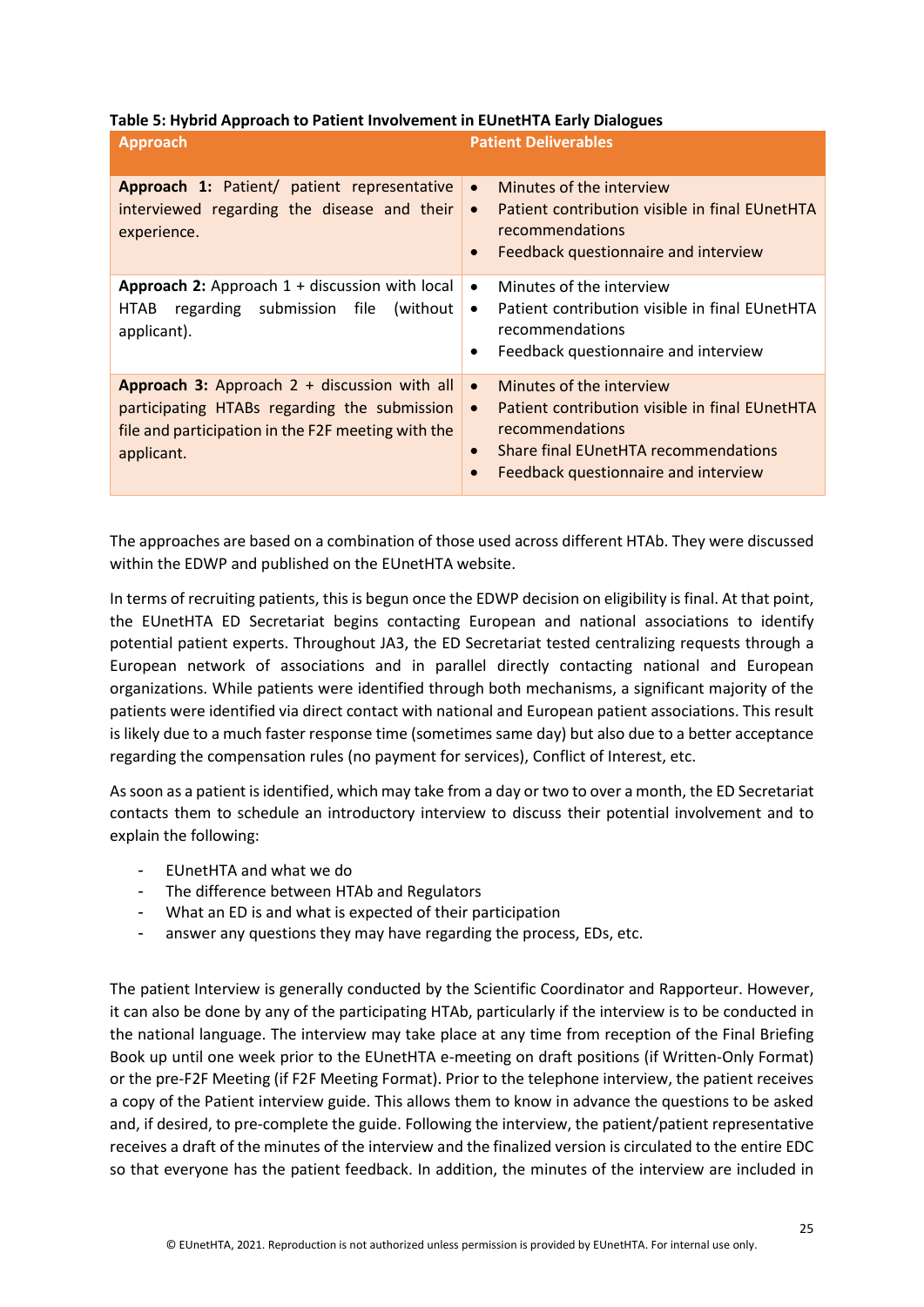final EUnetHTA recommendations and (except for approach one), the patient receives a copy of the EUnetHTA Final Recommendations. In all cases, the ED Secretariat conducts a final feedback interview with the patient(s) in order to receive their feedback on the process but also in order to provide them any additional feedback.

Since Q2 2017 122 requests for EDs have been received. Of these 122, 38 have been "EUnetHTA" EDs (PCC or Multi-HTA). The patient involvement process officially began in Q1 2018 and since then 31 of the 38 "EUnetHTA" EDs have had patient participation (i.e. at least one approach used) and in several instances multiple approaches used (up to three patients).

| <b>Approach</b>   | <b>Number of EDs</b> | <b>Number of patients/ED</b> |
|-------------------|----------------------|------------------------------|
| <b>Approach 1</b> | 7 ED <sub>s</sub>    | 7 patients                   |
| <b>Approach 2</b> | 21 ED <sub>s</sub>   | 25 patients                  |
| <b>Approach 3</b> | 12                   | 13 patients                  |

**Table 6: Patient Involvement in EUnetHTA EDs**

#### **Results from the post-ED patient feedback questionnaires**

The information in this section is based on the feedback questionnaires received from 23/33 patients having participated in a EUnetHTA ED through May 31, 2020. Of the 33 patients, is noted that all German patients (14) were recruited by G-BA whereas the other patients were recruited by the ED Secretariat (16) with assistance in 6 cases from Eurordis and France Assos Santé. NICE also contributed by recruiting 3 patients/patient representatives. In nearly 2/4 the cases (73.91%) the patient was recruited through a patient's association; the remainder were contacted through the G-BA department of Patient Participation.

Although all but 5 participants indicated that they had not received any kind of training in preparation for the ED, patient satisfaction with the process was overwhelmingly positive, notably:

- 19/23 were clear regarding the ED general objectives
- 20/23 had a clear understanding of what was expected from them
- 19/23 felt that their participation made a difference (note: 3 noted they were indifferent and one did not respond to the question).

In terms of the feedback provided on the documents used during the process, all but 3 (20/23) utilisied the interview questionnaire to prepare for the interview, 17/23 indicated they read the entire briefing book, while 2 indicated that they did not because it was too complex. While several of patients suggested it would be helpful to have a summary or bullet points highlighting the main aspects of the study design, they also underscored that a "simplified" version only was not desired. For them, it was important that they have the option of reading the entire document, or not. The interview questionnaire was appreciated for its flexibility in the conversation; but also for providing the participant with an idea of what kinds of questions to expect during their interview with the Scientific Coordinator and Rapporteur.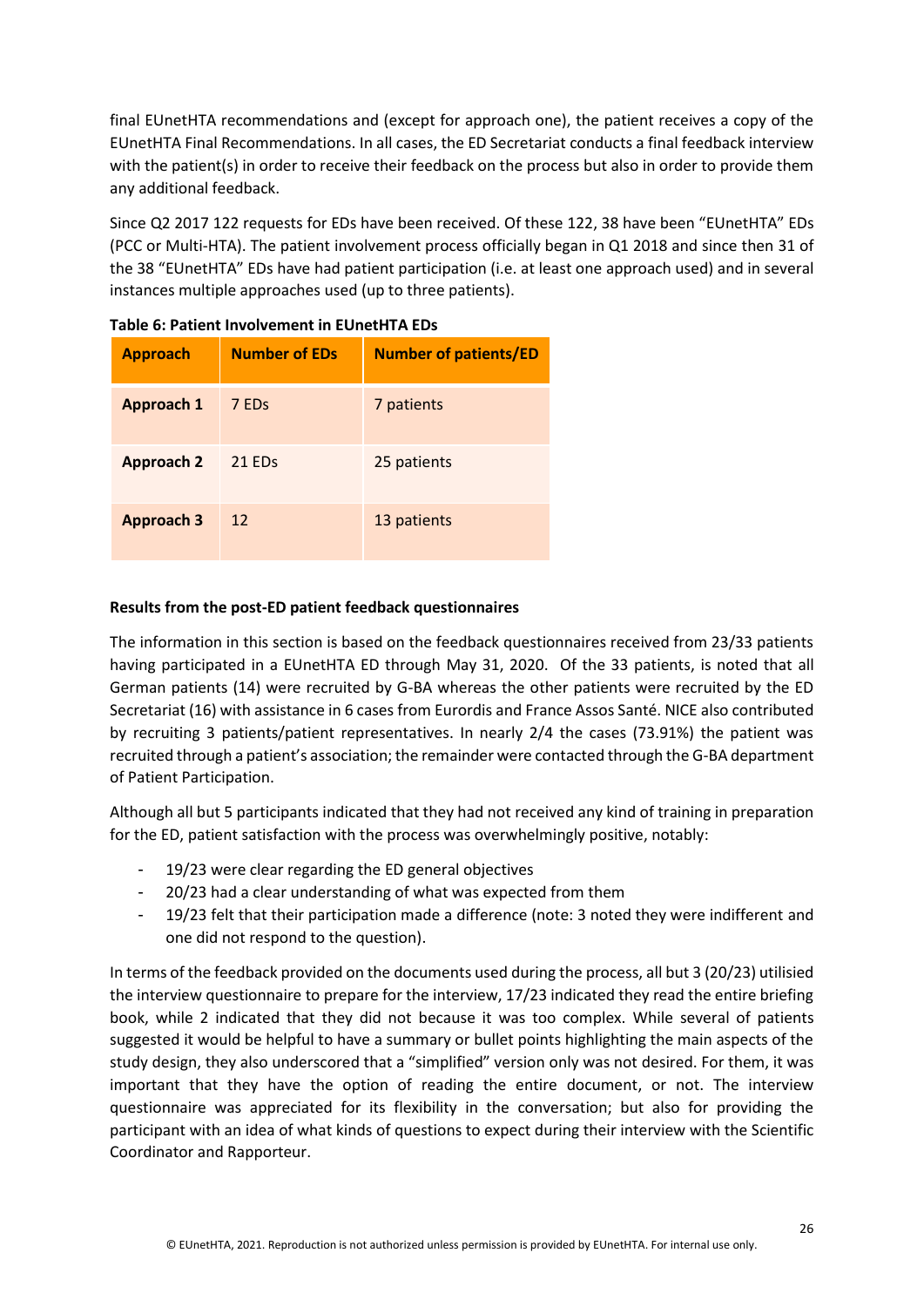A significant 22/23 indicated that they felt they had ample opportunity to express their opinion during their participation in the procedure. The remaining participant did not respond to the question.

While it is not always feasible, the overwhelming majority would prefer to participate throughout the procedure and in the F2F meeting with the company. They appreciated the interaction with the HTAb throughout the process and the inclusion of their responses in the annex of the EUnetHTA Final Recommendations. Ideally, a short MOOC (30 min) would be nice to have to provide patients/patient representatives more information concerning EDs, the role of HTA in the development lifecycle.

Additionally, in our qualitative analyses (21 EDs of which 16 had patients), we assessed the main topics where patients/patient representatives contributed to the ED process and the reflection of their input in the EUnetHTA Final Written Recommendations. Their contributions mainly focused on the choice of population to be included (inclusion/ exclusion criteria), comparator, and outcomes (almost in all ED). However, they also provided input on study duration and the intervention itself. While patient input was well integrated in final recommendation, the last item on intervention was often less considered. Feedback from patients on potential difficulties of future treatment usage (frequency of administration, acceptability of injection, convenience of oral treatment, convenience of concomitant exam etc.) were frequently not mentioned in the recommendations. Issues related to current treatment administration (need for hospitalization or specific test or issue of access to treatment) that could become future concomitant treatment were also often not taken into account. The importance of specific symptoms was also often not taken into account or only at country level (individual HTAb recommendations).

As with all ED participants, patient experts must also complete the EUnetHTA DOI and confidentiality forms. In only one instance was a patient refused participation due to a conflict of interest and in that case the person in question had assisted in the product development. It should be noted also that sometimes it was very difficult to identify a patient to participate and other times, although one was identified, they decided not to participate (time constraints, administrative burden, low monetary compensation)

The ED Secretariat, as well as multiple EDWP members contributed to th[e Paradigm project](https://imi-paradigm.eu/) specifically in contributing resources developed within EUnetHTA JA3 to the Paradigm Patient Engagement Toolbox. This exercise allowed us to have exchanges with HTAb outside of EUnetHTA, to exchange documents and templates, to refine our language, and to confirm and promote our methods.

#### **Recommendations**

- Patients or consumers involvement in ED should be systematic
- Consolidate guidance on how to conduct Interviews

The ED Secretariat implemented and tested three different approaches to patient involvement in EDs throughout JA3. The different approaches worked well, however one drawback is that the patient interview aspect works best when done by HTAb who have experience with involving patients. Nevertheless, many of those who did not have this experience in the beginning have gained it through interviewing patients in their role of SC/R.

In addition to guidance about how to conduct the patient interview, we recommend that the interview guide be adapted for each procedure to include problems already identified by the HTAb – particularly in the case of an expert participating in the entire procedure.

- Improve product information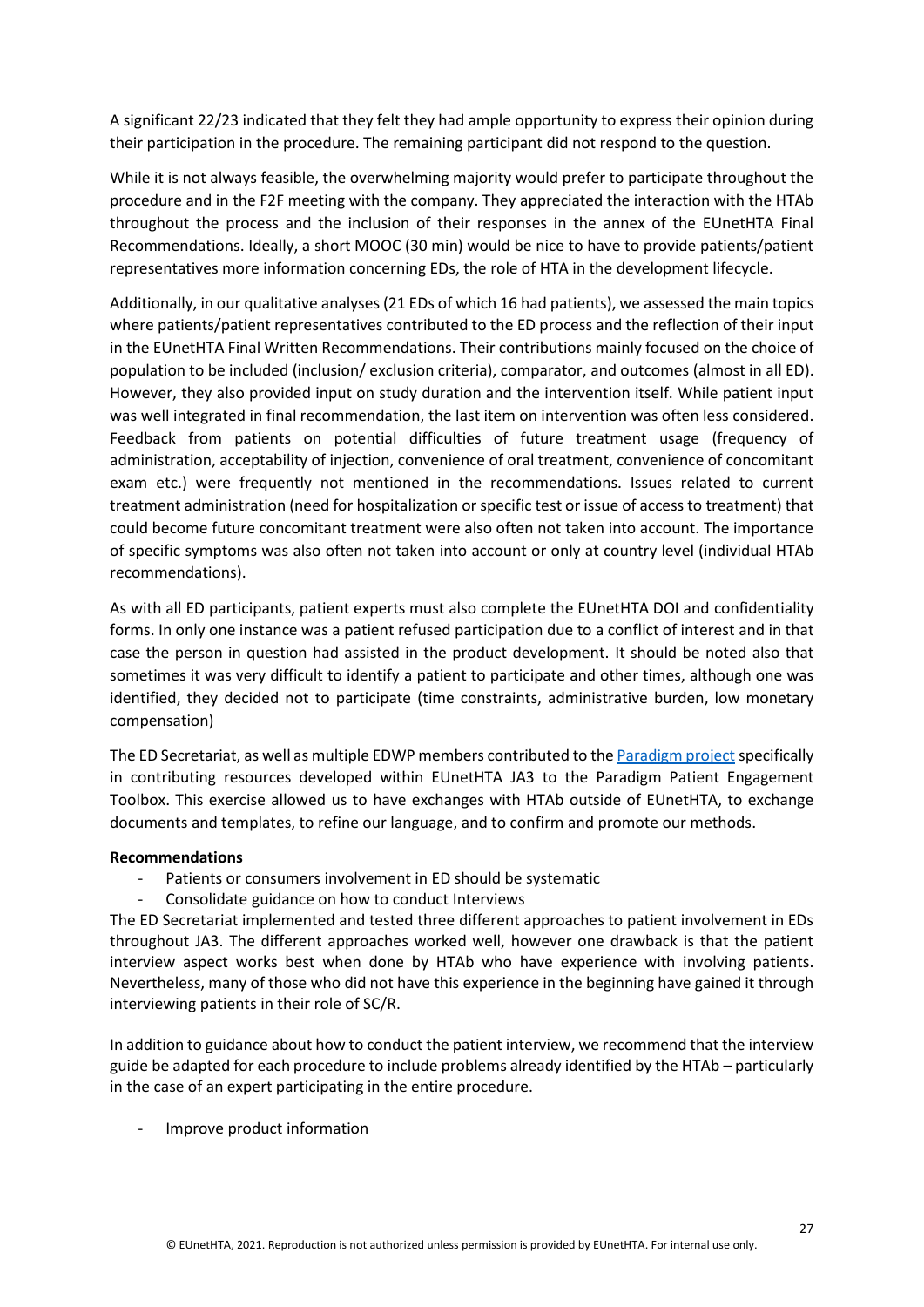Furthermore, we recommend systematic sharing of the Briefing Book with the concerned ED stakeholders including (particularly for patients) information concerning the sections that are most important for them to read. This will also facilitate the interview.

We encourage as much interaction as possible with the HTAb – in particular by encouraging patient participation in the HTAb List of Issues e-meeting and the pre-F2F meeting if the ED is following the F2F Meeting Format. In the case of a product following the Written-Only Format, encourage their participation in the HTAb meeting on the List of Issues or Draft Recommendations. Patent engagement in HTAb meetings prior to a F2F meeting needs to be tested and the best implementation might vary between the 3 different approaches in practice.

- Transparency: Regardless of the procedure format, we recommend transparency of patient input in the appendix of the Final Recommendations and clearly noted input within the body of the report.
- Further develop guidance on patient engagement in EDs:
- We have begun and recommend further developing guidance around patient involvement in Early Dialogues. This guidance could take different forms (i.e. information sheets, short videos, online presentations) and includes topics such as:
- What are EDs and why take part?
- Revise and customize on an ED basis the interview guide used by SC/R when interviewing patients
- Guidance regarding the recruitment of patients
- Patient guidance for participating in both virtual and F2F meetings
- Revision of patient feedback collection

Given the success we have experienced in recruiting patient participants directly, our recommendation is to continue this approach. This approach, together with the guidance documents described above may be the key to identifying the types of patients we prefer to see participate. Each participant has their role within an ED be it HTA, Regulatory or patient. Participating patients should have expertise on the disease and ideally some knowledge of the clinical development process. The purpose of an ED is to have a focused discussion on clinical development and not burden of the disease. While disease burden certainly influences the discussion, it is not the primary discussion topic nor is the difficult reimbursement situation in different countries. An ED is not a place where patients should advocate to get better treatment or support further reimbursement.

While patient input has impacted recommendations, some of their recommendations has shown to be less taken into account. In the future, patient's input could benefit in being presented following PICO framework so HTAb could better refer to patient's feedback when making recommendation on each item.

- Develop the use of PROs: We recommend PROs to be a systematic topic of discussion during EDs.

# <span id="page-27-0"></span>**3.6 Engagement with Health Care Professionals**

## **The Work Done and Experiences**

WP5A aims to engage with HCP. Unfortunately, the only experience had in this area pertains to Medical Devices. The one EDMD that was performed involved a clinical expert throughout the ED procedure and this involvement was considered a success and of added value by all HTAb participants.

While efforts have been made to include HCP in pharmaceutical EDs, this has not been easy nor very successful. The primary issue that most HTAb are already including their own experts, in an informal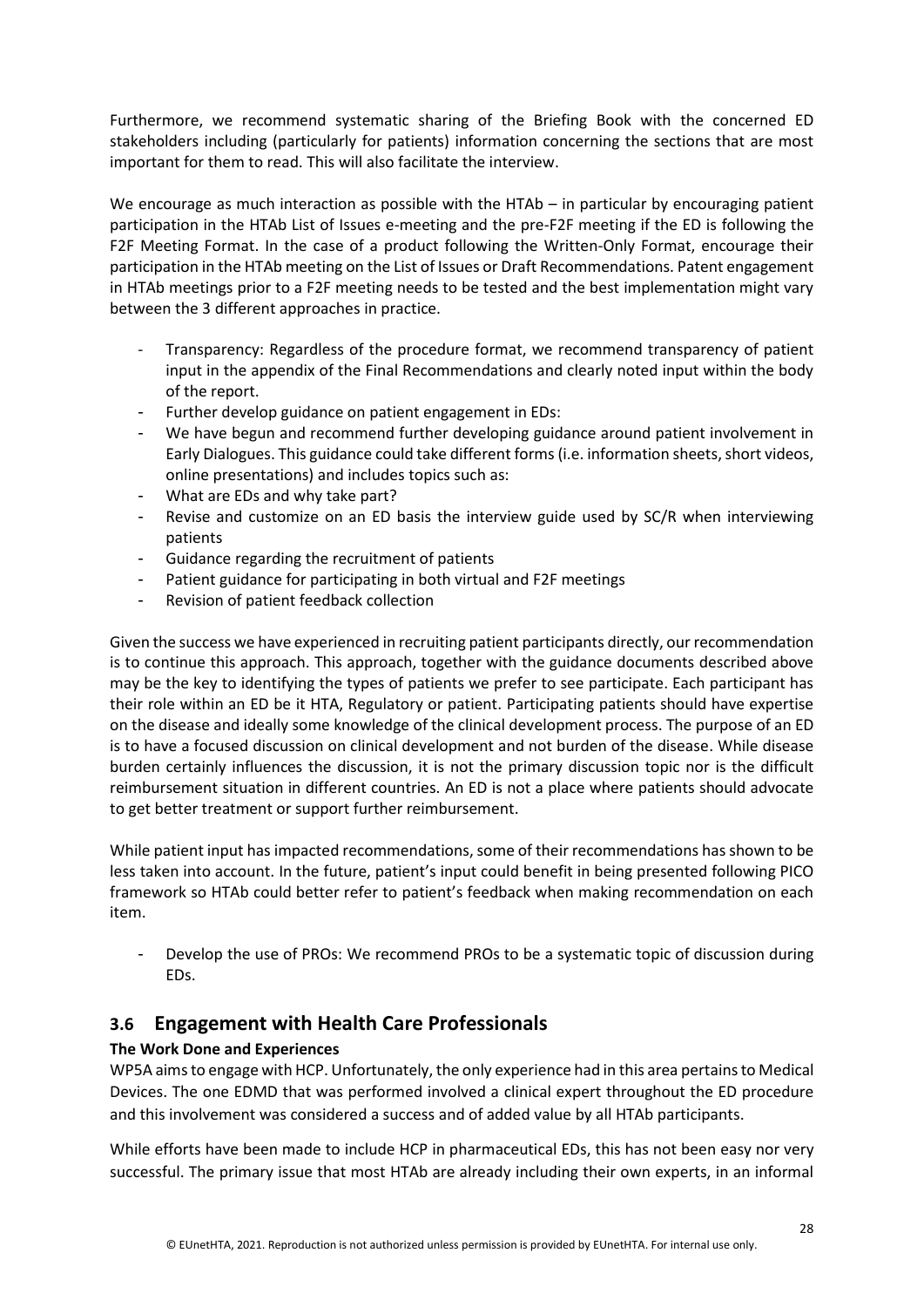manner. It is compounded by the fact that some see the clinical expert input as being directly related to the local standard of care and the national situation. This, it was complicated to involve a common clinical expert. This information was transmitted to HCP stakeholders during stakeholder meetings.

During the prolongation additional effort will be made to include HCPs.

#### **Recommendations**

A transparent approach needs to be implemented for HCP experts much as there already is for patients.

# <span id="page-28-0"></span>**3.7 Collaboration with Regulators**

#### **The Work Done and Experiences**

Collaboration with EMA began in 2016 and resulted in the first milestone: launch of Parallel Consultations in July 2017. Since that time, the EUnetHTA ED Secretariat and EDWP have processed 98 requests for Parallel Consultations, including 2 registry qualification requests, culminating in 32 pharmaceutical Early Dialogues.

To manage the volume of ED requests, transmit important decisions by the EDWP to EMA, schedule meetings (e-meetings and F2F meetings) for accepted EDs a monthly teleconference is held between the EUnetHTA ED Secretariat and the EMA Scientific Advice Secretariat.

Ongoing qualitative analysis on alignment EUnetHTA/EMA (Issues raised and final recommendations. Analyses ongoing)

#### **Recommendations**

Favor PC procedure for pharma, but still keep multi-HTA:

Although the majority of the EUnetHTA EDs carried out in JA3 were done in parallel with EMA, some companies may prefer to request a Multi-HTA ED. We have observed for instance that SMEs often are less familiar with HTA and thus request advice only after having received feedback from the EMA and the FDA.

The sequential timing might be a lost opportunity. In order to offset this and promote PC, multiple steps have been implemented during JA3

- 1. Increasing communication between EUnetHTA ED Secretariat and EMA.
- 2. Communication with the companies in order to encourage that the different advices be within a similar timeframe.
- 3. Over time, the increased communication with EMA allowed also the ED Secretariat to successfully lobby for using PICO as an organizational framework for the List of Issues and thus the F2F meeting (as the List of issues serves as the main list of subjects to address during the meeting)

The above modifications should be continued in the future. The benefits of Parallel Consultations, as identified through the qualitative analysis presented above lead us to recommend that PCs should be prioritized over Multi-HTA. This prioritization would not only encourage further understanding between HTAb and regulators but would be more efficient. That said, there are companies who prefer the Multi-HTA approach therefore it should be maintained as an option for early advice from HTAb.

- Explore collaboration for EDMD with the expert panel.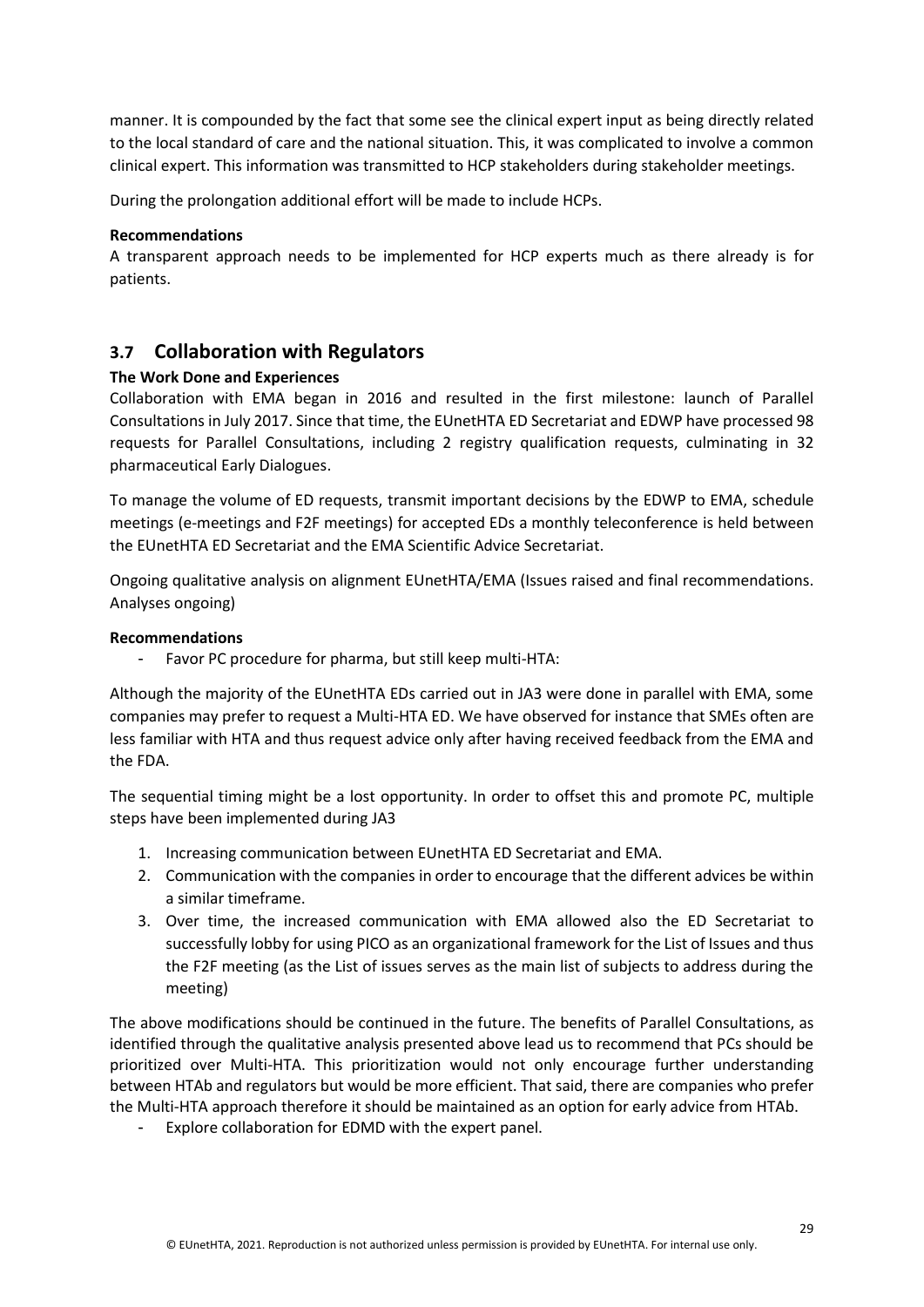# <span id="page-29-0"></span>**3.8 Involvement with Manufacturers and Industry Associations**

#### **The Work Done and Experiences**

During JA3 and the prolongation period, 70 different companies, applied for a EUnetHTA ED, for a total of 122 ED requests, with 59% of these companies submitting multiple ED requests during JA3.

One company made 8 (6.61%) requests and an additional 30 (24.79%) requests were made by six companies(2 companies making 6 requests(9.92%), 2 made 5 requests(8.26%), and 2 made 4 requests (6.61%)). The 6 most prolific ED requesters all represent big pharma; only 17/119 (14.29%) requests came from SMEs (resulting in seven PCs). An additional 21 requests (17.36%) represented 3<sup>rd</sup> requests by 7 companies and 12 companies made 2 requests (9.92%) for ED. The graphic below illustrates this breakdown.



The line of communication with the ED Secretariat and manufacturers was always open. Depending on the number of EDs ongoing at any given time, multiple calls and/or emails could be responded to in a day. Although many questions were answered related to ongoing EDs, this does not represent the majority of contact with industry. More often than not they were seeking to determine if a product was suitable (or even eligible) for an ED, sometimes they needed the ED process clarified or had a specific scientific question, and other times they presented their pipeline.

This kind of communication requires that the ED Secretariat take every precaution to ensure that confidentiality is maintained.

The WP5A Lead (HAS) and Co-Lead (G-BA), conducted an analysis of the Briefing Books received for the first 21 completed "EUnetHTA" EDs (3 Multi-HTA, 18 PC) for pharmaceuticals showing:

- $\Rightarrow$  The PICO criteria and study design were discussed in almost all the EDs, health economics topic was addressed in more than half of the EDs and Post Launch Evidence Generation (PLEG) in one third of the EDs.
- $\Rightarrow$  A high percentage of alignment between HTAb with more than 80% of full alignment (which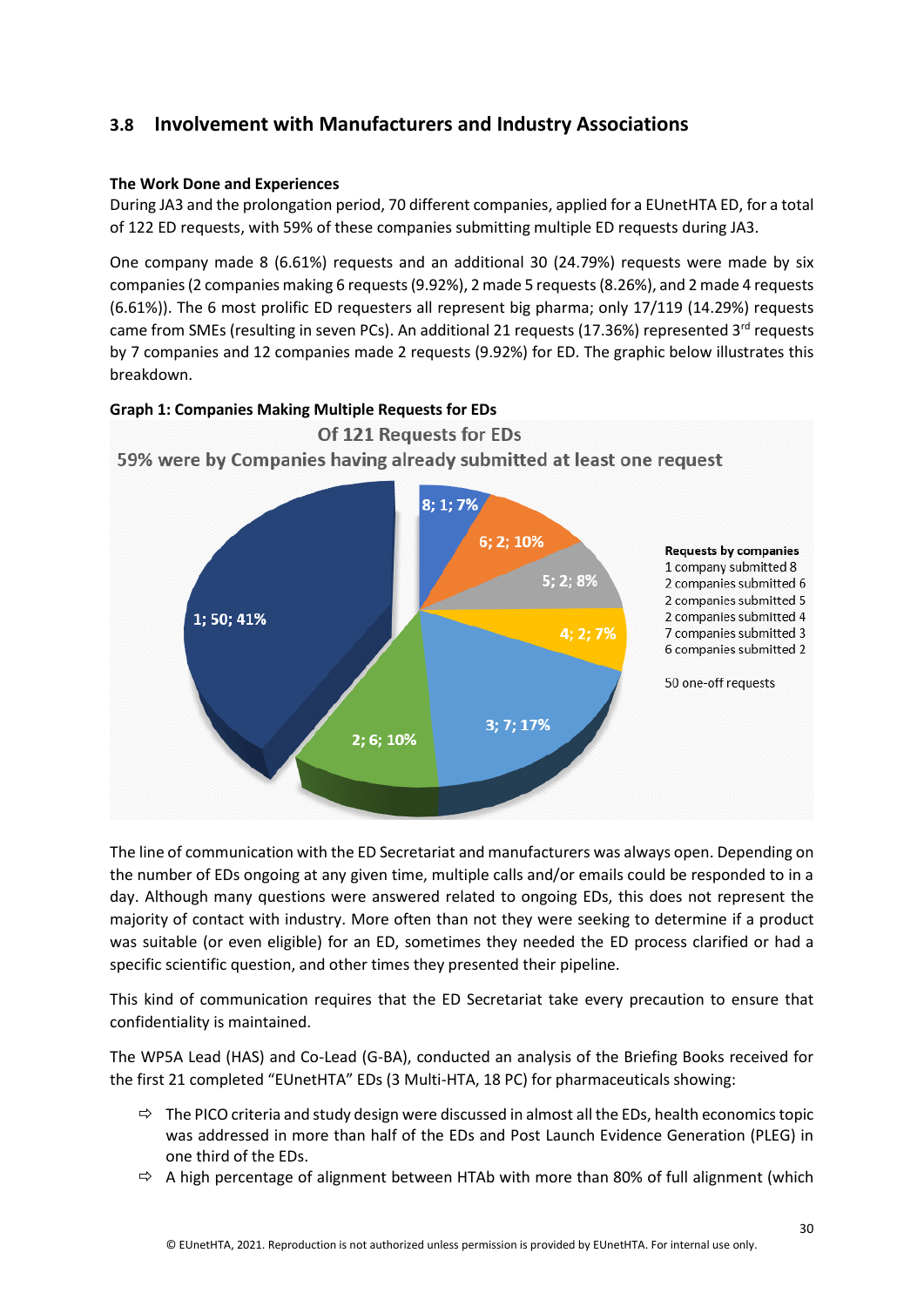does not prevent supplementary national specification) on all PICO items except for recommendations on PRO where approaches could differ between agencies performing health economics evaluation and those focusing on clinical evaluation.

 $\Rightarrow$  A good signal of better evidence for future HTA since modifications were already proposed by the Applicant in 12 out of 21 (57%) EDs after receiving the EUnetHTA List of Issues. This includes major changes like the addition of a study  $(2/21)$ , changes of comparator  $(3/21)$ , design adaptation (8/21), primary endpoint choice (5/21) but also population criteria, intervention, and other outcomes. Further clinical development adaptations can be expected after applicant have received the final EUnetHTA recommendations.

During JA3 the ED Secretariat regularly presented the status of EDs during EUnetHTA Stakeholder meetings, at the annual EUnetHTA EFPIA meeting and at international conferences where industry was present. While planning the EDFM, the Secretariat reached out to EFPIA in particular in order to communicate the status of the mechanism and to gauge industry tolerance for fees. Further communication was carried out when launching the Open Call to select the EDs to be carried out during the prolongation period.

Following each ED, the ED Secretariat requested that the applicant complete a short questionnaire about their experience with EUnetHTA EDs. Unfortunately, the rate of return of these questionnaires was low and often those returned were not fully completed. The ED Secretariat was therefore unable to fully properly analyze the input received. The questionnaire will need to be revised in the future to increase likelihood of receiving completed responses. Nevertheless, the feedback in general from industry (at end of meeting, by email, etc.) by the ED Secretariat was very positive and this is demonstrated through the increase in demand for EDs.

#### **Recommendations**

- A better overview of available human resources at HTAb: Industry demand for EUnetHTA EDs far exceeds the supply. To this end, we need to better manage industry expectations regarding the number of ED to be carried out. This will require also better insight into the actual capacity of the HTAb and, perhaps, a commitment from their side to carry out the number of EDs agreed upon.
- A fee-for-service system is needed: The implementation of a fee-for-service mechanism would only underline this need.
- Complete ED requests forms. Although it has already been integrated into the revised procedure being implemented during the prolongation, we recommend the inclusion of additional details in the ED Request Form in particular PRO (validity of the tool included in proposed development with MCID), on PLEG (anticipated gap at launch, remaining research questions, additional core data set to be collected)…and maintaining the possibility to request additional information up until the F2F meeting in order to provide the best recommendations.

As noted particularly in the above section on Patient involvement, we recommend the systematic from industry to share their Briefing Book with ALL external experts involved in a procedure provided each has an approved EUnetHTA DoI and CU.

- Share ED final recommendations with the JA team: EDs should be part of the JA submission dossier. As with a Joint Assessment, a EUnetHTA ED is centered around the PICO. We would recommend that a legally acceptable solution (respecting confidentiality and conflict of interest rules) be identified to share EUnetHTA ED Final Recommendations with the JA team, following the model used by EMA, for products that are jointly assessed in the future. The purpose of this is not to render the recommendations binding, but to provide the JA team with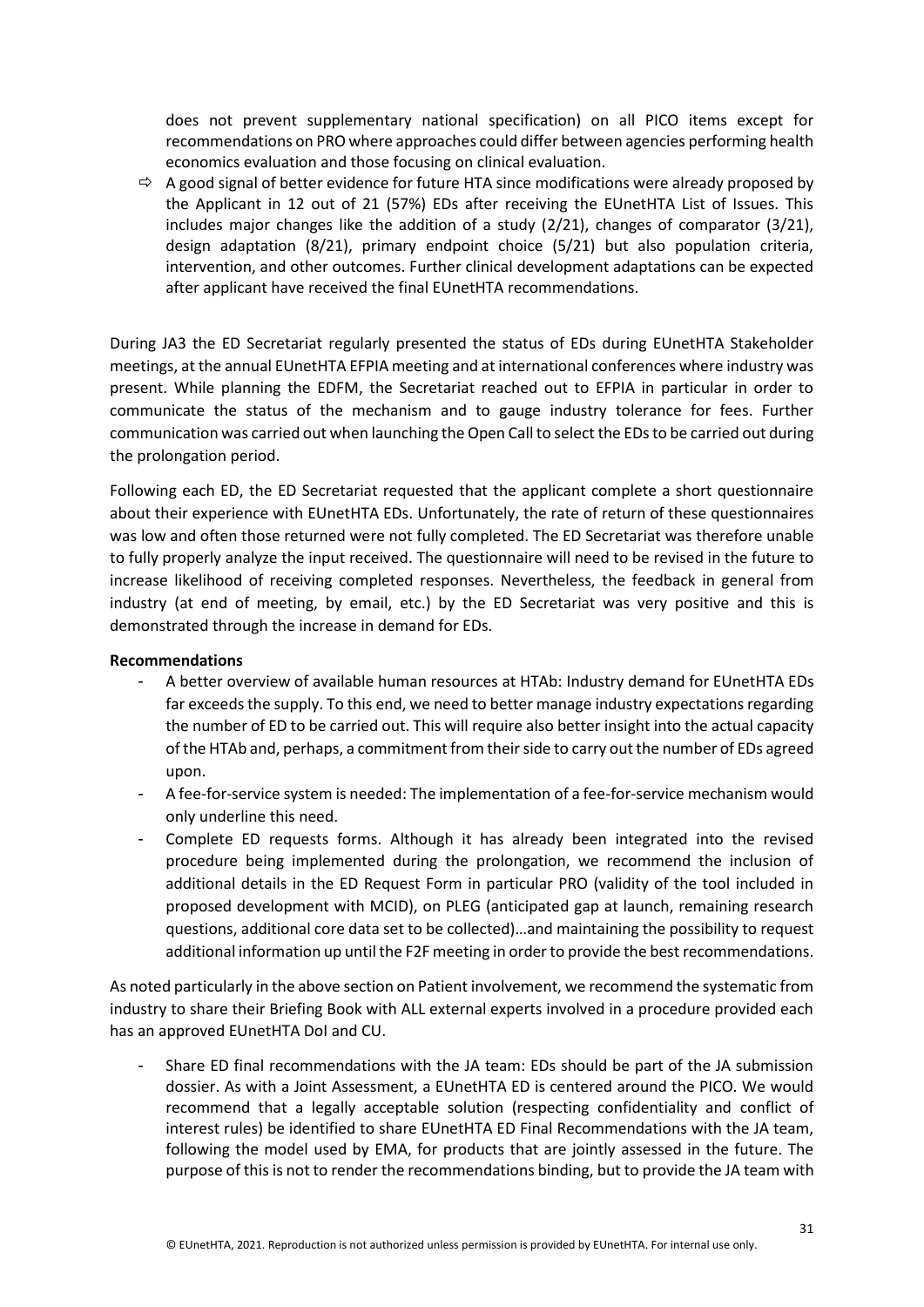a PICO that has already been agreed upon by multiple HTAb as basis for discussion as recommendations may evolve over the time.

### <span id="page-31-0"></span>**3.9 Procedures and Guidance**

## **The Work Done and Experiences**

#### **Pharmaceutical Products**

Two primary types of ED are available for pharmaceutical products: Parallel Consultations (tripartite with EMA, EUnetHTA HTAb, and the company) and Multi-HTA EDs (bilateral between EUnetHTA HTAb and the company). The option of which type of ED to pursue is up to the company, however regardless of the type of request, the company submits their request to the ED secretariat by the published deadline. Once all submissions have been received for the deadline, the ED Secretariat compiles the requests, the Scientific Project Manager drafts an overview of the requests and all the information is transmitted to the EDWP for decision via the EDWP are in Sharepoint. The EDWP has 5 working days to evaluate all the requests against the EDWP Selection Criteria and each EDWP member organization completes an evaluation form for each request that includes their decision as to whether or not it should be accepted and their reasoning for that decision. The ED Secretariat compiles the decisions and informs the EDWP, the company(ies), and (for Parallel Consultation) EMA of the outcome. In the case of a negative response, the applicant is informed of the reasoning behind the EDWP decision. The reasons for refusal can be multiple including pivotal trial ongoing, not a novel mode of action, outside remit of certain agencies, etc. Once a product is accepted, all communication between the EDWP and the company and/or with EMA is done through the ED Secretariat.

EUnetHTA EDs were launched once a procedure had been defined and written. The ED procedure was based on experiences from JA2 and the SEED Consortium. The ED was based on all participants writing concurrently and the SC/R were then charged with consolidating the responses.

This approach proved very time consuming and it soon became evident that this procedure needed to evolve to something more centralized, it was a necessary step as it allowed the HTAb to build a rapport and better understand each other's positions on different subjects. Toward the end of Y4 the new, centralized procedure was ready to be tested. The revisions made resulted in a workflow not so different from that of a Joint Assessment with the Scientific Coordinator and Rapporteur acting in a similar fashion as an author/co-author and the rest of the EDC acting as reviewers. It was however very important to maintain the possibility for each HTAb to add their own nuances to the final report based on national specificities that are not covered by the consolidated recommendation. The revisions also permitted us to request additional information from industry regarding PROs, PLEG and to organize the related templates according to PICO. The Written-Only Format of the ED procedure was also added

For the prolongation, only Parallel Consultations and Multi-HTA EDs are available with both culminating in a the consolidated EUnetHTA Final Recommendations. The primary differences in the prolongation period are:

- Instead of reviewing monthly submissions from industry, an open call for submissions was held over the summer and the EDWP selected products (based on the EUnetHTA Selection Criteria) in September;
- On the basis of the draft briefing book, the EDWP then decides whether the request requires a F2F meeting with the company (highly complicated dossier, major issues identified by HTAb) or if the product can follow the Written-Only format which indicates that there are no major issues with the company's proposed development plan.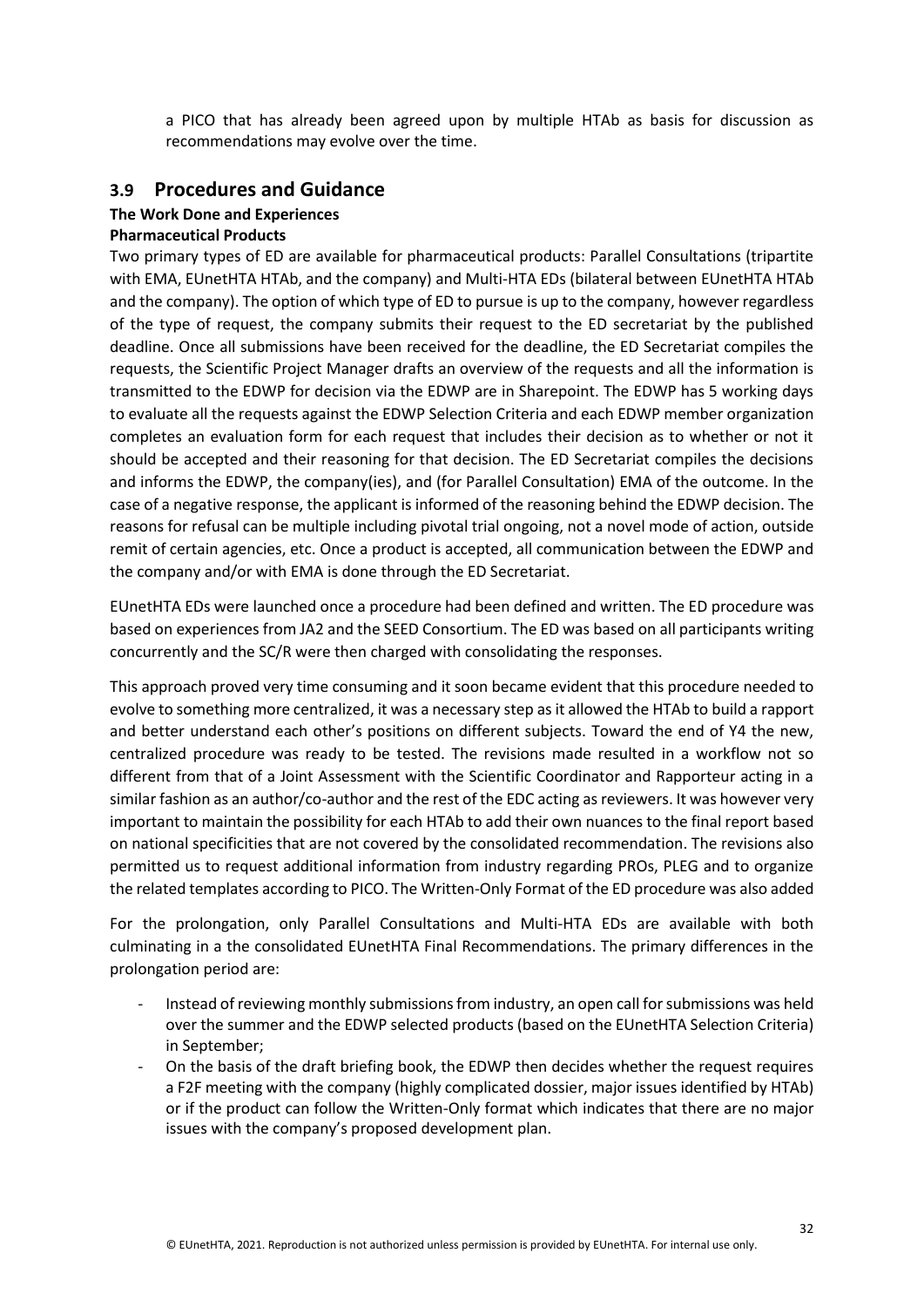As a result, the length of an ED is effectively reduced from a systematic 4,5 months in duration to 2,5 for a Written-Only Format and 3,5 for a F2F Meeting Format.

#### **Medical Devices**

The workflow for a Medical Device Early Dialogue (EDMD) is very similar to that of a pharmaceutical ED with one significant difference. Instead of submitting a Letter of Intent or an ED Request Form (for an Open Call) the company submits a draft briefing book. This document is reviewed by the MD team at HAS and they provide initial feedback as to the acceptability of the request. If the request is deemed acceptable, it is then circulated to the entire EDMD Working Party for their feedback. If at least three HTAb are willing to actively participate in the ED, the participating HTAb will provide consolidated feedback on the dossier to the company. The modifications requested in this feedback must be included in the Final Briefing Book. Following submission of the Final Briefing Book, the procedure is the same as that for pharmaceutical products.

| <b>ED#</b> | <b>EDWP</b><br><b>Decision</b> | Pharma<br>or OT | <b>Participating HTABs</b>                                                                            | <b>Scientific</b><br><b>Coordinator</b> | Rapporteur <sup>5</sup> | Start <sup>6</sup> | End <sup>7</sup> |
|------------|--------------------------------|-----------------|-------------------------------------------------------------------------------------------------------|-----------------------------------------|-------------------------|--------------------|------------------|
| ED01       | Multi-<br><b>HTA</b>           | Pharma          | AETSA, G-BA, HAS,<br>INFARMED, NICE, NIPN,<br>RER, ZIN, TLV<br>(ZIN Secretariat, EMA as<br>observers) | <b>HAS</b>                              | G-BA                    | 2017-04            | 2017-09          |
| ED02       | Multi-<br><b>HTA</b>           | Pharma          | AEMPS, G-BA, HAS, NIPN,<br>NOMA, RER, RIZIV-INAMI<br>(ZIN Secretariat and EMA as<br>observers)        | <b>HAS</b>                              | G-BA                    | 2017-07            | 2017-12          |
| ED10       | <b>PCC</b>                     | Pharma          | G-BA, HAS, NICE, NIPN,<br>NOMA, ZIN                                                                   | <b>HAS</b>                              | G-BA                    | 2017-09            | 2017-12          |
| ED11       | <b>PCC</b>                     | Pharma          | AETS-ISCIII, AIFA, G-BA,<br>HVB, HAS, NICE, NIPN,<br>NOMA, RIZIV-INAMI                                | <b>HAS</b>                              | G-BA                    | 2017-09            | 2017-12          |
| ED14       | <b>PCC</b>                     | Pharma          | AEMPS, AIFA, AQuAS, G-BA,<br>HAS, NICE, NIPN, NOMA,<br>RIZIV-INAMI,<br>(JAZMP (SI) as observer)       | <b>HAS</b>                              | G-BA                    | 2017-11            | 2018-03          |
| ED15       | <b>PCC</b>                     | Pharma          | AEMPS, AETSA, G-BA, HAS,<br>NICE, NIPN, RER, RIZIV-<br><b>INAMI, TLV</b><br>(NCPHA observer)          | G-BA                                    | <b>HAS</b>              | 2017-12            | 2018-05          |
| ED16       | <b>PCC</b>                     | Pharma          | AEMPS/AQUAS, AIFA, G-BA,<br>HAS, NICE, NIPN, NOMA,<br>RIZIV-INAMI                                     | G-BA                                    | <b>HAS</b>              | 2017-12            | 2018-05          |
| ED17       | <b>PCC</b>                     | Pharma          | AEMPS-AETSA, G-BA, HAS,<br>NICE, NIPN, RER, RIZIV-<br><b>INAMI, TLV</b>                               | G-BA                                    | <b>HAS</b>              | 2018-01            | 2018-06          |
| ED19       | Multi-<br><b>HTA</b>           | Pharma          | G-BA, HAS, NIPN, NOMA,<br>RER, RIZIV-INAMI                                                            | G-BA                                    | <b>HAS</b>              | 2018-01            | 2018-06          |

#### **Table 7: Overview of EUnetHTA EDs in JA3**

<sup>5</sup> If multi-HTA or PCC

<sup>6</sup> Start refers to the following: Date of reception of Letter of Intent for PCC/Multi-HTA EDs pre-August 2020, Date of reception of Draft Briefing Book for PC/Multi-HTA post-August 2020, Date of reception of Final Briefing Book for EDMD

<sup>&</sup>lt;sup>7</sup> Sending of final recommendations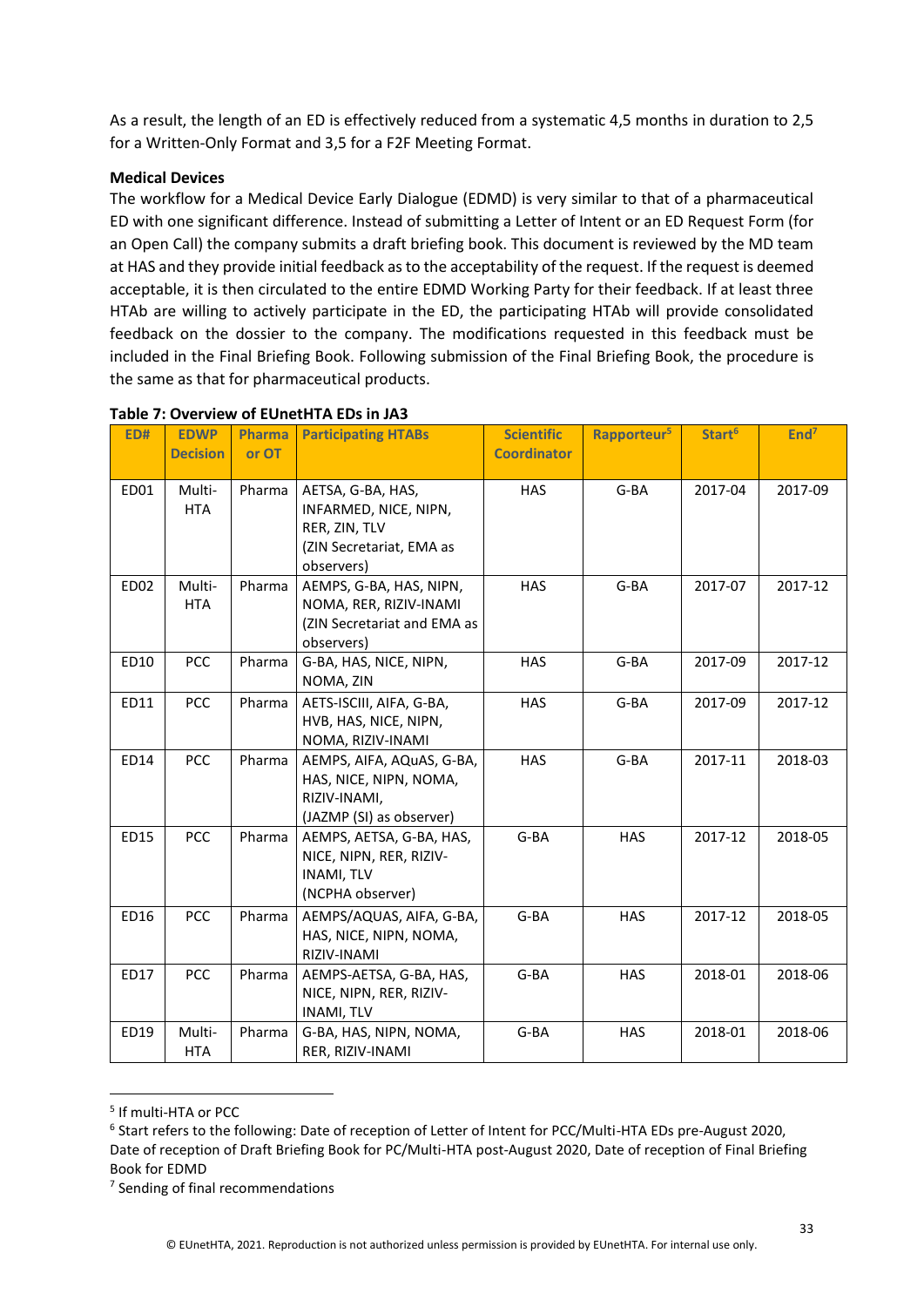| ED20                          | <b>PCC</b>           | Pharma | AEMPS, AIFA, AQuAS, G-BA,<br>HAS, NIPN, TLV                          | G-BA         | <b>HAS</b>  | 2018-01        | 2018-06    |
|-------------------------------|----------------------|--------|----------------------------------------------------------------------|--------------|-------------|----------------|------------|
| ED22                          | PCC                  | Pharma | AEMPS/AQUAS/AETSA,<br>AIFA, G-BA, HAS, NICE,<br>NIPN, TLV            | G-BA         | <b>NICE</b> | 2018/02        | 2018-07    |
| ED27                          | <b>PCC</b>           | Pharma | AEMPS, AIFA, AETSA, G-BA,<br>HAS, NICE, NIPN, NoMA                   | G-BA         | <b>NICE</b> | 2018-03        | 2018-08    |
| ED32                          | <b>PCC</b>           | Pharma | AIFA, G-BA, HAS, NICE,<br>NIPN, TLV                                  | <b>NICE</b>  | <b>HAS</b>  | 2018-04        | 2018-09    |
| ED35                          | <b>PCC</b>           | Pharma | G-BA, HAS, NICE, NIPN,<br>NoMA                                       | <b>NICE</b>  | G-BA        | 2018-05        | 2018-10    |
| ED42                          | PCC                  | Pharma | AEMPS/AETSA, HAS, G-BA,<br>NIPN, NoMA, RER                           | <b>AEMPS</b> | <b>HAS</b>  | 2018-10        | 2019-03    |
| ED43                          | PCC                  | Pharma | AEMPS, AIFA, HAS, NICE,<br>NIPN, NOMA, RIZIV-INAMI                   | <b>NOMA</b>  | <b>NICE</b> | 2018-10        | 2019-03    |
| ED45                          | <b>PCC</b>           | Pharma | AETSA, AIFA, AQUAS, G-<br>BA, HAS, NICE, NIPN,<br>NOMA, RIZIV-INAMI  | <b>NOMA</b>  | <b>NICE</b> | 07/12/20<br>18 | 29/04/2019 |
| EDMD<br>20180<br>$\mathbf{1}$ | EDMD                 | OT     | AQUAS, AVALIA-T, HAS,<br>NICE, RER, SNHTA, TLV<br>(G-BA as observer) | <b>HAS</b>   |             | 2018-07        | 2018-12    |
| ED46                          | PCC                  | Pharma | AEMPS, G-BA, HAS, NICE,<br>NIPN, NOMA                                | G-BA         | <b>NICE</b> | 18/01/20<br>19 | 03/06/2019 |
| ED47                          | <b>PCC</b>           | Pharma | AEMPS, HAS, NICE, NIPN,<br><b>NOMA</b>                               | <b>NOMA</b>  | <b>NICE</b> | 18/01/20<br>19 | 03/06/2019 |
| ED48                          | <b>PCC</b>           | Pharma | AEMPS, AIFA, G-BA, HAS,<br>NIPN, TLV                                 | <b>HAS</b>   | AIFA        | 18/01/20<br>19 | 08/07/2019 |
| ED50                          | <b>PCC</b>           | Pharma | AEMPS, G-BA, NICE, NIPN,<br><b>RER</b>                               | RER          | G-BA        | 15/02/20<br>19 | 17/07/2019 |
| ED51                          | <b>PCC</b>           | Pharma | AEMPS, AIFA, G-BA, HAS,<br>JAZMP, NICE, NIPN, RIZIV-<br><b>INAMI</b> | G-BA         | <b>NIPN</b> | 15/03/20<br>19 | 06/08/2019 |
| ED55                          | PCC                  | Pharma | AEMPS, AIFA, G-BA, HAS,<br>NICE, NIPN, NOMA, TLV                     | G-BA         | <b>NOMA</b> | 17/04/20<br>19 | 20/09/2019 |
| ED58                          | <b>PCC</b>           | Pharma | AEMPS, AETSA, AIFA, G-BA,<br>HAS, NICE, JAZMP                        | $G$ -BA      | (NICE)      | 17/05/20<br>19 | 18/10/2019 |
| ED64                          | PCC                  | Pharma | AEMPS, AIFA, G-BA, HAS,<br>NICE, NIPN                                | G-BA         | (NICE)      | 17/05/20<br>19 | 18/10/2019 |
| ED66                          | <b>PCC</b>           | Pharma | AEMPS, AQUAS, HVB, NICE,<br>NIPN, NOMA, RER                          | RER          | <b>NOMA</b> | 14/06/20<br>19 | 18/11/2019 |
| ED76                          | <b>PCC</b>           | Pharma | HAS, NICE, NIPN, NOMA                                                | <b>NOMA</b>  | <b>HAS</b>  | 09/08/20<br>19 | 13/12/2019 |
| ED77                          | <b>PCC</b>           | Pharma | G-BA, HAS, NICE, TLV                                                 | G-BA         | HAS         | 09/08/20<br>19 | 13/12/2019 |
| ED80                          | <b>PCC</b>           | Pharma | AEMPS, AIFA, HAS,<br>INFARMED, NICE, NIPN,<br><b>NOMA</b>            | <b>NOMA</b>  | (NICE)      | 06/09/20<br>19 | 31/01/2020 |
| ED81                          | PCC                  | Pharma | AIFA, G-BA, HAS, NICE,<br>NIPN, TLV                                  | <b>HAS</b>   | TLV         | 06/09/20<br>19 | 31/01/2020 |
| ED82                          | Multi-<br><b>HTA</b> | Pharma | G-BA, HAS, NICE, NIPN, TLV                                           | G-BA         | (NICE)      | 04/10/20<br>19 | 06/03/2020 |
| ED91                          | Multi-<br>HTA        | Pharma | AEMPS, AIFA, AQUAS, G-<br>BA, HAS, NICE, NIPN,<br><b>NOMA</b>        | G-BA         | <b>HAS</b>  | 14/01/20<br>20 | 2020-05    |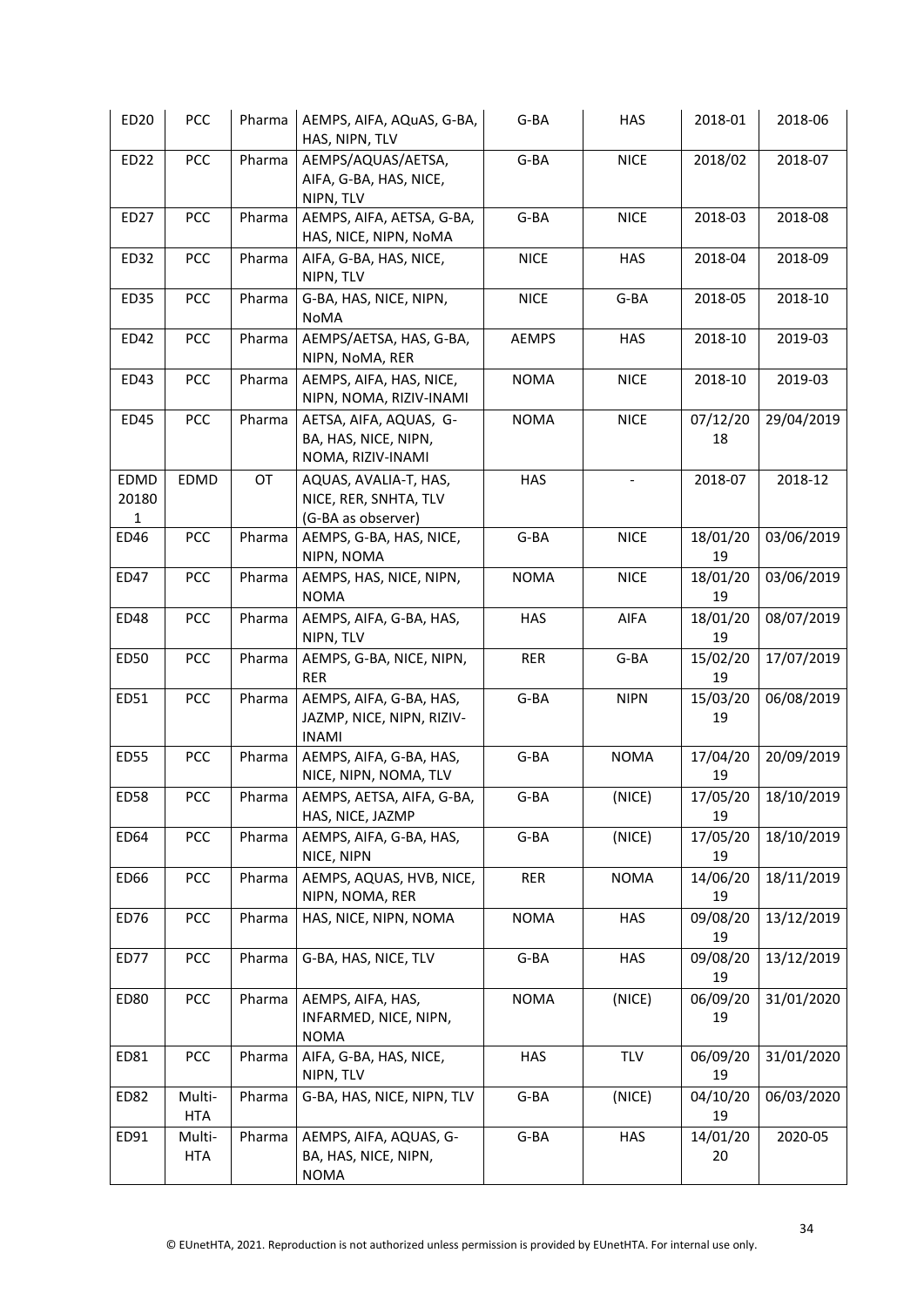| ED92  | PCC                                                                                                | Pharma | AEMPS/AQUAS, HAS, G-BA,<br>NIPN, NOMA, RER                                                             | <b>NOMA</b> | <b>NIPN</b>  | 14/02/20<br>20 | 2020/06    |  |
|-------|----------------------------------------------------------------------------------------------------|--------|--------------------------------------------------------------------------------------------------------|-------------|--------------|----------------|------------|--|
|       | The four products below were accepted through the open call held July 3 - Aug 15. As of 19/10/2020 |        |                                                                                                        |             |              |                |            |  |
|       |                                                                                                    |        | they are considered ongoing as of the reception of their draft briefing book and column "H"            |             |              |                |            |  |
|       |                                                                                                    |        | represents the date it will be submitted. To note, there is now no longer a letter of intent submitted |             |              |                |            |  |
|       |                                                                                                    |        | to EUnetHTA, but an ED request letter and it is submitted during the open call.                        |             |              |                |            |  |
| ED104 | PC.                                                                                                | Pharma | AEMPS, AQuAS, G-BA, HAS,                                                                               | G-BA        | <b>AEMPS</b> | 04/09/20       | 25/11/2020 |  |
|       |                                                                                                    |        | NIPN, NOMA, RER                                                                                        |             |              | 20             | (Written-  |  |
|       |                                                                                                    |        |                                                                                                        |             |              |                | Only       |  |
|       |                                                                                                    |        |                                                                                                        |             |              |                | Format)    |  |
| ED105 | <b>PC</b>                                                                                          | Pharma | AEMPS, AIFA, AQuAS, G-BA,                                                                              | <b>NOMA</b> | <b>AIFA</b>  | 07/12/20       | 26/03/2021 |  |
|       |                                                                                                    |        | HAS, NIPN, NOMA                                                                                        |             |              | 20             | (F2F       |  |
|       |                                                                                                    |        |                                                                                                        |             |              |                | Meeting    |  |
|       |                                                                                                    |        |                                                                                                        |             |              |                | Format)    |  |
| ED112 | Multi-                                                                                             | Pharma | AEMPS, G-BA, HAS, NIPN,                                                                                | <b>NICE</b> | G-BA         | 08/03/20       | 25/06/2021 |  |
|       | <b>HTA</b>                                                                                         |        | <b>NOMA</b>                                                                                            |             |              | 21             | (F2F)      |  |
|       |                                                                                                    |        |                                                                                                        |             |              |                | Meeting    |  |
|       |                                                                                                    |        |                                                                                                        |             |              |                | Format)    |  |
| ED117 | <b>PC</b>                                                                                          | Pharma | AEMPS, G-BA, HAS, NIPN,                                                                                | <b>HAS</b>  | G-BA         | 11/01/20       | 23/04/2021 |  |
|       |                                                                                                    |        | <b>NOMA</b>                                                                                            |             |              | 21             | (F2F)      |  |
|       |                                                                                                    |        |                                                                                                        |             |              |                | Meeting    |  |
|       |                                                                                                    |        |                                                                                                        |             |              |                | Format)    |  |

### Guidance documents

Multiple guidance documents have now been produced for Early Dialogues including guidance for:

- Parallel consultations
- Multi-HTA EDs (pharma)
- EDs for Medical Devices
- Roles of the Scientific Coordinator and Rapporteur in a pharmaceutical ED

These documents provide detailed information about the roles of each actor and the steps of the ED process.

Further documents should be produced as mentioned earlier in this document, including but not limited to guidance for patients/patient representatives participating in an ED and guidance for HTAb newcomers to the ED process.

Much like the templates, guidance documents must be reviewed and updated on a regular basis in order to reflect any modifications in the procedure or makeup of participating HTAb.

#### Sustainability

One of the largest hurdles during JA3 has been the establishment of a sustainable mechanism for Early Dialogues. The selected approach is described in detail in D5.4. One of the key questions at the outset of the joint action was whether a fee-for-service model would be acceptable to industry. Through our exchanges with industry, the interest in such a model had been confirmed. A Framework Agreement commented and agreed by the EDWP, legal experts (Eubelius) and business consultant (KPMG), was delivered in June 2020 and could in theory serve as the basis for a contractual agreement to set up an EDFM. While the framework (including fees) for the EDFM has been developed, it could not be piloted during JA3 due to the lack of an agency to function in the role of the EDFM Secretariat, the "banker" for the framework. Due to the complexity of setting up the EDFM, unless there is a regulation implemented by the European Commission going forward, it might be difficult to find a new organization to act in this role. Additionally, and in order to ensure a transparent system with clearly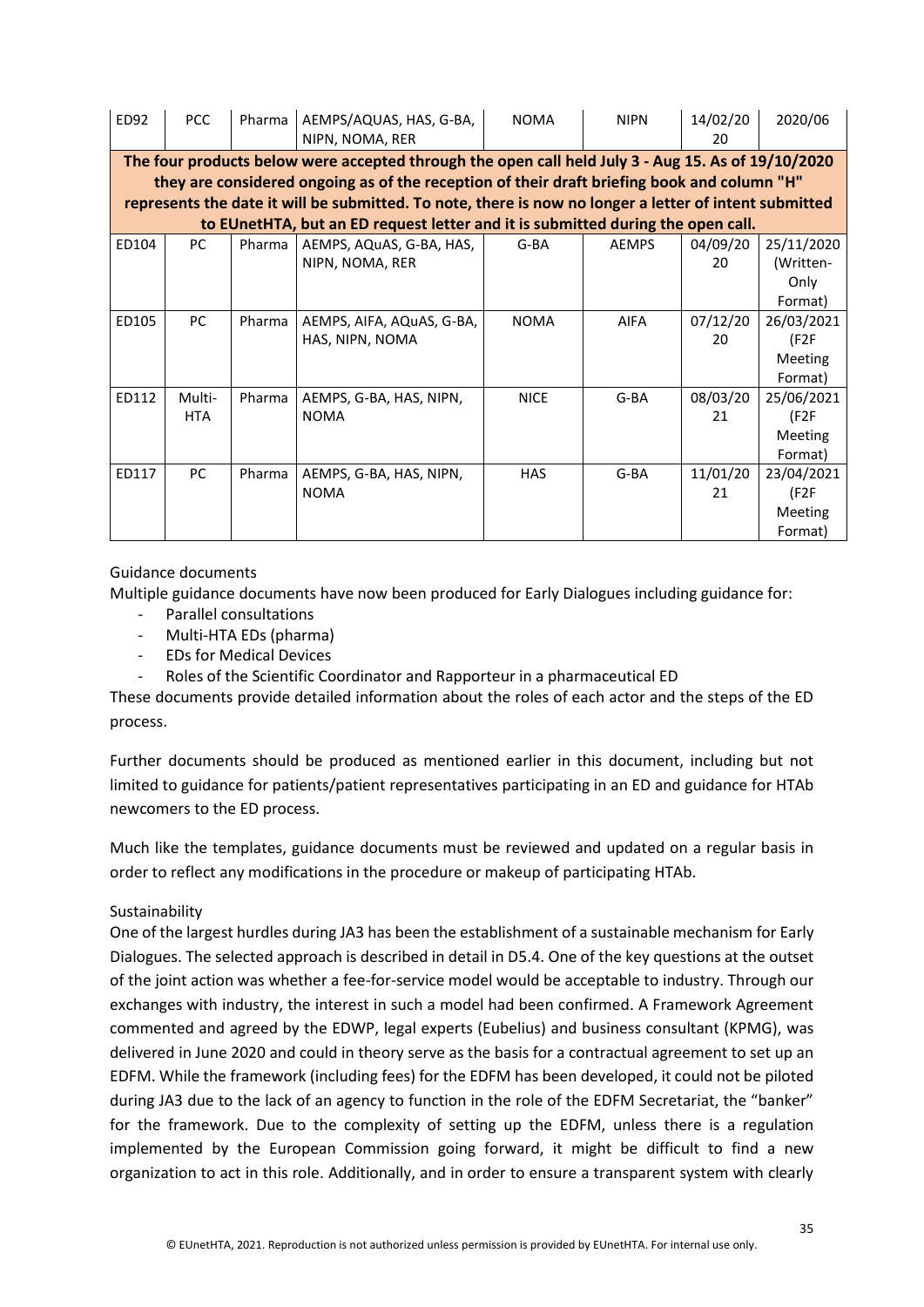defined roles, WP5A recommends that the organization acting as the EDFM Secretariat ('bank') be an independent institution – not an HTAb that is also interested in participating in the scientific part of the activity. Another key lesson learned from the development and attempted implementation of this deliverable is that without a legal framework (i.e. a joint action, or a contract such as was used to create SEED or a Regulation), a sustainable model may not be possible. In the absence of JA3 or an EU Regulation, a legal framework is a necessity.

#### **Recommendations**

#### Pharmaceutical EDs

In general, the current pharmaceutical ED structure, with nearly 40 EDs completed, works well and is aligned with EMA. Therefore, we do not recommend any major modifications. Any change recommendations would be more internally (do we centralize the procedure, do we do written-only EDs going forward). These are questions that are currently being examined in the prolongation and the procedure will be updated according to what is most efficient for all participants. As an example, we need to see if the centralized procedure should be retained following its implementation. Two EDs have already been conducted using it and following the prolongation, there will have been a total of seven. Feedback needs to be collected from the EDWP ad Analysis will be needed to understand if the centralized procedure functions as planned, saves time, and makes the task less complicated and time consuming, in particular for the SC/R.

After the prolongation period, an evaluation should be done comparing the batch system for EDs that was in place the first 3 years and the open call system that was implemented for the prolongation. Should the results of that evaluation be positive, we recommend formalizing in writing the call procedure and the eventual pro-active recruitment of EDs if interesting subjects are able to be identified in advance (for instance through discussions with companies where pipeline is discussed).

#### EDFM

The financial sustainability of EDs should be achieved. For the EDFM framework to work, an organism to function as the "banker" must be identified; otherwise a new approach must be developed. The draft EDFM framework has been developed by WP5A Lead and Co-Lead together with experts on European law (Eubelius) and the business case consultant KPMG (both renowned partners). The framework is in theory ready and available as soon as a "banker" could be identified. Based on the experience from attempting to implement the EDFM, we recommend that the "banker" role not be undertaken by an HTA organism. Industry is ready to pay, in particular if this will increase ED capacity. Notably, the fee amount evaluated by the EDFM was considered "acceptable" by industry.

On the other hand, if implemented, the EDFM will add to the workload of the ED Secretariat particularly in terms of coordination and compiling the information necessary for the banker, but also and most importantly for ensuring the quality and the implication of each participating HTAb.

We highlight that even if it were decided today to implement the EDFM, it will take up to 6 months to have it up and running due to the need to identify an organism for the bank, revision of procedures to integrate that organization, not to mention the required signatures from all participants. Significantly, if a new mechanism must to be developed, we are looking at a much longer period, likely 6 months minimum that would be needed. The operation time period of a mechanism would likely need to be at least 2 years in duration in order to justify the work to establish it.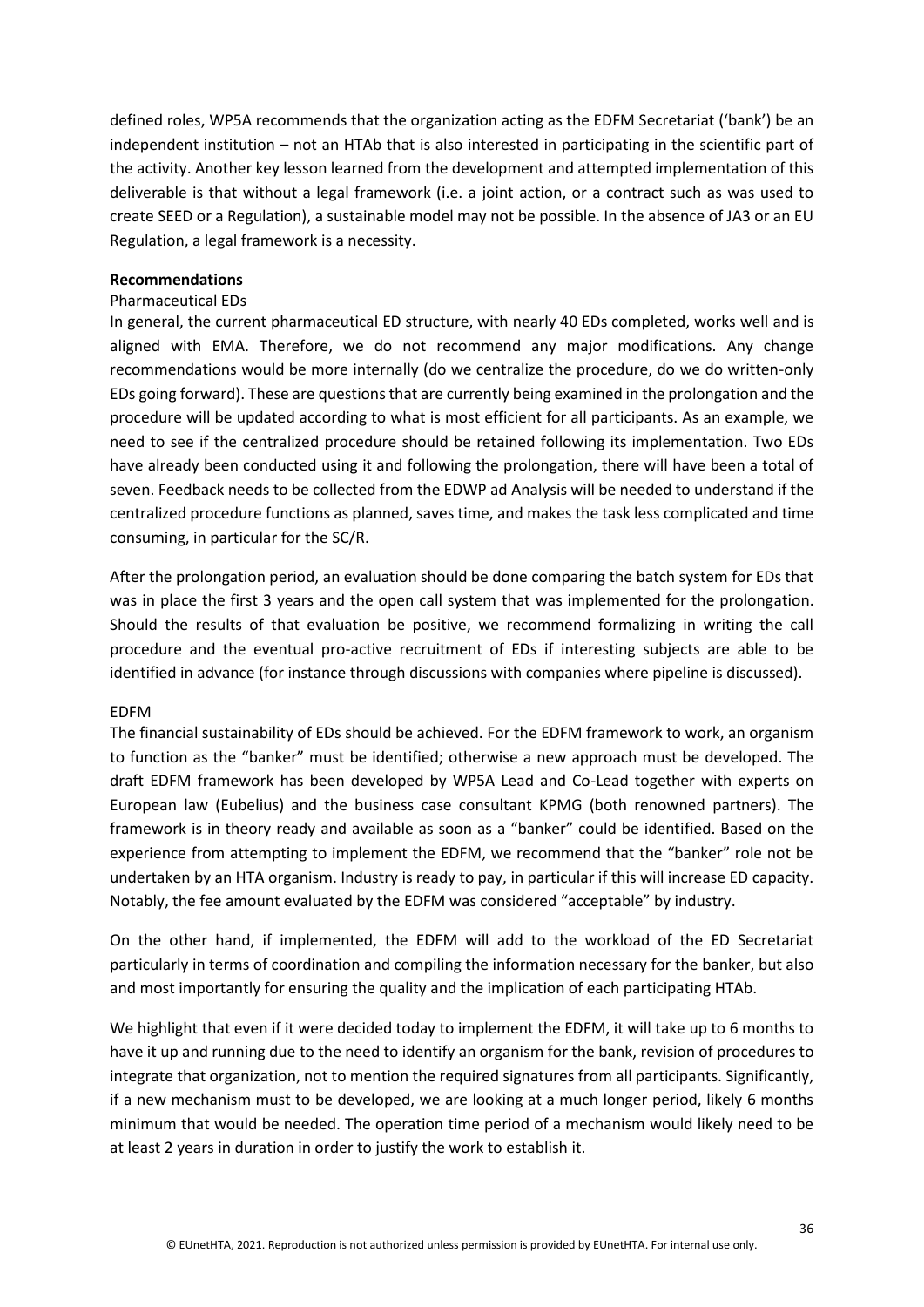Finally, and most importantly, a sustainable mechanism will not be possible in the future without a legal framework.

### EDMD

There is much less demand currently for EDMD than for pharmaceutical MD.

- a communication campaign is likely necessary, if we wish to increase the numbers.
- Further explore synergies with the MDR expert panel.

# <span id="page-36-0"></span>**3.10 Templates**

### **The Work Done and Experiences**

As a starting point, many templates were adapted from JA2/SEED and EMA, in particular the Letter of Intent and Briefing Book templates. Rapidly it became necessary to create additional templates for nearly every step of the process in order to organize the EDs and guarantee their continuity and quality.

As a result, the following templates were created by the ED Secretariat and/or by the EDWP members themselves.

- Letter of Intent (two versions, one each for Parallel Consultation and Multi-HTA)
- Template for requesting Clarifications on the Draft Briefing Book (for all pharmaceutical EDs)
- Briefing Book Template (two versions, one each for Parallel Consultation and Multi-HTA)
- Template for the List of Issues to be sent to the company (three versions, one each for Parallel Consultation and Multi-HTA and one for EDMD)
- Draft Positions and Issues Template (for all pharmaceutical EDs) for the e-meeting to discuss the List of Issues (if F2F Format) or the Draft Positions (if Written-only)
- Templates for the EDC an Applicants for step-by-step timelines for each kind of ED (PC, Multi-HTA, EDMD) and for the two formats (Written-Only and F2F Meeting) for pharma EDs.
- Standardized template for the SC/R to use in preparing the pre-F2F HTAb meeting
- Patient interview guide based on the HTAi questionnaire (note: beginning with the prolongation this document is customized for each ED by the ED Secretariat scientific Project Manager)

The templates are available for all to download in the EUnetHTA Early Dialogues Document Library located in the Early Dialogues are of Sharepoint. Anyone with access to the ED page has access to this library.

In order to continually improve the ED process and the patient involvement process, the ED Secretariat developed feedback questionnaires for patients and industry. These questionnaires have guided modifications to the relevant procedures.

#### **Recommendations**

- Regular review of documents. The templates and guidance documents used in the framework of EUnetHTA EDs must be reviewed and revised at least once annually, if not every six months. While modifying documents linked to Multi-HTA EDs (both pharma and medical devices) is rather straight-forward, the modification of anything linked to Parallel Consultations for pharma is more complex as it involves not only EUnetHTA but EMA. During the prolongation, the use of the ED Request Form during the open call allowed us to make certain modifications, for example requesting more detailed information at the start in order for the EDWP to have a better informed basis on which to make their decision on acceptance of a product. Going forward, we recommend reviewing the current Briefing Book Template as the information requested is sometimes repetitive. These changes can be done quickly for Multi-HTA but will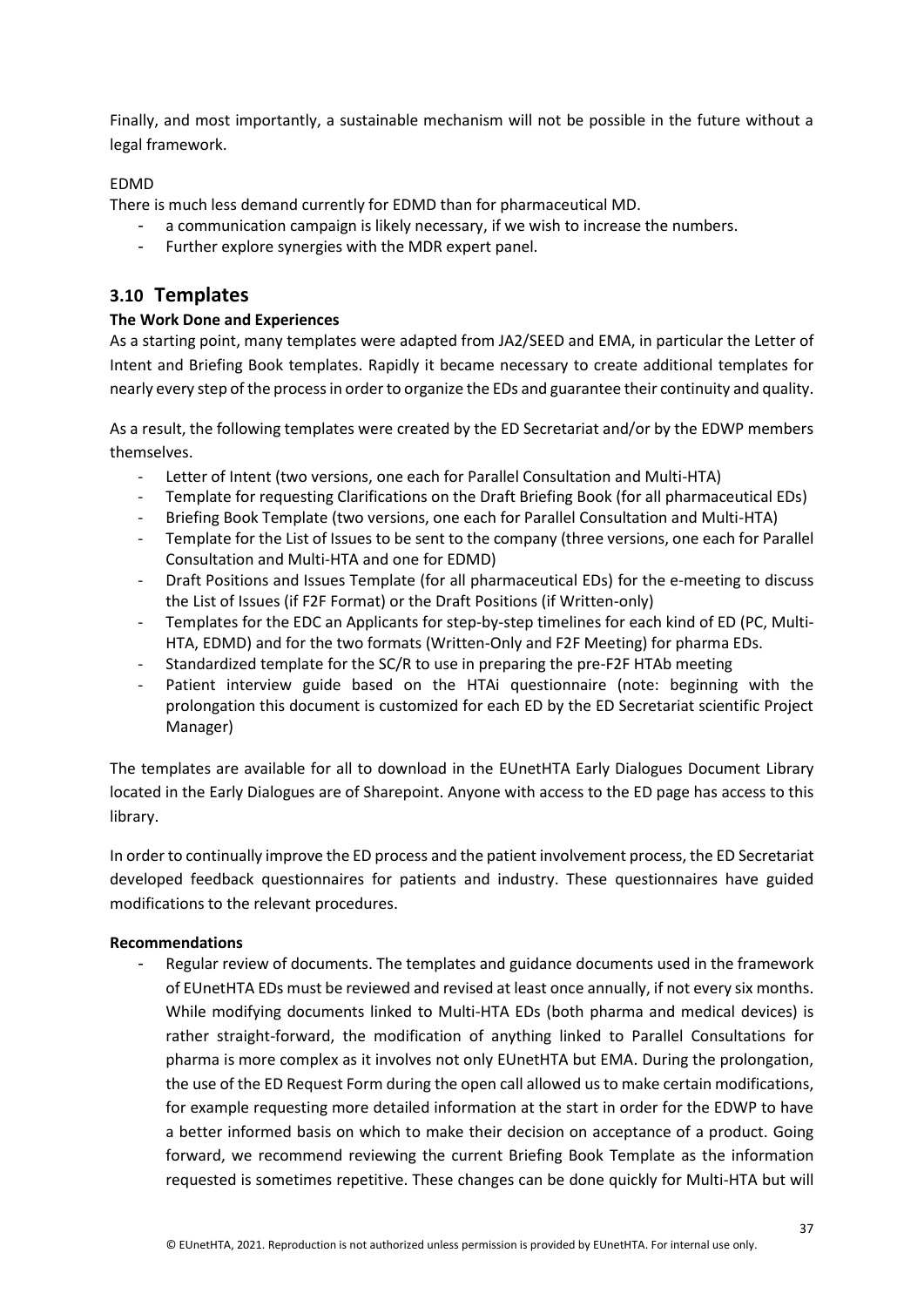require discussion and negotiation with EMA in order to modify the parallel consultation version.

- The modifications regarding HTA only in the PC procedure should be done in an easier manner.

## <span id="page-37-0"></span>**3.11 IT tool**

#### **The Work Done and Experiences**

AT the outset of JA3, the development of an IT Tool was planned. Several options were discussed internally between Lead and Co-Lead partners ranging from creating a Microsoft Project file to adapting a system used internally at HAS. The problem was that those options would require either time or money (or both) that was not available. The ED Secretariat's experience in using Sharepoint led to the decision to build the "tool" in Sharepoint. The tool will allow the ED Secretariat to better manage EDs all along the process, using functions that are rather frequent within Sharepoint. The Quality assurance mechanism (via metadata or a workflow, for example), reminders for partners for each ED, a facility to securely exchange files and information with external experts, archiving of completed dossiers – this is all possible with the tool we already have available within EUnetHTA.

Although the modifications needed have been discussed several times, implementation has yet to be carried out.

#### **Recommendations**

It is absolutely necessary to have a robust management tool and database for EDs. Going forward, the ED Secretariat would benefit greatly from an improved utilization of Sharepoint and perhaps even the integration of Teams in order to share information with different stakeholders. This is particularly important given first, the lack of a functioning extranet and second, the latest change in functioning at EMA. Until November 2020, Eudralink (an EMA resource for secure email) was used for exchanging all information between EUnetHTA and EMA and EUnetHTA and companies for parallel consultations. This system will no longer be used in Parallel Consultations and thus a EUnetHTA solution via Sharepoint and/or Teams is necessary. A workflow solution should also be envisaged in order to better monitor each step of the process and ensure quality.

## <span id="page-37-1"></span>**3.12 Method adaptation**

#### **The Work Done and Experiences**

As mentioned earlier a comprehensive qualitative analysis was undertaken examining the first 21 EDs performed which aims to identify topics covered by ED and some methodological issues HTAb could have faced which may have impacted the quality of final recommendations.

#### a. Topics Covered

An evaluation was performed to determine if all important domains of a development plan were addressed during the procedure. The intent was to explore if the Applicant-addressed relevant issues in the raised questions were taken up by EUnetHTA during the process. To do so, recurrent topics addressed in the questions from the Applicant and in the EUnetHTA List of Issues from HTAb were explored according to domains and subdomains.

All EDs addressed the domains population and outcomes, and almost all EDs addressed the sections comparator and study design. While the Applicant often did not ask specific question related to intervention (only for half of the EDs), HTA often raised issues on this topic, most of the time in relation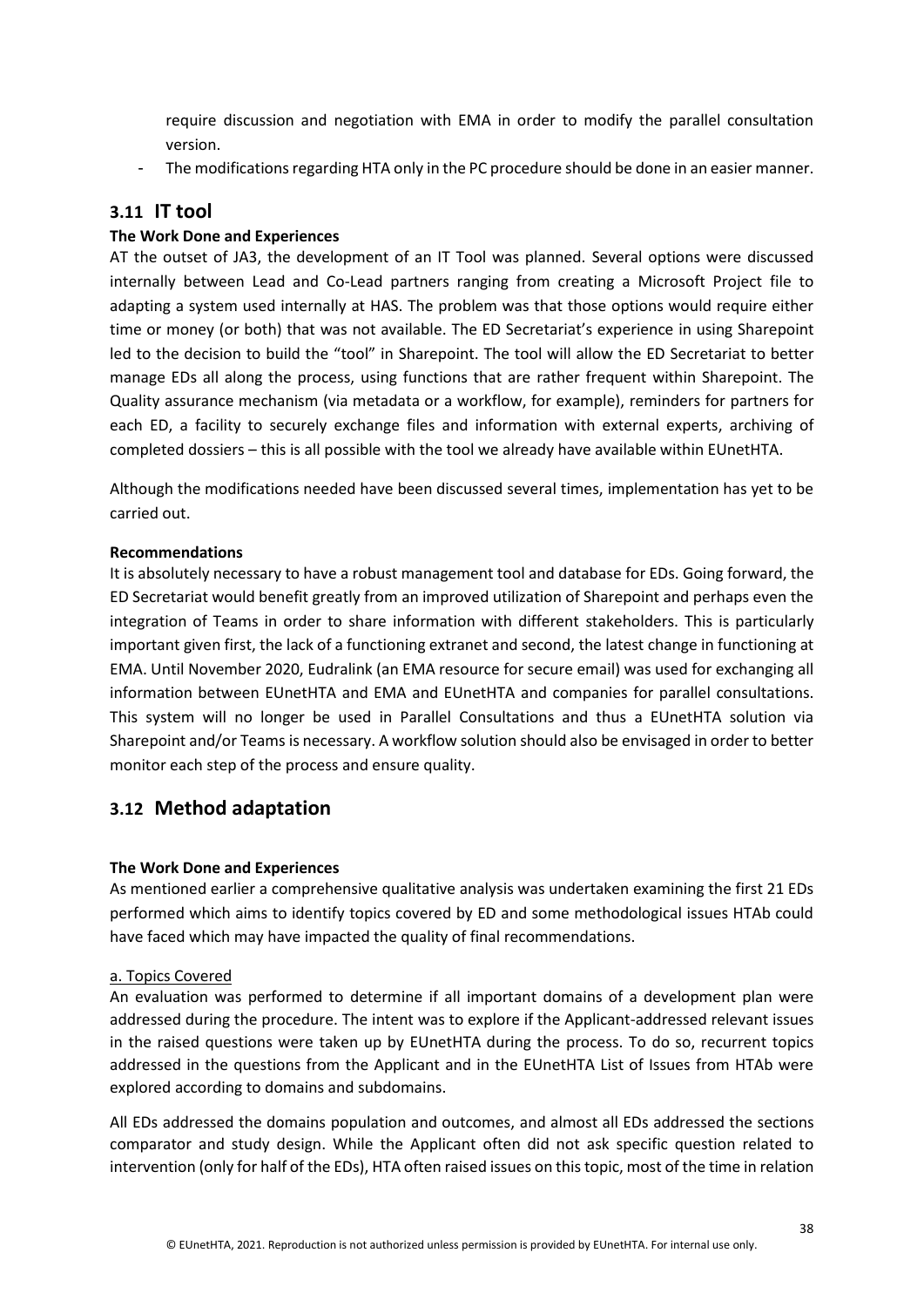with concomitant/add-on therapy or targeted labeling. The topic PLEG was in the majority of the EDs not addressed by the Applicant. HTA added it twice to their List of Issue while the Applicant did not evoke the topic. HTAb also added the topic of global strategy of clinical development plan (questions on this topic raised by Applicant half of the time while HTAs wanted to discuss it in more than 75% of the cases). Health Economic questions were asked in half of the Briefing Books by the Applicants, HTAb invited the Applicants to discuss the topic more frequently.

|                             | <b>Question Applicant</b> | <b>EUnetHTA List of Issues</b> |
|-----------------------------|---------------------------|--------------------------------|
| <b>Population</b>           | 21/100%                   | 21/100%                        |
| <b>Intervention</b>         | 12/57%                    | 19/90%                         |
| Comparator                  | 19/90%                    | 19/90%                         |
| <b>Outcomes</b>             | 21/100%                   | 21/100%                        |
| <b>Study Design</b>         | 20/95%                    | 20/95%                         |
| <b>PLEG</b>                 | 6/29%                     | 8/38%                          |
| <b>Health Economics</b>     | 12/57%                    | 14/66%                         |
| <b>Clinical Development</b> | 12/57%                    | 16/76%                         |
| Plan/other                  |                           |                                |

#### **Table 8: Topics addressed in EUnetHTA EDs**

#### Population

A systematic discussion on inclusion and exclusion criteria was initiated by the questions from the Applicants. However, discussions around subgroups (or stratification/ biomarkers) and also regarding generalizability of the results were raised by HTAb while these topics were not addressed in the Applicant's questions.

#### Outcomes

On outcomes usually generic questions from the Applicant covered all outcomes subdomains and were thus addressed by both Applicant and HTAb with almost the same high frequency. In some cases, there were more detailed questions raised by the HTAb regarding the relevance of PRO/QoL chosen for the certain indication without any illustration by the Applicant on the rational for choosing a specific scale vs. other existing scales available. Adverse Events were usually not addressed by the Applicant (5/21) but were raised as a specific issue twice more often by HTAb (10/21), even more frequently than by EMA (7/21).

#### Study design

Main discussion on study design were about study duration/long-term data collection (13/21 LoI HTAb) and issues related to the statistical analyses plan (20/21 LoI HTAb). Both items were usually also addressed initially by the Applicant. Time point and frequency of data collection was a topic more frequently brought up by HTAb (8/21 vs Applicant 4/24 and 2/21 for EMA).

In comparison to the questions in the Final Briefing Book submitted by the Applicant, HTAb more frequently raised issues on intervention (most of the time in relation with concomitant/add-on therapy or targeted labeling), PLEG, overall clinical development plan and health economics.

The differences between issues raised by HTAb and questions asked by applicants show that HTAb expect a more global discussion on the impact of the new treatment and associated development needed instead of focusing on specific items of the proposed protocol. This is also reflected in the volume of questions from the company that is sometimes be very high (EX:50+) in some dossiers, focusing on minute details while the HTAbs expect to discuss a maximum of 10-12 major issues.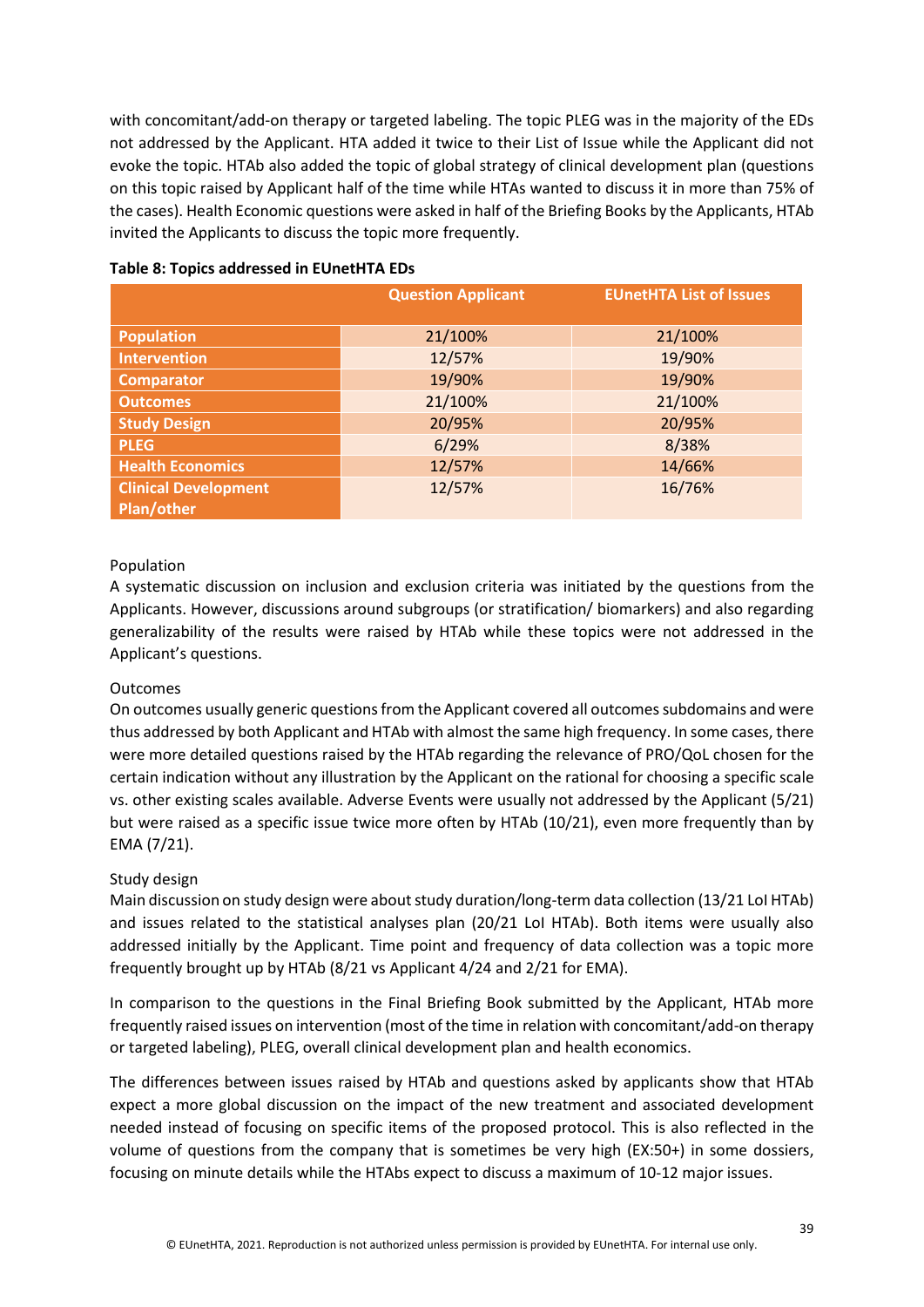Issues raised by HTAb on interventions are related to the need for a complete overview of place of the new product in current treatment algorithm which is often not clearly stated in the dossier submitted by the company. Similarly, when HTAb raise questions on PLEG and health economics, it is connected to HTAb's need for anticipation of the short-term and long-term clinical and economic impact. PLEG proposals by industry, when shared, often do not provide a sufficient level of detail. As a prerequisite of for PLEG discussion the ED submission must include the following elements: rationale for gap, research question (that needs to be answered), detailed plan of evidence generation including the design of the post-launch study, minimum core set of data and sources industry plans to provide.

#### b. Alignment between HTAb

To evaluate how clear the Final Written Recommendations were delivered and how they reflected the needs of Applicants, the level of commonality among HTAbs in their recommendations was analyzed.

Overall, there was a high rate of alignment between HTAb with more than 80% alignment: Full or Full\* on all items with the exception of outcomes where recommendations on PRO in particular showed partial alignment in 90% of cases. The Full\* category with national specificities accounted in majority for recommendations on population, comparator, primary and secondary outcomes and statistics. The majority of Full alignment without any specificities were detected for the topics: global clinical development plan, PLEG, intervention and study duration.

However, especially for the subdomain on PRO/QoL, most of the time only partial alignment was stated in the common recommendations. This could be partially explained by an insufficient level of detail (relevance, validation, minimum important difference (MID)) in the briefing book that results in different views amongst HTAb. However, it is certainly also due to different approaches in terms of QoL assessment that became visible between those HTAb that are doing economic assessment and partners that do not include economic aspects in their assessments. For example, in this context, the G-BA requests the SF-36 as a general quality of life questionnaire while other HTAb prefer ED-5D. This is a divergent approach to the assessment but does not manifest major differences between HTAb in terms of the relevance allocated to quality of life data. All partners emphasize that quality of life is a major topic for HTA and that Applicants need to provide relevant data for this item. PROs in general are not addressed by all HTAb in detail. This is also a difference in the advice procedure of the partners as some (e.g. G-BA) provide feedback on all the suggested PRO by the company while others provide more general feedback.

MID discussion can also be difficult on specific scales and thresholds, necessitating very intensive research which cannot be done by all HTAb.

Differences in approach to populations targeted in the assessment by HTAb later on were not so obvious due to high level discussions on relevant population and relevant comparators where relevant subgroups are identified and the respective Standard of Care (SoC).

The level of detail for feedback on statistics also differs between partners which could be due to a lack of expertise in this area for some partners involved or the limitation to involve only a certain department in the production of an ED without close contact to other departments that might be more experience in statistical methodologies. A detailed and predefined statistical analysis plan (SAP) was stated of importance by most HTAb: specific cut-offs, robust method, hierarchical analysis etc. should be laid out in detail by the Applicant to enable a detailed judgement – communicate clearly to industry what is needed

Significance of results was most important, especially on hard outcomes like overall survival (OS) = gold standard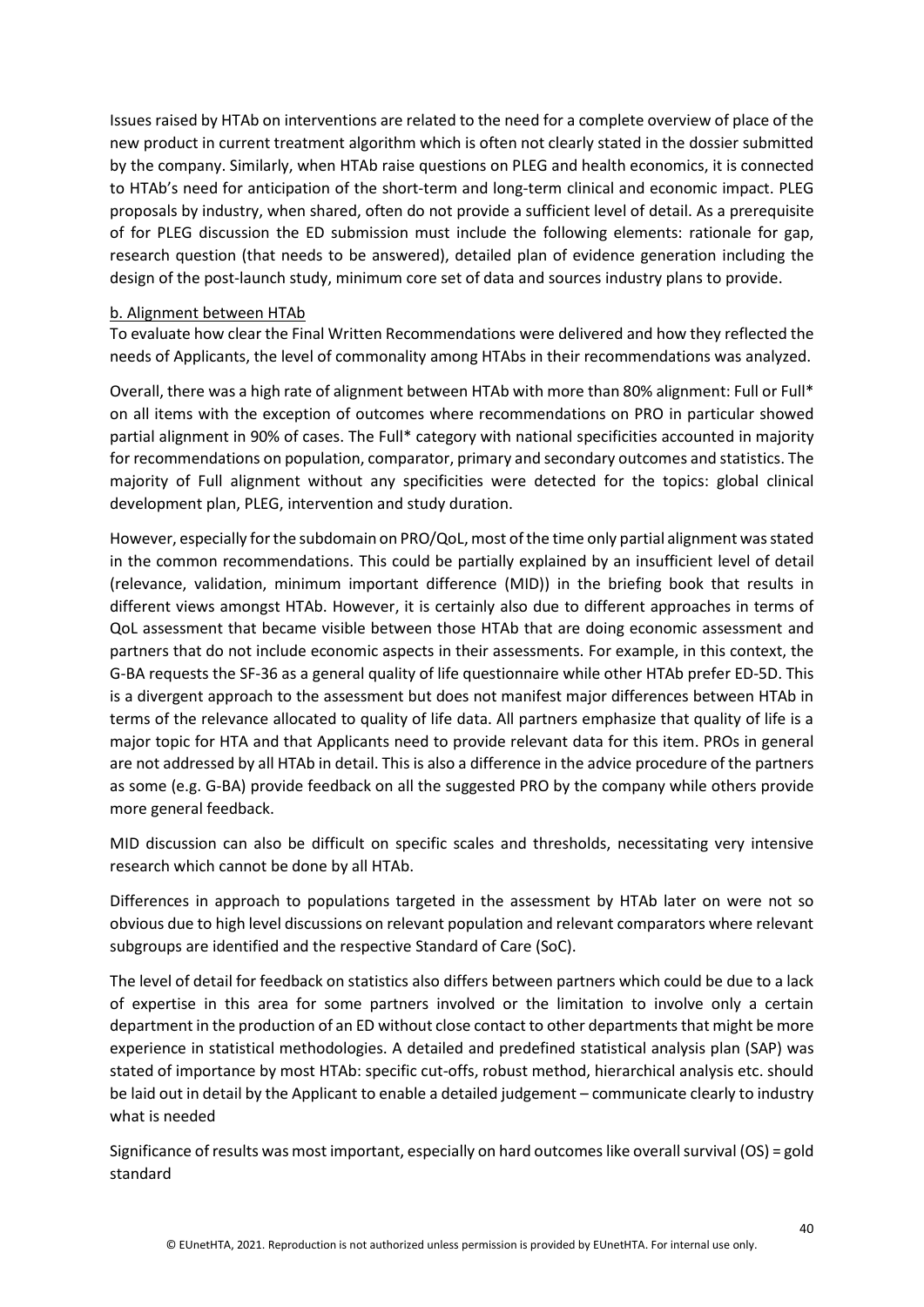Areas with commonalities or divergent approaches for HTAb will be addressed in detail in the following section.

c. Commonalities and topics with divergent approaches for HTAb Systematic recommendations by HTAb - commonalities

|    | <b>POPULATION</b>                                                                                 |
|----|---------------------------------------------------------------------------------------------------|
| 1) | <b>Biomarkers</b>                                                                                 |
|    | Systematic recommendation by HTAb to collect data on                                              |
|    | predictive value and clinical usefulness of biomarkers to support threshold choice                |
|    | usage in practice to inform on generalizability of the targeted population                        |
|    |                                                                                                   |
| 2) | Choice of exclusion and inclusion criteria                                                        |
|    | <b>Systematic recommendation by HTAb in oncology:</b>                                             |
|    | Recommendation to enlarge ECOG criteria                                                           |
|    | Suggestion of pre-definition or stratification for subgroups related to histology grade, previous |
|    | treatment including surgery/radiotherapy, biomarkers                                              |
|    |                                                                                                   |
|    | <b>INTERVENTION</b>                                                                               |
|    | Systematic recommendation by HTAb to collect data on treatment maintenance and rational           |
|    | for treatment duration in particular for oncology drugs                                           |
|    |                                                                                                   |
|    | <b>COMPARATOR</b>                                                                                 |
|    | <b>OUTCOMES</b>                                                                                   |
|    | <b>Systematic recommendation by HTAb on</b>                                                       |
| 1) | <b>General comments:</b>                                                                          |
|    | Necessity to consider separate endpoints in case of composite endpoint                            |
|    | Hierarchical testing advised by some agencies (HAS, Spain, NIPN)                                  |
|    |                                                                                                   |
| 2) | <b>PRO/QoL</b>                                                                                    |
|    | SF-36 systematically recommended by G-BA                                                          |
|    | EQ-5D-5L systematically recommended by HTA doing economic assessment                              |
|    | Alert regarding issue of missing data for PRO and difficulty of interpretation especially in case |
|    | of open design trial                                                                              |
|    |                                                                                                   |
| 3) | <b>Outcomes in oncology</b>                                                                       |
|    | OS as primary outcomes commonly recommended                                                       |
|    | Recommendation to capture detrimental QoL due to AE                                               |
|    | EORTC is well accepted with loss of function/pain/fatigue identified as important symptoms to     |
|    | monitor                                                                                           |
|    |                                                                                                   |
|    | STUDY DESIGN/CLINICAL DEVELOPMENT PLAN                                                            |
|    | Single arm study not accepted in oncology                                                         |
|    | Intra-individual comparison accepted exceptionally for ATMP                                       |
|    | For oncology development: risk of drop out/ cross over and impact of subsequent therapy           |
|    | In case of conditional market approval, challenge for recruitment in ongoing phase III            |
|    |                                                                                                   |

Topics with divergent approaches for HTAb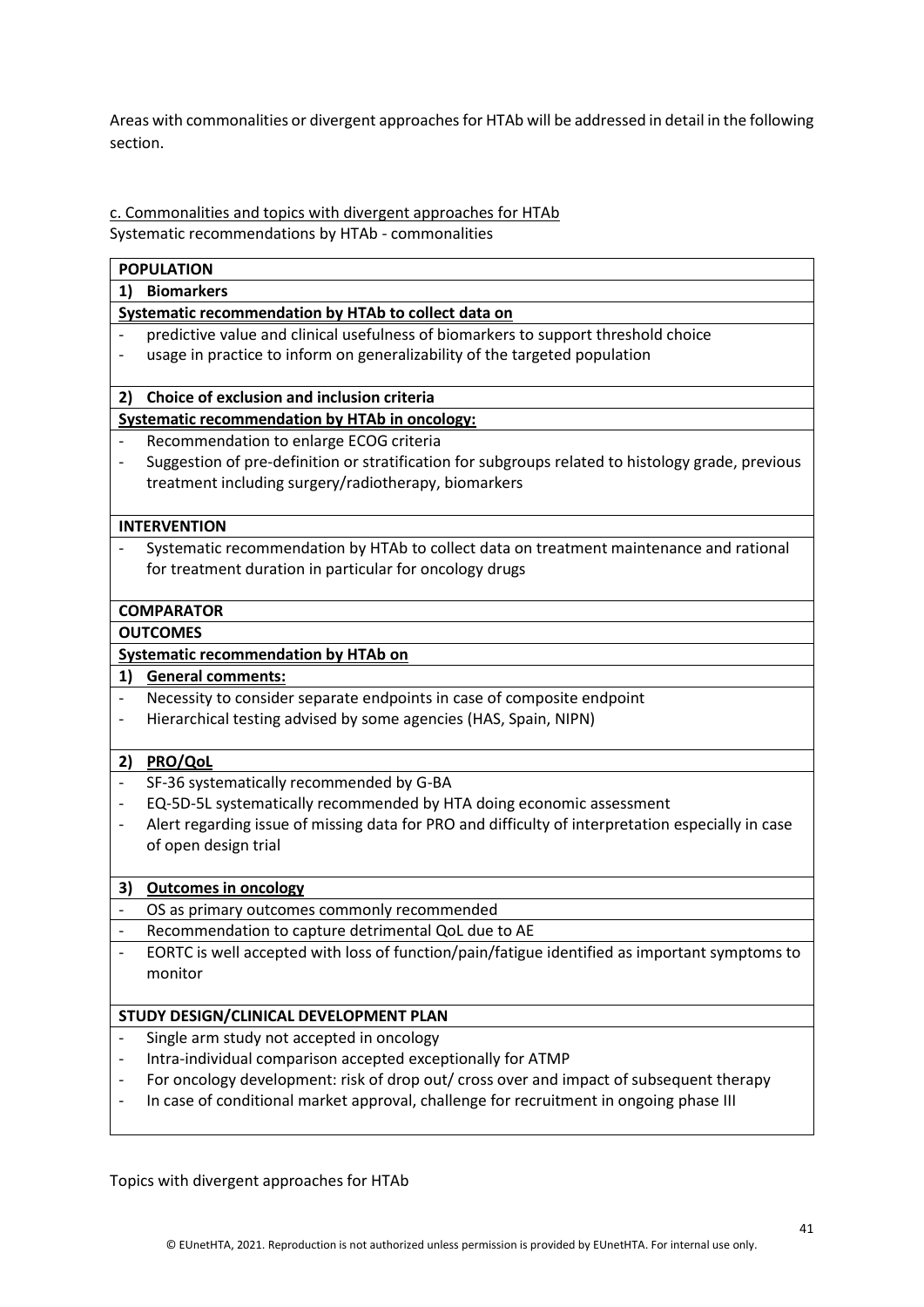|                | <b>POPULATION</b>                                                                               |  |  |  |  |  |
|----------------|-------------------------------------------------------------------------------------------------|--|--|--|--|--|
| 1)             | <b>Biomarkers</b>                                                                               |  |  |  |  |  |
|                | Some HTAb do assess while others don't                                                          |  |  |  |  |  |
|                | Some will assess the performance; others will only focus on the cost associated for economic    |  |  |  |  |  |
|                | evaluation of the product                                                                       |  |  |  |  |  |
|                | A priori all HTAb are interested in prognostic value and impact on eligible population in real  |  |  |  |  |  |
|                | practice                                                                                        |  |  |  |  |  |
|                |                                                                                                 |  |  |  |  |  |
| 2)             | <b>Subgroups</b>                                                                                |  |  |  |  |  |
|                | Stratification or pre-definition of subgroups always only mentioned of some potential           |  |  |  |  |  |
|                | subgroup of interest and need for inclusion of them in RCT                                      |  |  |  |  |  |
|                |                                                                                                 |  |  |  |  |  |
|                | <b>INTERVENTION</b>                                                                             |  |  |  |  |  |
|                | Need for monotherapy data only combination not enough                                           |  |  |  |  |  |
|                |                                                                                                 |  |  |  |  |  |
|                | <b>OUTCOME</b>                                                                                  |  |  |  |  |  |
| <b>PRO</b>     |                                                                                                 |  |  |  |  |  |
| O              | Only high-level feedback without a specific position on each proposed PRO - partially explained |  |  |  |  |  |
|                | by lack of detailed info of PRO/scales proposed (rational for choice and validity/MCID)         |  |  |  |  |  |
|                |                                                                                                 |  |  |  |  |  |
|                | <b>STUDY DESIGN</b>                                                                             |  |  |  |  |  |
|                | <b>Statistical recommendation</b>                                                               |  |  |  |  |  |
| $\circ$        | Not all HTAb give recommendations on statistics                                                 |  |  |  |  |  |
| $\circ$        | The importance of pre-defined statistical analysis not consensual                               |  |  |  |  |  |
|                |                                                                                                 |  |  |  |  |  |
| <b>PLEG</b>    |                                                                                                 |  |  |  |  |  |
| $\overline{a}$ | Some HTAb will ask for PLEG, others not thus the topic is not always considered                 |  |  |  |  |  |
|                | PLEG could be requested for second round of clinical assessment or for confirmation of cost-    |  |  |  |  |  |
|                | effectiveness results                                                                           |  |  |  |  |  |
|                | Need for comparative data not always agreed                                                     |  |  |  |  |  |

Lack of detailed enough information to exchange between HTAb

## d. Applicant changes

In 12 out of 21 (57%) EDs analyzed, changes were proposed by the Applicant during the procedure after receiving the EUnetHTA List of Issues. This includes major changes like the addition of a study (2/21), changes of comparator (3/21), design adaptation (8/21), primary endpoint choice (5/21) but also population criteria, intervention and other outcomes.

#### **Recommendations**

A formal quality assurance system to evaluate the quality of the final deliverable needs to be established and parameters of how to measure this need to be defined including a mitigation procedure in case the ED fails the QA.

- Room for improving the process; Based on the findings above, overall room for improvement and simplification of the ED process should be explored to propose a concept for further modification of the advice procedure. Recommendations for this include:
	- o Some adaptation of the briefing book to ensure sufficient information on PLEG and PRO/HQol is provided by the company
	- o While different approaches were observed to make recommendations on PRO/HQoL, subgroup, and statistical analyses, further exchanges are needed between EDWP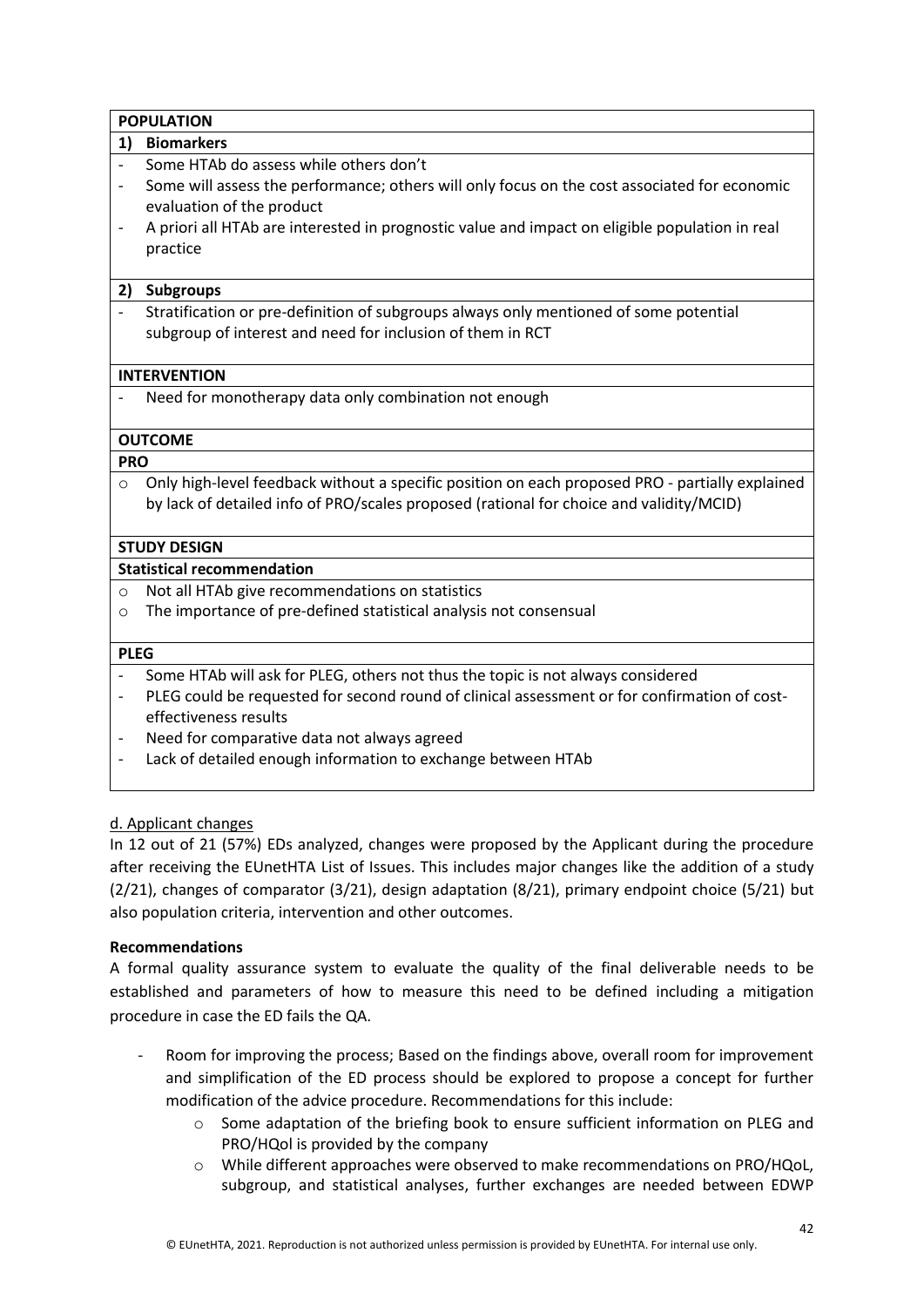members to discuss the rationale for the differences. This discussion could help to achieve further consensus.

- o Statistical support by dedicated expert group (WP4 expert group for example) and maybe also closer exchange with EMA on stats could also improve alignment.
- o Systematic recommendations should be further communicated
- Monitor the ED impact. The impact of the ED process is observed but we should consider further monitoring it. Unfortunately, industry feedback questionnaire is often missing due to many companies never returning the completed document. Time is needed in order to see the effect of an ED on development. Perhaps this should be further discussed with industry.

# <span id="page-42-0"></span>**4.** Communication

#### **The Work Done and Experiences**

Throughout JA3, the ED Secretariat communicated extensively on Early Dialogues, patient involvement in EDs, and our quantitative and qualitative analysis of the work carried out. The table below provides an overview of that effort.

| <b>Conference/Meeting</b>                       | <b>Date</b>    | <b>Location</b>  | <b>Subject</b>                                                                                                                                                              |
|-------------------------------------------------|----------------|------------------|-----------------------------------------------------------------------------------------------------------------------------------------------------------------------------|
| <b>EMSP</b> workshop                            | 18/05/2017     | Athens           | Patient-based evidence and its<br>growing importance for HTA<br><b>Agencies</b>                                                                                             |
| EMA/EUnetHTA bilateral                          | 08/06/2017     | Diemen           | <b>Evidence Generation Interaction-</b><br>new launch EMA and EUnetHTA<br>process                                                                                           |
| <b>EFPIA technical meeting</b>                  | 05/12/2017     | <b>HAS</b>       | WP5 - Evidence Generation                                                                                                                                                   |
| <b>LEEM</b>                                     | 27/06/2018     | Paris            | La coopération européenne pour<br>l'évaluation des technologies de<br>santé (HTA) Aujourd'hui et<br>demain?                                                                 |
| <b>EUnetHTA-EMA bilateral</b>                   | 05/07/2018     | London           |                                                                                                                                                                             |
| <b>EUPATI Expert Patient</b><br><b>Training</b> | 17-20 /09/2018 | Madrid           | Formation pour patients EU,<br>participation à une session<br>dédiée à l'implication patient<br>dans l'EUnetHTA                                                             |
| <b>CIRS</b>                                     | 26-27 /09/2018 | London           | <b>Experience of early advice</b><br>models/pathways - How do<br>these work in Practice - Agency<br>Perspectives /<br>Early Dialogues in the EU with<br><b>HTA Agencies</b> |
| PARADIGM ED meeting                             | 19/10/2018     | London           | Feedback from HTA agencies on<br>the involvement of patients<br>and/or advocates in ED between<br>agencies and the industry                                                 |
| <b>ISPOR</b>                                    | 10/11/2018     | <b>Barcelona</b> | Panel: Can Patient Involvement in<br><b>Early Dialogues (Early Scientific</b>                                                                                               |

#### **Table 9: Communication on EUnetHTA EDs**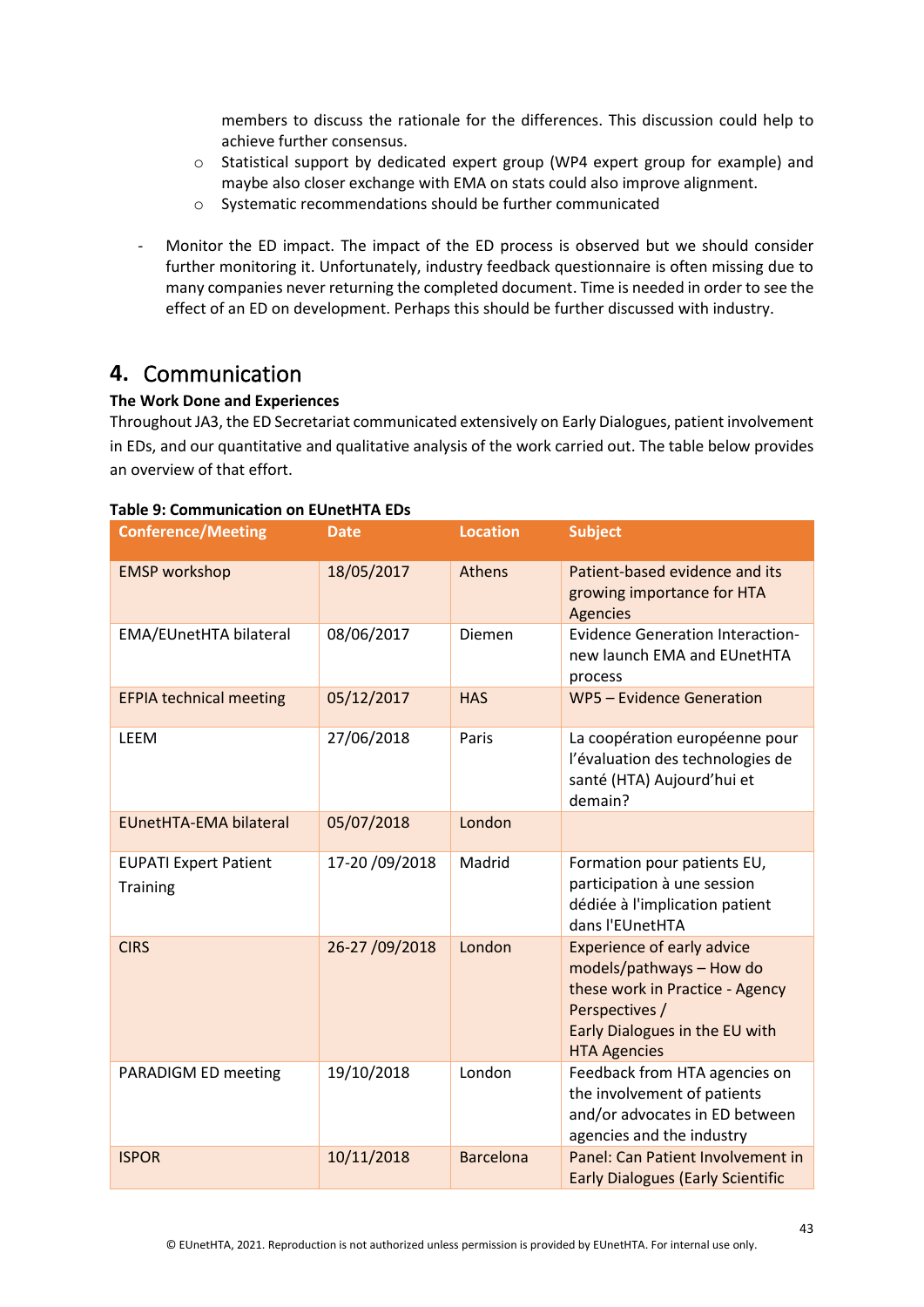|                                                                                                        |                 |                            | Advice) Increase the Value of the                                                                                                                                                                  |
|--------------------------------------------------------------------------------------------------------|-----------------|----------------------------|----------------------------------------------------------------------------------------------------------------------------------------------------------------------------------------------------|
|                                                                                                        |                 |                            | <b>Advice Given?</b>                                                                                                                                                                               |
| <b>ISPOR</b>                                                                                           | 10/11/2018      | Barcelona                  | Poster:<br><b>Experience with Early Dialogues</b><br>in EUnetHTA JA3                                                                                                                               |
| <b>EBE Annual regulatory</b><br>conference on Advanced<br><b>Therapies</b>                             | 04/12/2018      | Canary<br>Wharf,<br>London | Session 1: Efficient approaches to<br>evidence generation for<br>regulatory approval and health<br>technology assessment of ATMPs                                                                  |
| <b>EUnetHTA Assembly &amp;</b><br>forum                                                                | 24-25/05/2018   | Cologne                    |                                                                                                                                                                                                    |
| <b>EUnetHTA EMA Bilateral</b>                                                                          | 07/12/2018      | London                     | <b>Real World Data and decision-</b><br>making procedures                                                                                                                                          |
| <b>EFPIA technical meeting</b>                                                                         | 01/12/2018      | <b>HAS</b>                 | <b>Evidence Generation (WP5)</b>                                                                                                                                                                   |
| <b>DG SANTE Stakeholder</b><br>Workshop                                                                | 16/01/2019      | <b>Brussels</b>            | <b>EUnetHTA Update on current and</b><br>future stakeholder involvement                                                                                                                            |
| Eurordis Meeting - Multi-<br>Stakeholder on improving<br>Patients 'access to rare<br>disease therapies | 13/02/2019      | <b>Brussels</b>            | Improving Multi-Stakeholder<br><b>Early Dialogues to Optimize</b><br>Determination of Value / 1 <sup>st</sup> day                                                                                  |
| <b>HTA network Stakeholder</b><br>Pool - Health providers<br>meeting                                   | 21/03/2019      | <b>Brussels</b>            | <b>EUNETHTA JOINT ACTION</b><br><b>INVOLVEMENT OF HEALTH</b><br><b>PROVIDERS-</b><br><b>EXPERT LEVEL INVOLVEMENT</b><br><b>EUnetHTA Secretariat / Methods</b><br>of involvement in early dialogues |
| <b>ISPOR Warsaw</b>                                                                                    | 27-28/03/2019   | Warsaw                     | Panel: Presentation of EUnetHTA<br><b>Early Dialogues</b>                                                                                                                                          |
| <b>Assembly &amp; Forum</b>                                                                            | 10 - 11/04/2019 | Amsterdam                  |                                                                                                                                                                                                    |
| EUnetHTA Workshop on<br><b>HTA Medical Devices</b>                                                     | 28/05/2019      | Vienna                     | Scientific advice/post launch<br>evidence generation                                                                                                                                               |
| <b>HTAi</b>                                                                                            | 17-19/06/2019   | Cologne                    | <b>Two Poster Sessions</b>                                                                                                                                                                         |
| Joint "INNO" Meeting of<br>SAWP, EU-IN, CTFG and<br><b>EUnetHTA</b>                                    | 17-19/07/2019   | Helsinki                   | Different perspectives on<br>methodologies and alternative<br>evidence generation plan: Real<br>World Evidence /The use of<br>RWD/RWE for HTA purposes                                             |
| <b>TOPRA</b>                                                                                           | 1-2/10/2019     | <b>Dublin</b>              | <b>Experience of EUnetHTA with</b><br><b>Early Dialogues for</b><br>pharmaceutical products                                                                                                        |
| <b>EMA/EUnetHTA meeting</b>                                                                            | 21/11/2019      | Amsterdam                  |                                                                                                                                                                                                    |